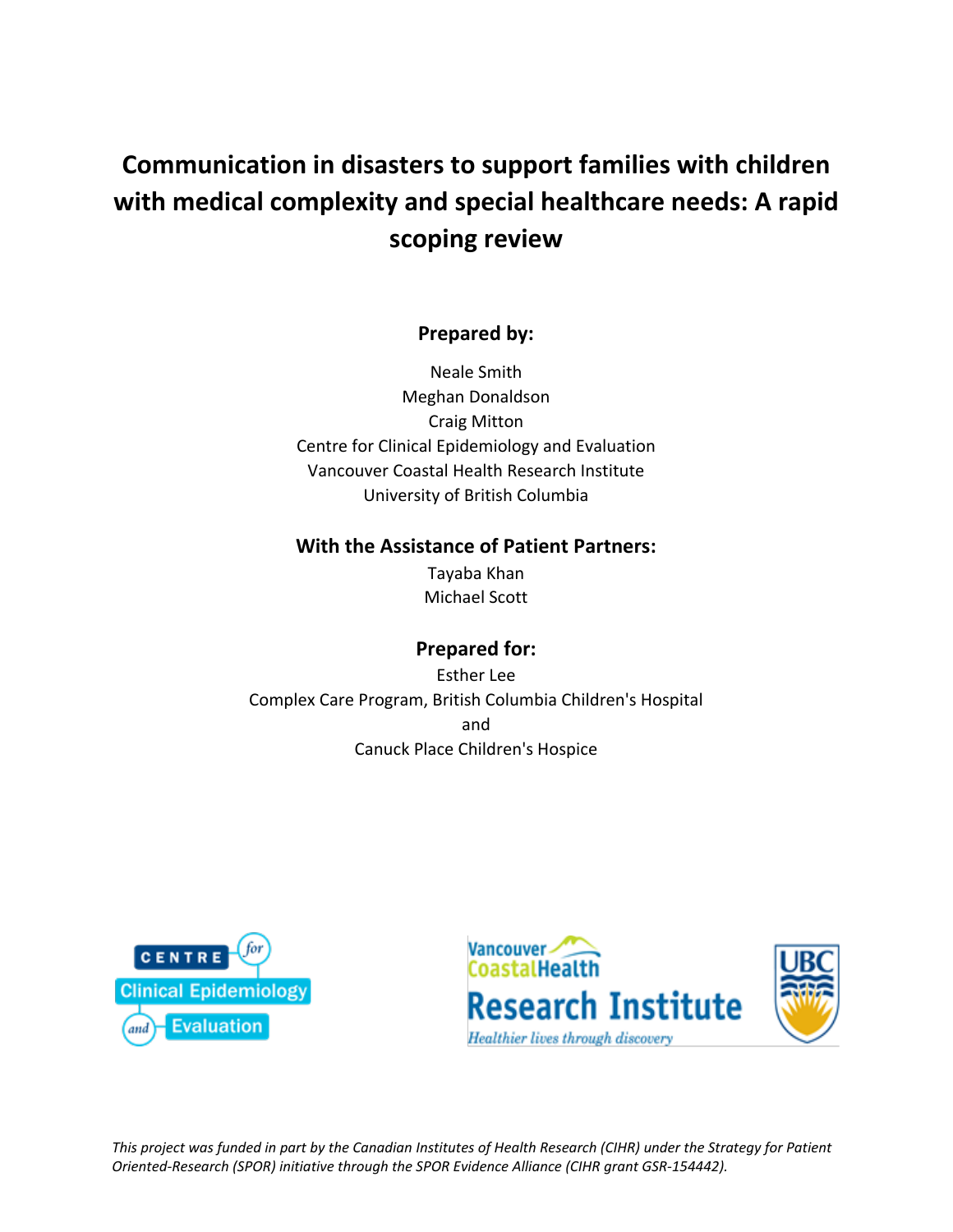# **Communication in disasters to support families with children with medical complexity and special healthcare needs: A rapid scoping review**

During times of disaster or crisis, normal patterns of care can be disrupted, perhaps for quite a period of time, with potentially serious or deadly effect on children who depend upon regularly scheduled and uninterrupted access to the health care system. Particularly at risk are children with medical complexity (CMC), who have chronic medical conditions often with technology dependence (e.g., feeding tubes). These children represent about 1% of the pediatric population but require approximately 30% of pediatric health care resources, including hospital and community care (Cohen et al, 2012). For instance, in Canada, among this population 68% are reported to require at least one emergency department visit per year, and 36% are hospitalized at least once per year. The average number of hospitalizations for a CMC annually is 2.5, with an average hospital stay of 21 days (McKenzie et al, 2021).

The families of these children rely on teams of health care professionals, spanning the hospital and the community, to partner in their care. However, lack of clear, standardized and evidence-based processes for communication among families and healthcare teams during disaster-related disruptions can make it very challenging for families to maintain needed access to services and supports.

Given that relatively little is known about this topic, and there is pressing need due to the current COVID-19 pandemic to synthesize available evidence as a beginning guide for policy discussions, the authors here undertook a rapid scoping review approach to knowledge synthesis. Rapid reviews provide "actionable and relevant evidence in a timely and cost-effective manner" (Langlois et al, 2017, 3), and "scoping studies … map rapidly the key concepts underpinning a research area and the main sources and types of evidence available" (Mayes et al, 2001, 194). Knowledge in a broad range of forms is expected to be relevant.

The focus of the research thus addressed such questions and topics as:

- 1. The presence of healthcare disaster preparedness plans for families of children with special care needs.
- 2. Procedures adopted during disasters (case reports, national or regional plans, news reports etc.).
- 3. Healthcare administrative planning pertaining to role of hospitals and other healthcare services during disaster -- what protocols are in place, how are these protocols initiated, and what is the role of different individuals?
- 4. Lines of communications between healthcare providers and the families of CMC, methods of maintain access to needed services, communication protocols and messaging and their efficacy during disasters, drawing upon reports, anecdotes, studies or media information pertaining to disasters and how were these addressed.
- 5. Reports from healthcare professionals, including doctors, nurses and social workers on coordinating disaster communications, and any experiences (reports, studies) therein.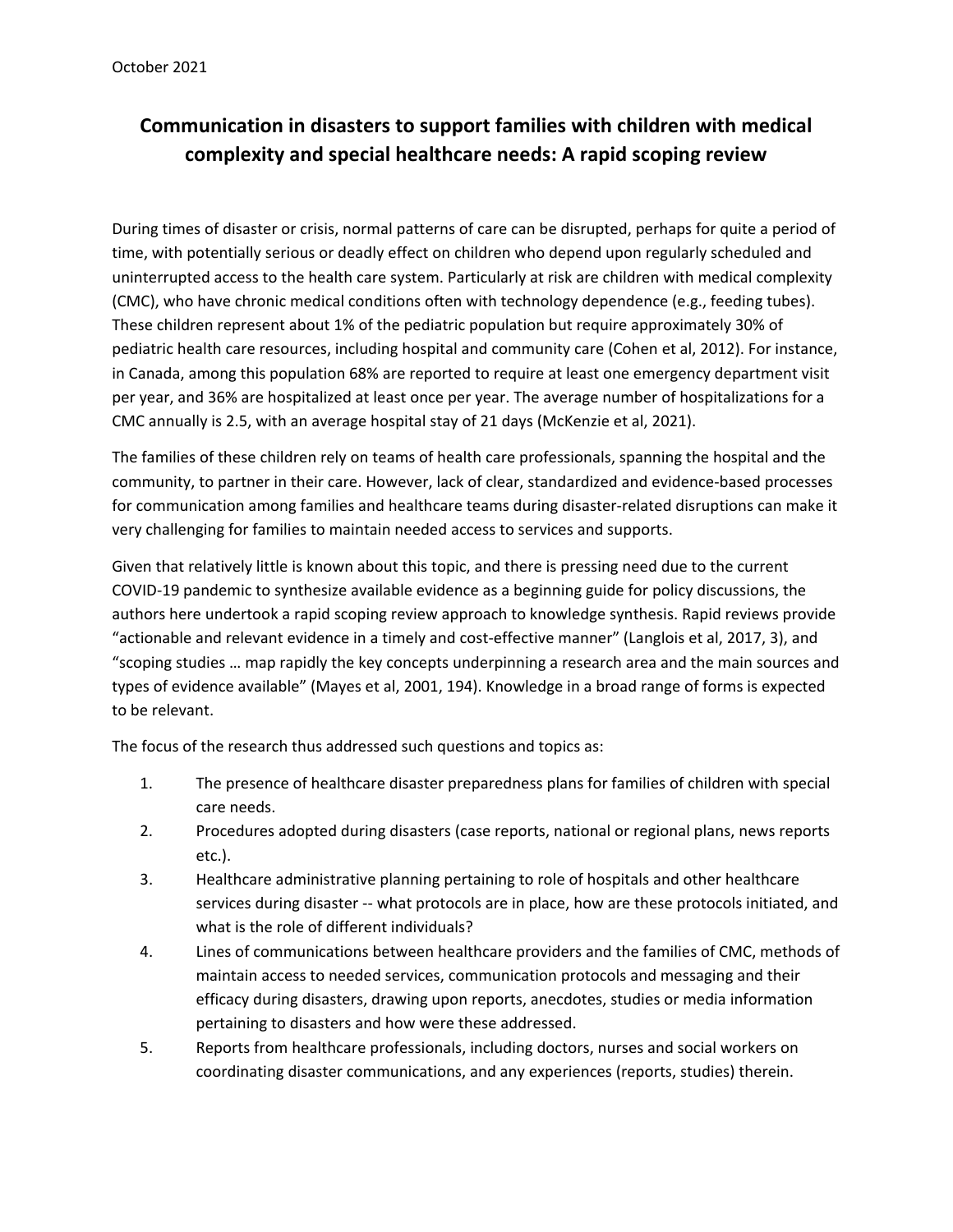#### **Background: Key Concepts**

#### Children with Medical Complexity

One of the challenges in this review is determining if different studies include comparable populations, and/or if the communication challenges are similar or different across settings and among specific groups of professionals or pediatric patients. The broadest term is perhaps CAFN, or Children with access and functional needs (e.g., as used in Chin et al, 2020), which "is now preferred to the term 'special needs,'" (National Academies of Science [NAS], 2014, p70) as being more inclusive. Boon, Brown, Tsey et al (2011) note that children with disabilities, and children with special health care needs, are not necessarily synonymous terms (p232); presumably not all children with disabilities require substantial additional on-going medical care. It is more common to consider persons with disabilities as a sub-group within this larger population (See for instance: [https://www.mass.gov/info](https://www.mass.gov/info-details/emergency-preparedness-for-individuals-with-disabilities-and-access-and-functional)[details/emergency-preparedness-for-individuals-with-disabilities-and-access-and-functional\)](https://www.mass.gov/info-details/emergency-preparedness-for-individuals-with-disabilities-and-access-and-functional). Kailes and Lallor (2021) present the CMIST framework, which breaks functional need into five sub-categories: communication (C); maintaining health (M); independence (I); support, safety, and self-determination (S); and transportation (T).

Terms more specific to the health sector and in relatively common use here include CSHCN—Children with Special Health Care Needs - which is typical nomenclature in the United States, and CMC, or children with medical complexity.

CSHCN is formally defined as "those who have or are at increased risk for a chronic physical, developmental, behavioral, or emotional condition and who also require health and related services of a type or amount beyond that required by children generally" (cited by Bagwell), and would include chronic conditions such as diabetes or asthma. US estimates are that this includes 15% of all children (Bagwell et al, 2016). CMC can be seen as a subset of CSHCN (Cohen et al, 2011; Gillen and Morris, 2019). The term is defined by Cohen et al as "children who are the most medically fragile and have the most intensive health care needs. … and includ[ing] children who have a congenital or acquired multisystem disease, a severe neurologic condition with marked functional impairment, or patients with cancer/cancer survivors with ongoing disability in multiple areas" (2011). According to Cohen et al, "CMC are … children with characteristic patterns of needs, chronic conditions, functional limitations, and health care use" (2011). In their systematic review, Hipper et al used the definition, "children with chronic, severe health conditions and major functional limitations" (2018, p179).

More expansive definitions of special needs children, such as the inclusion of those with intellectual or behavioural challenges, make the population more difficult to identify in advance (Kaziny, 2014). On the other hand, there are also papers which use more restrictive definitions limiting their scope to subsets of CMC, and so implications for supports and communication needs during disasters might not be generalizable to the larger group of CMC. Examples include Hoffman et al (2018) who use both CMC and the term VPP (vulnerable pediatric patient), defined as being those who are technology-dependent. In a 2009 paper, Uscher-Pines et al focus upon the needs of children who require specialized forms of transportation (e.g., who use wheelchairs). Rogozinski et al (2019) employ the term PCCI, for children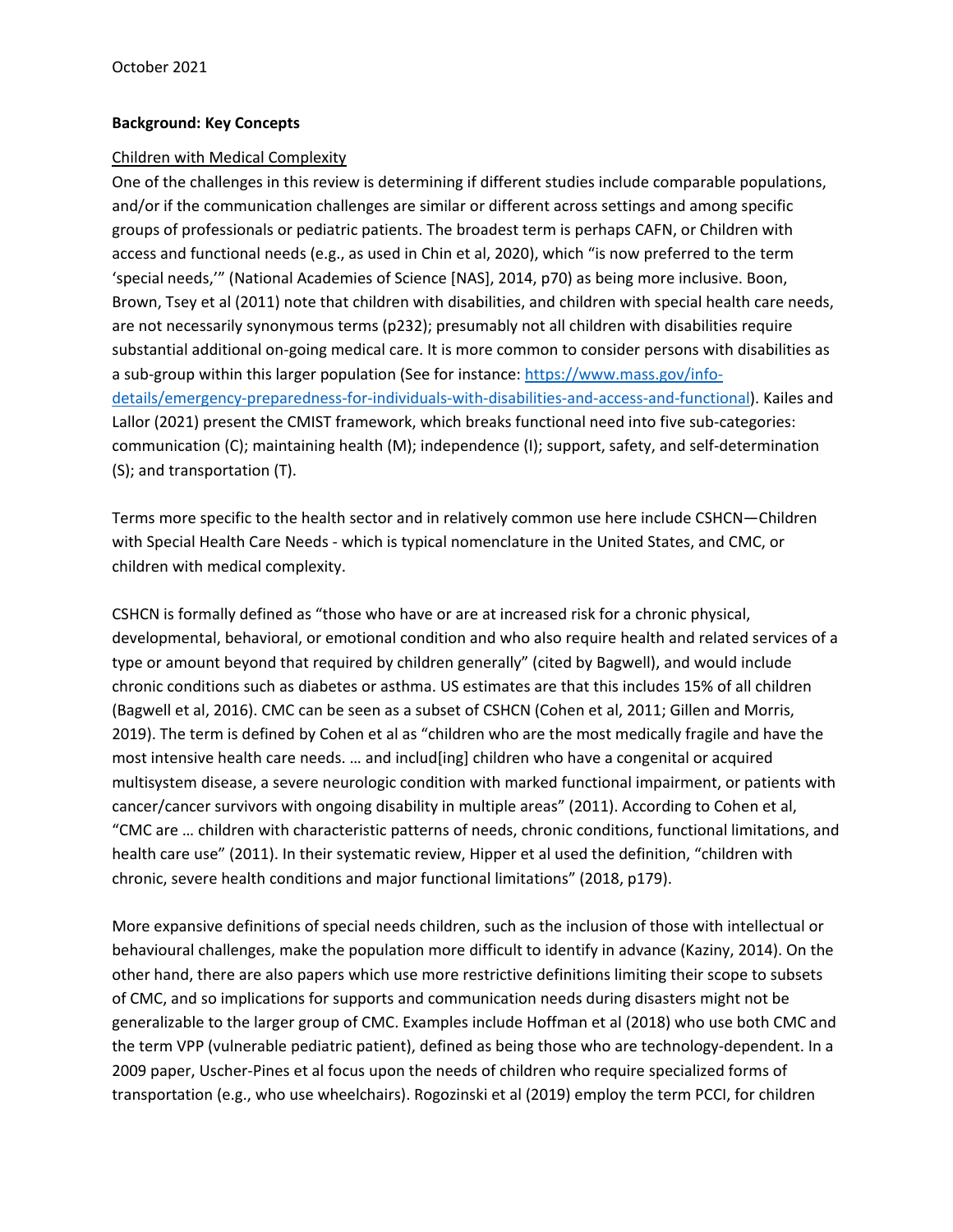with pediatric chronic critical illness, or in other words that sub-group requiring the most clinical intervention, supports and resource use.

#### Disasters

For the purposes of this paper, our working definition of disaster is that of the International Federation of Red Cross/Red Crescent Societies: "A sudden, calamitous event that seriously disrupts the functioning of a community or society and causes human, material, and economic or environmental losses that exceed the community's or society's ability to cope using its own resources" [\(https://www.ifrc.org/en/what-we-do/disaster-management/about-disasters/what-is-a-disaster/\)](https://www.ifrc.org/en/what-we-do/disaster-management/about-disasters/what-is-a-disaster/). Disasters will vary by scale (wide-spread or localized), and duration (that is, they can occur in a short time span and be quickly resolved, or they may last over a prolonged period of time); they can come on suddenly, or evolve slowly over time, such as with the Covid-19 pandemic. They can be forewarned and anticipated, or occur relatively unexpectedly or with little lead time to prepare. Figure 1 below illustrates some of these dimensions, which have been used in the literature to create formal typologies of disaster events (e.g., Berren, Beigel and Ghertner, 1980).

#### **FIGURE 1**

| Localized Effects |  |                         | <b>Geographically Widespread Effects</b> |           |
|-------------------|--|-------------------------|------------------------------------------|-----------|
| Terrorist attack  |  | Earthquake,<br>Flooding | Tornado.<br>Wildfire                     | Hurricane |

Acute/Short-term Effects **Containers** On-going Effects **On-going Effects** 

| Industrial mishap, | Electric or other | Acute heat | Pandemic,          |
|--------------------|-------------------|------------|--------------------|
| e.g., train        | infrastructure    |            | Civil conflict/war |
| derailment         | system failure    |            |                    |

These placings are illustrative, as disaster events obviously vary in magnitude, as seen for instance in the earthquake, hurricane or tornado intensity scales. Similarly, wildfires can affect different sizes of geographic area at any given time. The ongoing impacts also vary, depending upon the extent to which infrastructure such as electricity or water systems suffer damage. Highly destructive events will affect the health system's ability to provide usual or alternative resources on a timely basis, and families may be displaced from their homes and communities for brief or extended periods of time. Key to disaster as we understand it, then, is that it is a mass event (not an individual medical crisis) and one which in addition disrupts the ability of individuals and families to access and receive care for a period of hours, days or longer.

#### Communication

Communication similarly can vary in a number of ways. For example, it can be **between professionals and a family or caregiver of a CMC, or peer-to-peer between professionals or among families**. It may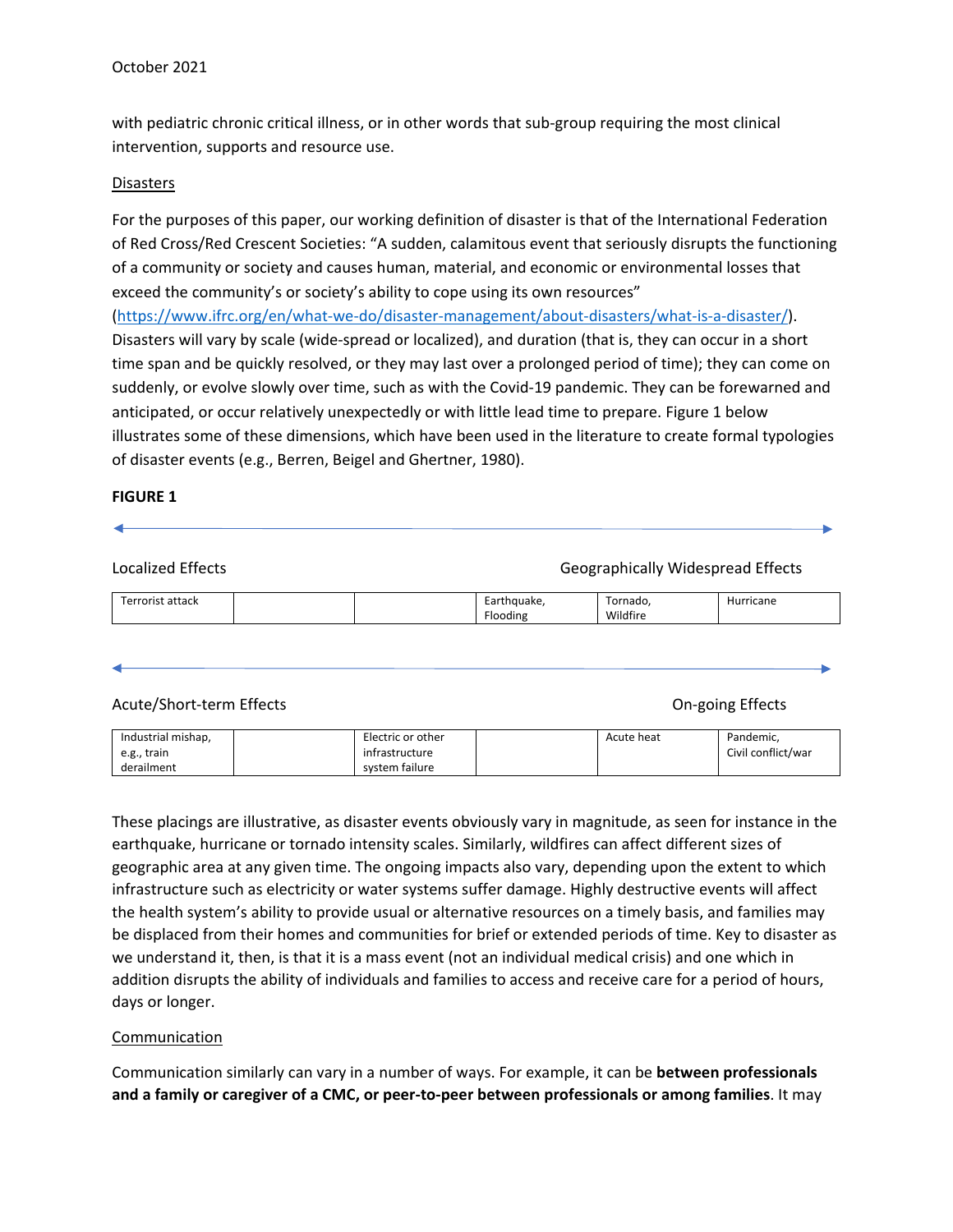be one-way or two-way; direct or mediated (e.g., through an administrative assistant to parents, or through a caregiver to the children themselves); and need to involve only two parties, or multiple persons and organizations. It might be a one-time event, or involve regular and on-going contact and follow-up. Information can be transmitted orally, or in a written or recorded format; and delivered in real-time or exist as static resources that can be accessed asynchronously. It can be **reactive, or proactively** involve pushing information or reaching out and contacting patients following an emergency. It can communicate accurate information, or address and correct mis-information. It can be individualized and **tailored to an individual patient, or employ standard messaging** in mass or social media forms.

There is also variability in individuals' ability to receive materials by certain channels: this includes physical restrictions, e.g., hearing/vision impairment, but also social-technological barriers (e.g., lack of internet access or cell phone coverage). Such factors will need to be accounted for when determining what will be effective means and methods of communication during disasters.

We might also presume that the nature of communication challenges and needs would vary across types of disaster situation. One difference is the number of CMCs who would be impacted at once (placing different levels of demand upon professionals' time and attention). And of course, professionals themselves may be directly affected to different degrees. CMCs also have different types of needs (e.g., mechanical ventilation, specialized transportation, or specific nutrition) which may be provided at home, or require visits to a medical clinic or other facility. This can affect the content of what communication is needed during a disaster.

These ideas are usefully summarized in principles for effective disaster-related communication, as stated by Kailes and Lollar (2021):

"Information [should] be real, specific, and current. … relevant information should be developed in partnership with people who live with disabilities … [and] be made available in accessible, [multiple] and usable formats." (p258-9).

These descriptors can be used to map the aspects of communication to which each article might provide useful data or lessons, as discussed in methods and results.

#### **Methods**

Standard approaches to conducting a rapid scoping review involve multiple steps, as most recently described by (Arksey and O'Malley, 2005; Levac et al, 2010; Peters et al., 2020). We carried out this review following the six steps defined below. 1. Define and align the objective(s) and question(s). 2. Develop and align the inclusion criteria with the objective(s) and question(s). 3. Searching for the evidence. 4. Selecting the evidence. 5. Extracting the evidence. 6. Analysis of the evidence.

1. Research question: The broad research topic for this review concerns how the health system communicates during times of crisis or disaster with families of CMCs. A previous scoping review on disaster information needs for CMC was published in 2018 (Hipper et al). Most of the publications identified in this review centered on wide scope of disaster planning and emergency preparedness, rather than focusing on communication during crises and in the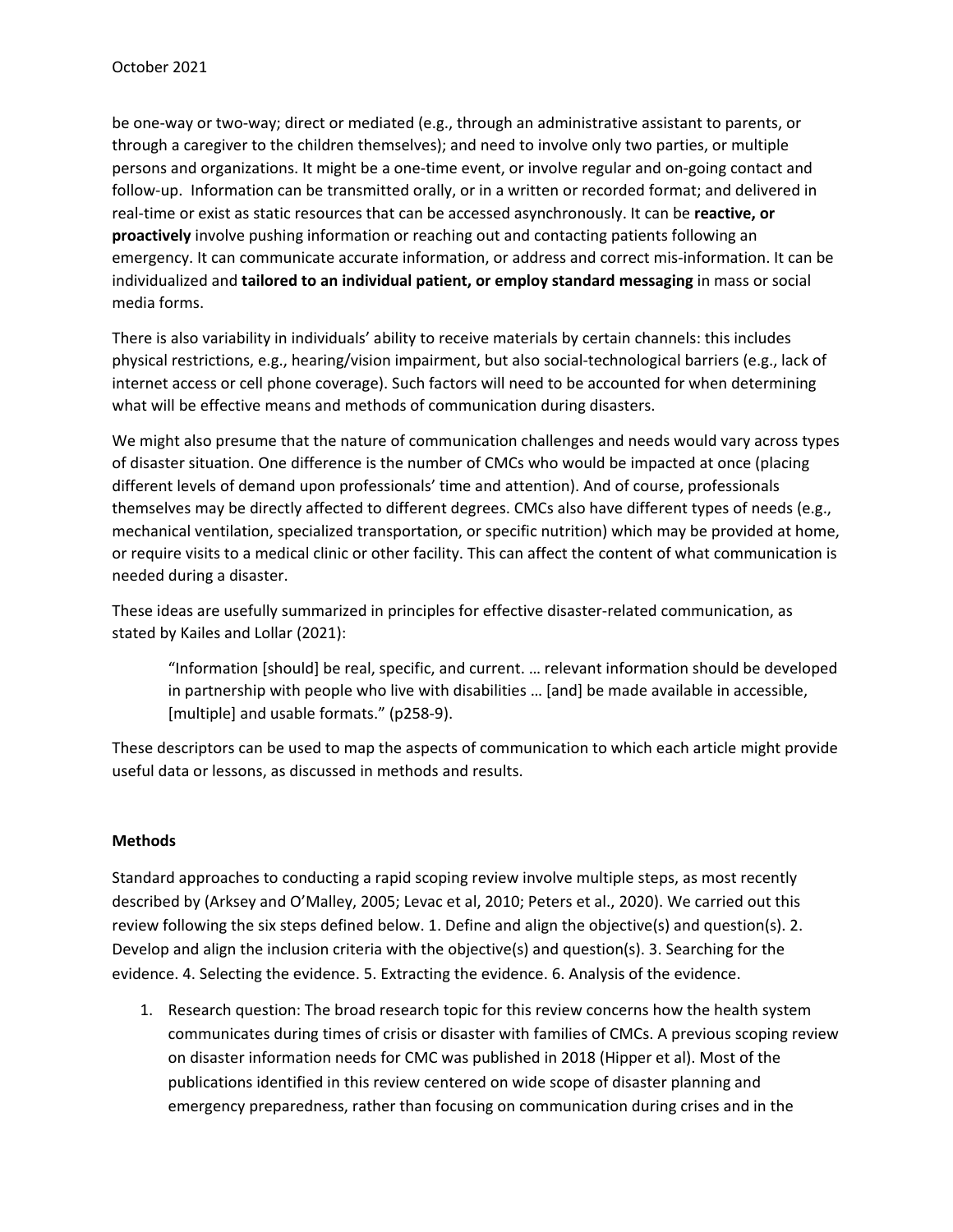recovery and rebuilding phases. This review particularly investigates if further information has become available in the latter two areas. As well, it is expected that use of social media, and the COVID-19 pandemic will have generated additional publications not thoroughly considered before. This review is therefore an extension, rather than updating alone, of previous work.

- 2. Inclusion and exclusion criteria
	- a. Included papers were required to address both disaster/public emergency/mass casualty situations and children with special healthcare needs/medical complexity. See the section on search strategy, and appendices, for the operationalization of these concepts. Only English language papers were included.
	- b. Research protocols and individual case reports were excluded; but otherwise most article types were eligible for inclusion. As the review is interested in including publications written by or with direct involvement of family members or caregivers, this necessitates inclusion of paper types and sources normally excluded from systematic reviews (such as Hipper et al, 2018). Papers focused primarily upon planning for or responding to individual medical emergencies were excluded, as were papers which only described the physical or mental health effects of disaster. Children per se were not defined as a vulnerable population for this paper; the focus of the review is upon children with special needs who are at baseline community-dwelling, and so papers focused upon neo- or perinatal institutional care were excluded. We did not limit inclusion to only CMC, but included those with other functional needs or disability, so long as the findings appeared to be broadly applicable for the CMC population.
- 3. Search strategy: Two searches were run for the project. A health information specialist at BC Children's Hospital ran a search of Medline, CINAHL and grey literature in summer 2020. 59[?] publications were retained from this search for possible full text review. Based upon examination of these papers, a revised search was developed and completed by the Centre for Clinical Epidemiology and Evaluation (C2E2)'s health information specialist in spring 2021 in Medline, CINAHL, Embase, and Sociology Collection. Search strategies are reported in the Appendices.
- 4. Evidence selection: Titles and abstracts from the spring 2021 search were initially reviewed by one reviewer at C2E2. Those for which a clear inclusion or exclusion determination could not be quickly made were reviewed by a second reviewer, who used the same criteria to make a final determination as to whether or not full-text review seemed warranted. Articles identified for full text review were retrieved, where possible. Full texts were divided into two groups: COVID-19 related and other disasters. Articles in each group were read, and some further excluded at this point for not meeting inclusion criteria or being otherwise not relevant. After completion of this process, 26 articles were retained for data extraction. See the Appendices for PRISMA diagram (cf Page et al, 2021), and Figure X for disposition of full-texts within each category.
- 5. Data extraction. Categories in the data extraction template included year of publication; country; study design/article type; whether or not CMC were the primary focus; intervention (if any); types of qualitative and quantitative data collected and reported (if any); type of disaster; stage; key results; and any general comments and judgements related to relevance for the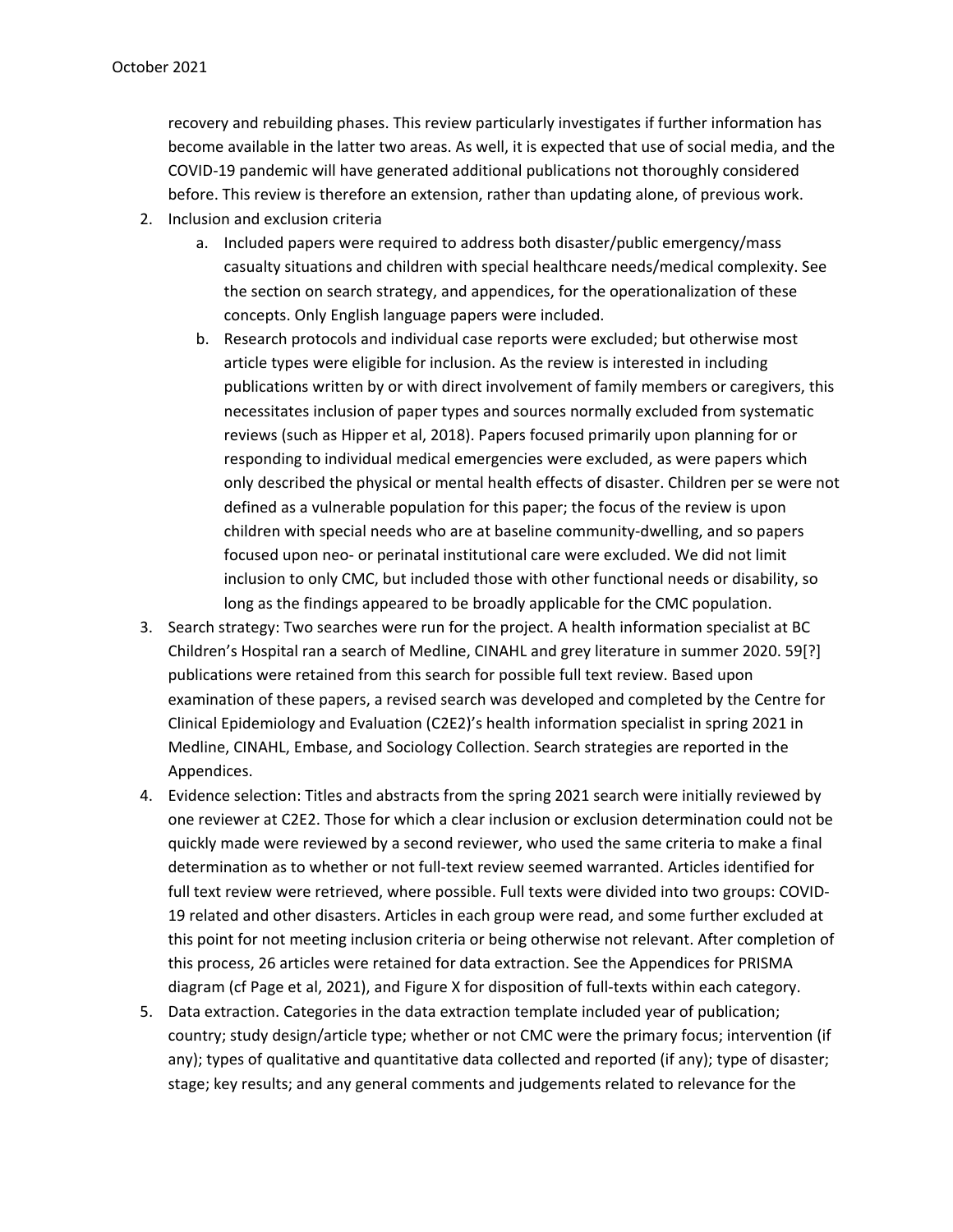research question. Covid and non-covid papers were extracted in separate batches by different reviewers.

6. Data analysis. Since very few of the articles were explicit about the role of communications in disaster response –i.e., there was little manifest content (Berg,1989) -- we conducted latent content analysis, to identify and code blocks of text in which approaches to communication are alluded to, or can be seen occurring even if not remarked upon by study authors (Downe-Wamboldt, 1992; Hseih & Shannon, 2005). In particular we apply latent projective analysis, looking beyond the text itself and drawing upon our own understanding of health and communication theories, as described above (Potter and Levine-Donnerstein, 1999).

#### **RESULTS**

A total of 26 full-texts were included in the review: 7 papers on Covid-19, and 19 papers on other forms of disaster or crisis. The following sections describe the findings from these 2 sets of papers; a narrative summary of each source is included in the Appendices. Countries represented were USA (13), or 50%, followed by Japan (3), New Zealand (2), France (2), Italy (2) and one each from Greece, Turkey, the UK and Australia; this includes both empirical and non-empirical studies. (The earlier Hipper systematic review reported 81% of papers, or 22 of 27, to be from the US context.) Considering publications by year (Figure 2 below) suggests a small but steady flow of articles potentially relevant to the topic of this review. Of the 26 retained paper, one-half (50%, n=13) were published between 2017-2021; 5 were published between 2012-2016, and the balance (n=8) were published more than 10 years ago. About one-quarter of papers (6/26) are published in journals or as a book specific to the field of disaster and emergency medicine, while the others target a range of generalist and specialist audiences of health professionals.



*FIGURE 2: Full text articles retrieved, and retained, by year of publication*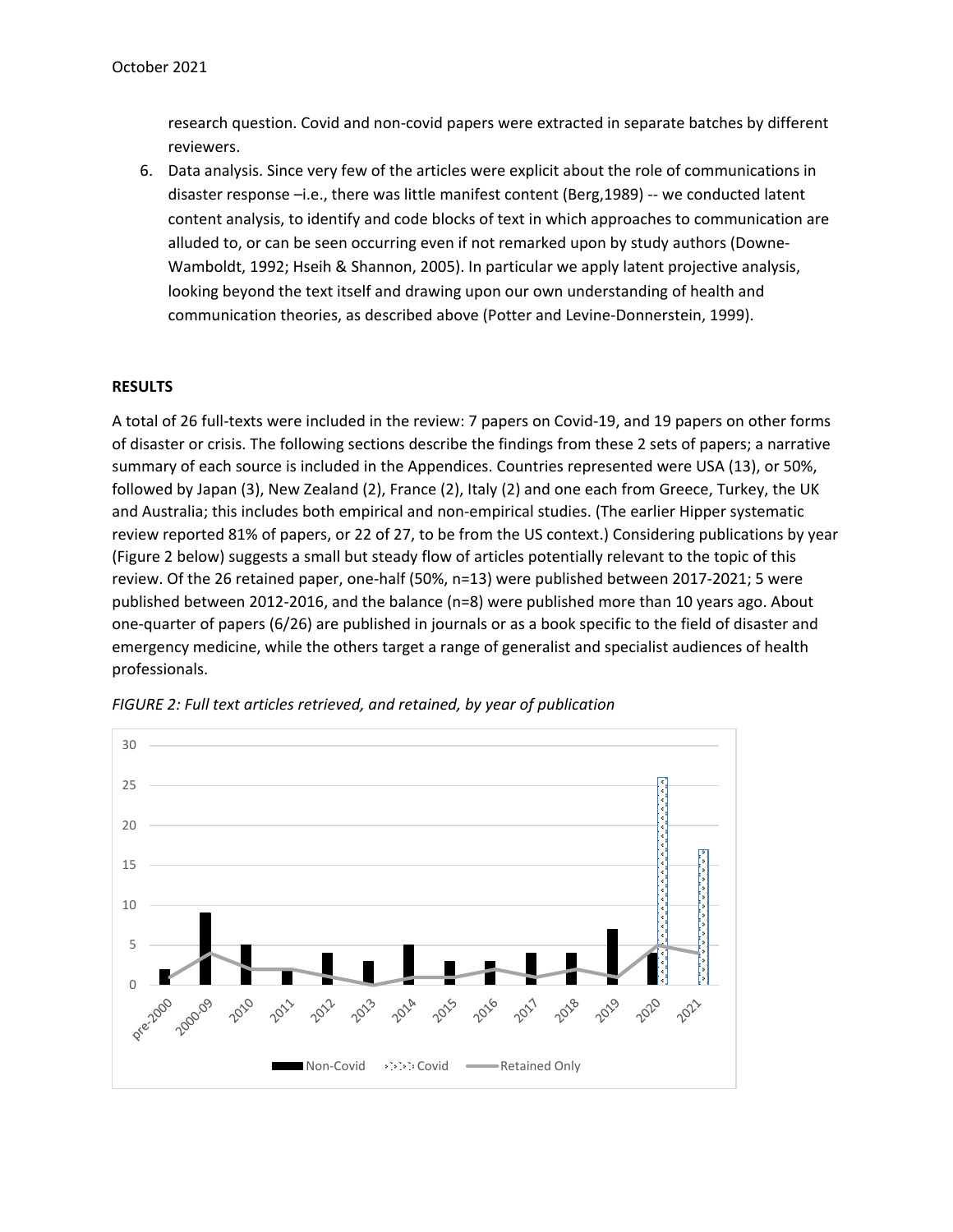Twenty-one of the 26 papers were entirely or primarily about children with special needs. These were not limited to CMCs; for instance, some addressed children with sensory disorders, such as deafness (Rotondi et al, 2019; Mort, Rodríguez-Giralt, and Delicado, 2020), developmental disabilities, including autism (Dursun et a, 2020), and chronic diseases, e.g., diabetes (Stallwood, 2006). While it has been suggested that there may be structural program differences between care for children with a single defined illness or disease, and care for CMC, with the former focusing on disease management and the latter on care coordination (Meehan et al, 2019), we deemed that any information about communication strategies in the context of disaster would likely be transferrable. The five remaining papers included targeted comments about this group within the context of a larger discussion, project or study.

Table 1 below summarizes publications by disaster type and by the stage –planning, response or recovery – which is most substantially addressed within each.

|          | All hazards | Earthquake | Hurricane | Pandemic |
|----------|-------------|------------|-----------|----------|
| Planning |             |            |           |          |
| Response |             |            |           |          |
| Recovery |             |            |           |          |

*TABLE 1: Retained papers by disaster type and stage*

The largest proportion of the reviewed papers (12/26 papers, or 46%) focuses upon disaster planning and preparedness, though the relative proportion is skewed by the Covid-related literature; in this, our review finds the same as Hipper et al (in that work, slightly less than half of retained studies, 14/27, focused exclusively on preparedness, and only 4 papers had no focus on preparedness). Table 1 also indicates, again consistent with Hipper et al, that much of the disaster (planning and preparation) literature is all-hazard. In this review, that category accounts for 8/26 (or 31%), compared with findings in Hipper et al of 19/27 papers, or 70%.

Baker, Baker and Flagg (2012) note that the 'all-hazards' approach is recommended for disaster preparedness (p. 418) and that specific tailoring may be unnecessary (2010), though by contrast, Chang et al (2017) suggest that tailoring should be considered after initial disaster planning based on the allhazards model. Drexel University's Centre for Public Health Readiness and Communication provides tailored checklists, because they heard this request from parents

[\(https://drexel.edu/dornsife/research/centers-programs-projects/center-for-public-health-readiness](https://drexel.edu/dornsife/research/centers-programs-projects/center-for-public-health-readiness-communication/disaster-preparedness-toolkit/)[communication/disaster-preparedness-toolkit/\)](https://drexel.edu/dornsife/research/centers-programs-projects/center-for-public-health-readiness-communication/disaster-preparedness-toolkit/). Similarly, resources for talking with children after particular types of disasters (e.g., earthquakes, hurricanes and tornados) are offered by the Treatment and Services Adaptation Centre, [https://traumaawareschools.org/tsaResources/resourcecenter,](https://traumaawareschools.org/tsaResources/resourcecenter) though these are not specific to CMC.

In the context of the authors' location, British Columbia, Canada, earthquakes and tsunami, other floods and wildfires, avalanche or landslide may be the most likely natural disaster scenarios, along with pandemic disease outbreaks such as COVID-19 (see, for instance,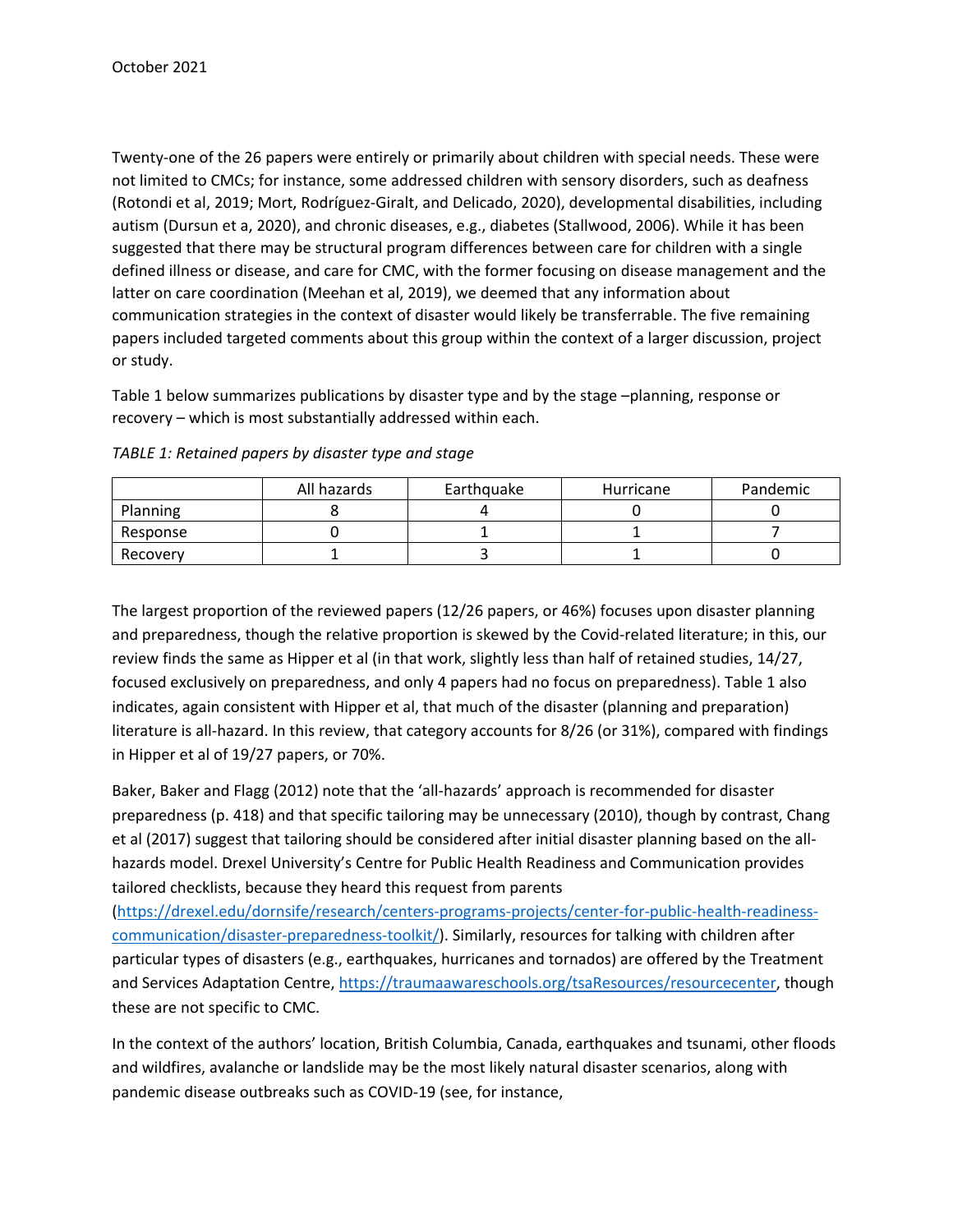https://www2.gov.bc.ca/gov/content/safety/emergency-preparedness-responserecovery/preparedbc/know-your-hazards).

A variety of research designs are used in the retained publications; it is possible for a paper to use more than one of the listed designs, so the total exceeds 100%. This review found 19/26 papers (74%) to include original qualitative or quantitative research; Hipper et al's review (2018) included 12/27 original research papers (44%).

- Survey=13
- Case study/description=7
- Commentary=4
- Interventional=3
- Literature review/synthesis=3
- Qualitative design=3
- Document review=1

Where original data was collected in most cases it was from the parents or caregivers of children with access and functional needs. In three cases, researchers worked directly with the children or youth. In some articles, the study population was not clearly described. In one case, websites and resource materials were the subject of data collection and analysis. Articles were directed at a variety of provider/practitioner audiences, including primary care physicians/medical homes, specialty care (e.g., nephrology, oncology), occupational therapists, speech language pathologists, social workers, school nurses and other educators, and emergency responders and transporters. The lead author in the majority of cases (n=14) was an academic-clinician, i.e., someone working at a university or teaching hospital. For remaining papers, the lead authors were, respectively, academics working in a non-clinical university department (n=5), community-based clinicians (n=3), government employees (n=2), not-forprofit organizations (n=1) and parents (n=1).

Communication-related content of the papers, whether manifest or (more commonly) latent, is categorized in Table 2. As the table suggests, there is some recognition of the value of proactive outreach at the time of a disaster, though the issue mostly is not evidently addressed. Most papers consider communication between health care professionals and families/caregivers, with a smaller number focused upon communicating with CMC directly. Typically, only one-way communication is described, though implicitly there is often back-and-forth among health professionals and families. Communication is typically in the form of mass or standardized products, with only a few papers describing approaches with some degree of targeting or tailoring to the specific circumstances of the families involved. Finally, while social media is a growing aspect of disaster response, only a few of the more recently published articles contain either brief or detailed description of how this can be or is used for communication during emergency or crisis circumstances.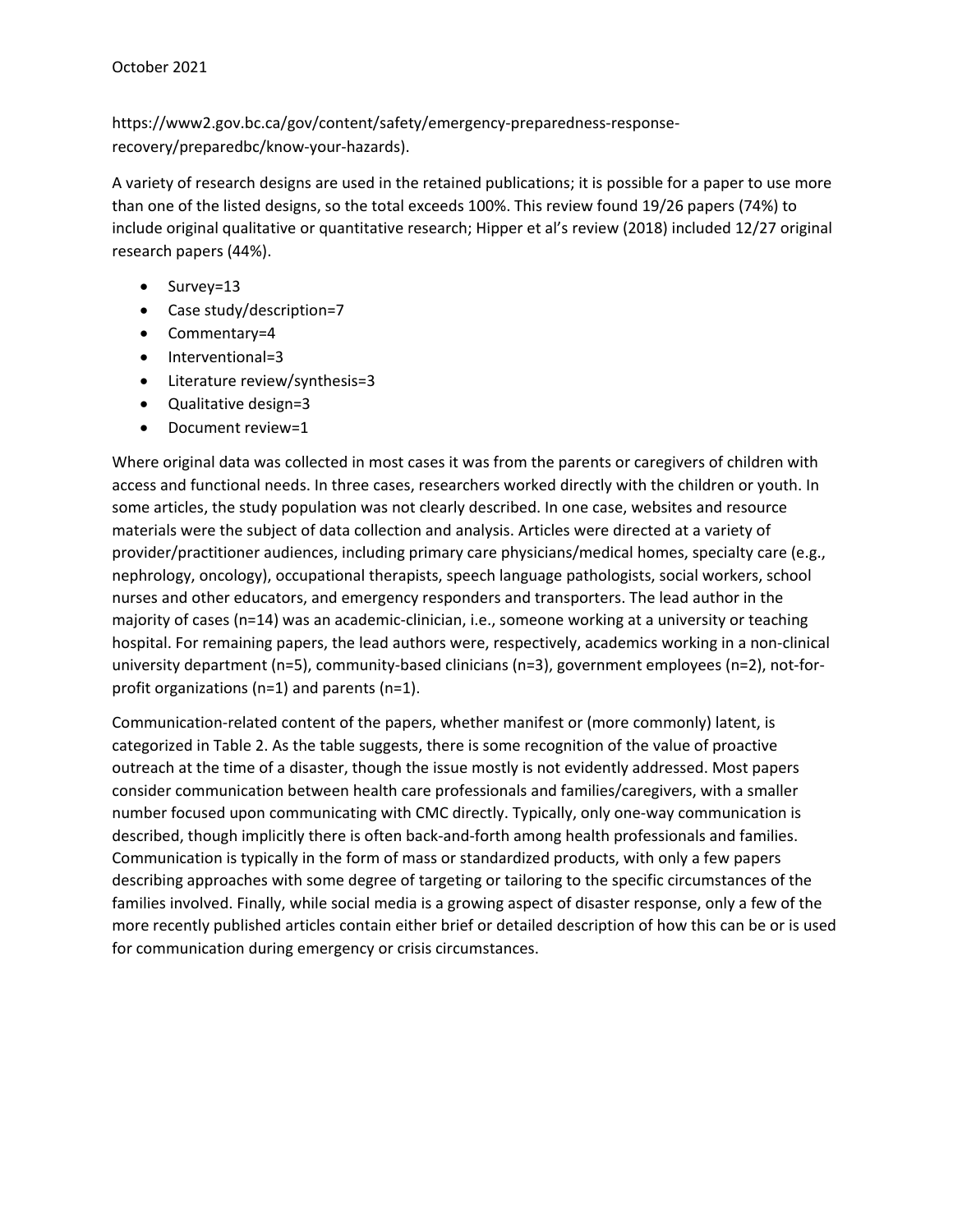#### TABLE 2—Communications

|                                               | Demonstrated                  | <b>Called For</b>                    | Not present     |  |
|-----------------------------------------------|-------------------------------|--------------------------------------|-----------------|--|
| Proactive Outreach at<br>the time of Disaster | 2                             | 5                                    | 19              |  |
|                                               | Between Health                | <b>Explicitly and Primarily</b>      | Peer-Peer Among |  |
|                                               | Professionals and             | Directed at CMC                      | Families or     |  |
|                                               | <b>Families or Caregivers</b> |                                      | Communities     |  |
| Directionality of<br>Communication            | 18                            | 3                                    | 5               |  |
|                                               | Standardized                  | <b>Tailored or Targeted</b>          | Not addressed   |  |
|                                               | <b>Messaging</b>              | Messaging                            |                 |  |
| Messaging                                     | 7                             | 8                                    | 11              |  |
|                                               | Used                          | Acknowledged, not<br>used or studied | Not present     |  |
| Social Media                                  | 4                             | 1                                    | 21              |  |

#### **Thematic Results**

Four themes arising from the data synthesis for this review are reported below. While these summaries draw primarily upon the 26 retained papers, additional support from the literature is identified where it was obtained as part of the overall research approach. Consistent with the intent of this review, three of the four themes address disaster response or recovery, while only the first one has a planning and preparedness focus.

Theme One: Cooperative and Collaborative **Planning**

- Pre-disaster, there is a need for cooperative planning with families (e.g, Campbell et al, 2009; Chin et al, 2020) as well as professionals and other stakeholders (e.g., schools, utility companies etc.). Ideally communicative approaches will include children themselves as well as parents or caregivers (Hipper et al, 2018) -- Sever, Sever and Vanholder (2020) says 'listen to the children themselves'. Ronoh, Gaillard and Marlowe (2017) give concrete methods of involving children; see also sections in Mort et al (2020). Ronoh, Gaillard and Marlowe (2017) argue that the prospect of children being separated from responsible adults during times of emergency provides a good reason why they should be directly involved in planning. Darlington et al (2021) indicate a prime role for parents as co-producers of their Covid survey, and follow-up actions resulting from it.
- The literature notes a lack of online disaster planning resources targeting the CSHCN or CMC community. For instance, Koeffler et al (2019) found that only 36% of resources had a focus on children with special needs; gaps were perceived in short and concise materials, non-English materials. Chin et al (2020) also make a similar statement to this effect. These claims are consistent with So et al's empirical findings (2020). Darlington et al (2021) and Hauesler et al (2021) report COVID-19 survey-based data supportive of the same conclusion. There is also a lack of information and communication material aimed at children themselves (So et al, 2020)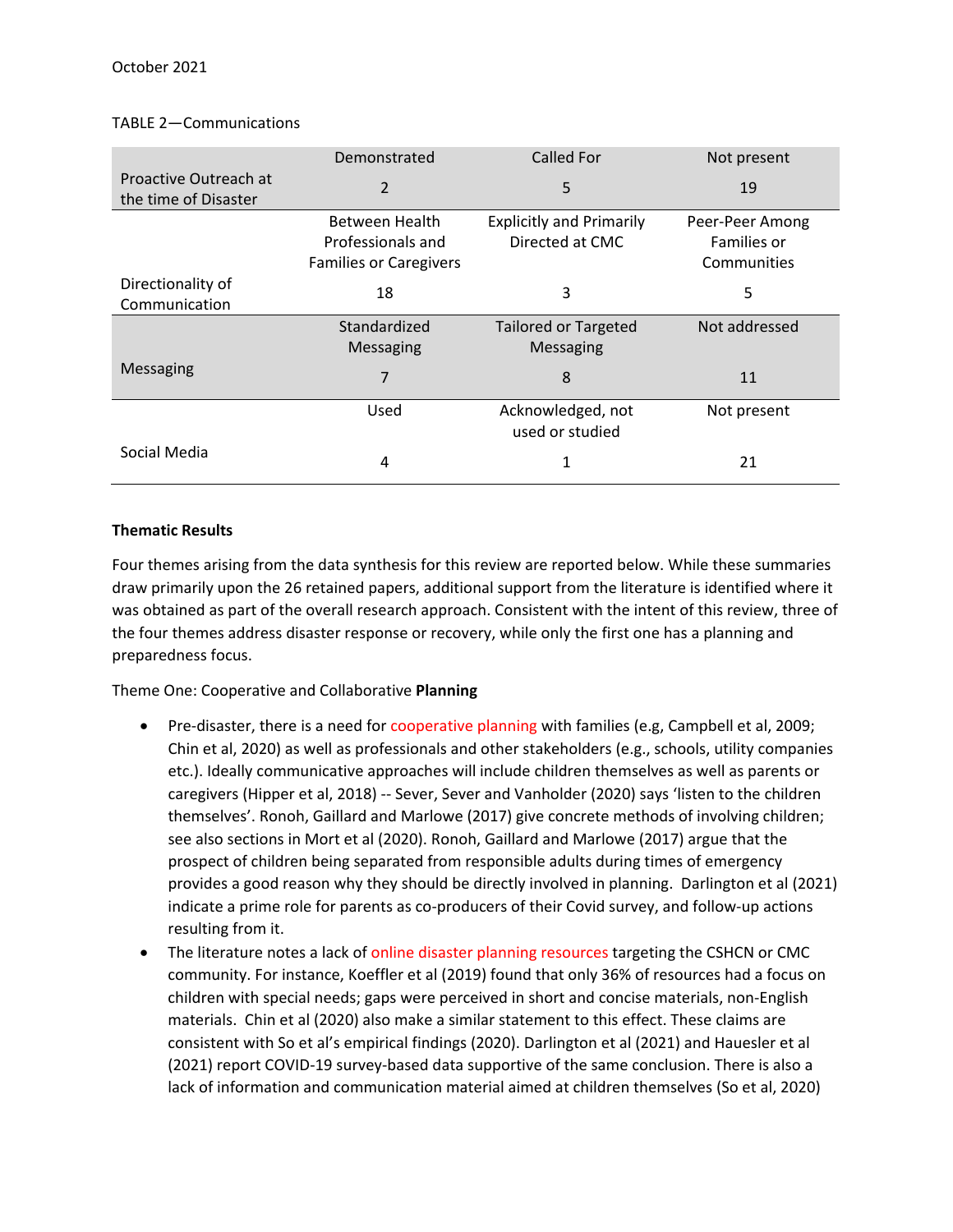• A key point in planning is the two-way accessibility of information. This means, to begin, having patient information accessible to professionals and responders. For instance, the value in having portable medical info, such as the emergency information form (EIF), in both electronic and hard-copy formats recurs in several papers (Goodhue et al, 2016; Kaziny, 2014; Mace et al, 2010; Murray, 2011). On the other side, parents, caregivers and children need to know how to reach their care team, including when usual channels of physical and telecommunication access are disrupted; this indicates the importance of having direct contact information (see Raulji et al, 2018, for instance). There can be substantial difficulties in communicating during disaster with children having certain types of sensory or intellectual challenge (Asher & Pollak, 2009; Boon, Brown, Clark et al, 2011; Quinn and Stuart, 2010).

Theme Two: Pro-Active Outreach, Engagement and **Response**

- Proactive outreach by professionals when a disaster is anticipated or occurring is recommended (e.g., Kaziny, 2014; Hassinger and Lail, 2021). One example of a proactive approach is described by Hoffman et al (2018), including a patient telephone contact algorithm; proactivity is also at least implied in the Taddei & Bulgheroni (2020) piece on Italy's response to COVID-19. Darlington et al (2021) noted from survey data that many parents did feel that inadequate information was offered by their hospitals or clinical teams. Most post-disaster empirical papers seem to describe responses which begin with reactive communication. For instance, Dozières-Puyravel and Auvin (2021) describe parent-initiated emails preceding a COVID-19 induced transition to virtual care processes. Health system response also is triggered by patients showing up at hospitals (Nakayama et al, 2014). Gillen & Morris (2019) suggest that this is a strategy many parents may in fact have in mind as part of their own disaster response plan. Sakashita, Matthews, and Yamamoto (2013) argue that this is "an inadequate plan". One strategy that is suggested is having a designated point person or care coordinator who is aware of service structure during a disaster and can connect parents and children to their needed care (e.g., Dursun et al, 2020; Cacioppo et al, 2021). A Canadian study, in a non-disaster context, looked at the employment of nurse-practitioners to promote care integration for CMCs (Lin et al, 2021). In the US, some authors suggest that CMCs should have a primary care patient medical home (Cohen et al, 2011; Kaziny, 2014) which can serve this purpose, so long as the practice is prepared for disaster response, of course.
- Information can go out by mass or individualized channels, with greater proactivity clearly required for the latter. Social media platforms straddle those boundaries perhaps. While social media has vastly expanded its role and influence in life, there has been yet limited research on its use by CMCs in disaster situations to date. So et al (2020) note their exclusion of social media and peer forums as sources of disaster planning information as one limitation to their research. Rotondi et al (2019) is one specific example of Facebook use. Social media is identified by parents as a channel of preferred communication (Hipper et al, 2018) and has been a main source of information for parents of CMC during the COVID-19 pandemic (Darlington et al, 2021). However, in the words of one parent, "sometimes having all this information on the internet is a blessing and curse" (Hassinger & Lail, 2021). Social media is also potentially a significant source of mis-information (Zhang et al, 2019), as seen in the spread of 'fake news' related to the COVID-19 pandemic (Atehortua and Patino, 2021). The research by Darlington et al (2021) noted that although many parents reported social media as a major source of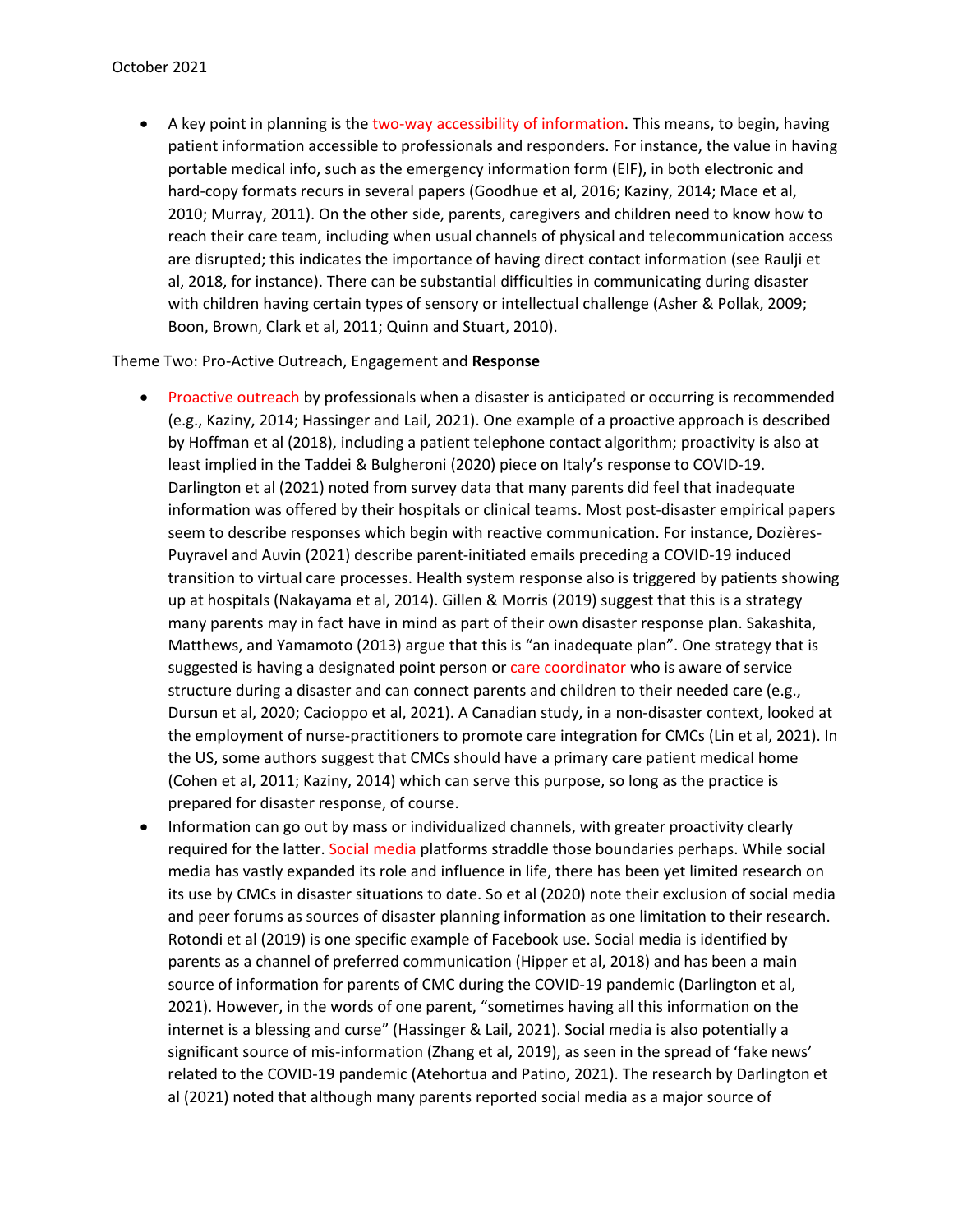information during the pandemic, far fewer stated that they used that information to make decisions or placed their full faith in it. This is consistent with the larger literature, for which a review concludes that social media is not the primary information source for most members of the public (Zhang et al, 2019). However, mixed messaging from health sector sources can itself also be a problem in communicating with the caregivers of CMCs during a crisis (Darlington et al, 2021; Hassinger & Lail, 2021).

Theme Three: Mobilizing and working through Social Networks in **Response**

• Proactive reaching out, by peers, can form most immediate response, as for instance described in at least one Japanese case (Shimada and Funato, 1995). Quinn & Stuart (2010) also identify the importance of personal networks as first responders. A similar claim is made, albeit not specific to children, by Kailes and Lollar (2021). The importance of engaging neighbours is also stated by Sakashita, Matthews, and Yamamoto (2013), and Rau (2021). In fact, "operators and practitioners tend to rely on the relatives of people with disabilities to disseminate specific information" (Rotondi et al, 2019). Hassinger & Lail (2021) recommends "including functional community members" e.g., teachers, friends, etc., as part of planning. However, in Chin et al (2020), focus group participants reported "difficulty in building meaningful relationships with their neighbors…. parents were unsure of their willingness to help, and did not feel empowered to start those discussions." (p192).

#### Theme Four: **Recovery**

- Continuity of care is important to reestablish (Ireton-Jones, Nishikawa & Nishikawa, 2019) during or post-disaster, which may involve transitioning to telehealth, mHealth [mobile health], or other internet-enabled communication channels, as was the case in many places where inperson care was restricted due to COVID-19 (for instance, Taddei & Bulgheroni, 2020; Hassinger & Lail, 2021). However, we cannot forget that not all CMCs will have ready access to the technology needed, especially during disaster disruptions; there is data on this provided by Hassinger & Lail (2021) and Murphy et al (2021), as well as case discussions from European responses to COVID-19 (Cocioppo et al, 2021, Taddei & Bulgheroni, 2020). Disasters also present mental health impacts, as well as disruptions to physical care and treatment. The COVID-19 pandemic has demonstrated these in the short- and medium-term (Taddei & Bulgheroni, 2020; Dursun et al, 2020; Cacioppo et al, 2021). In addition, the response and recovery phases are where longer-term mental health issues, among CMCs and also their caregivers and siblings, will emerge (Peek & Stough, 2010; Stough, Ducy and Kang, 2017). These have not been extensively studied among CSHCN (Boon, Brown, Clark, 2011). Care teams may need to expand to adequately and fully address such issues (See for instance, Takada 2013; Dursun et al, 2020; Murray, 2011).
- Of note, re-establishing normal daily life for CMC includes resumption of disrupted schooling as well as healthcare specific programs and services. As Boon, Brown, Tsey et al (2011) state and as the COVID-19 situation has demonstrated, school closures can be "an important nonpharmaceutical component of controlling outbreaks of infectious diseases such as pandemic influenza, although little research appears to have been done on the effect of such closures". This clearly matters to the children themselves: "Rather presciently [in re COVID-19], children … [with disability] in Greece drew our attention to how disruption of normal life, the impossibility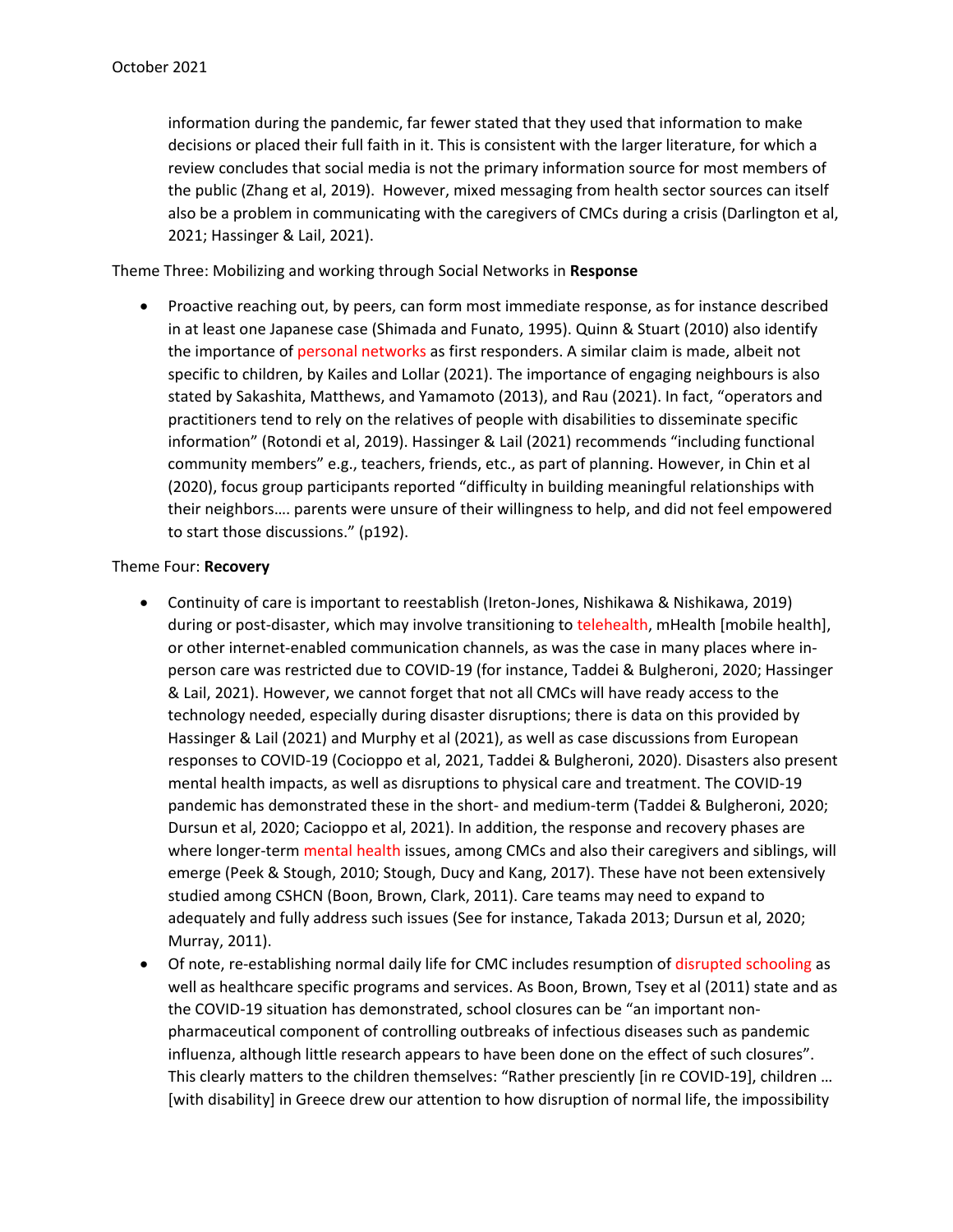of leaving the house to play or attend school, would be for them a disaster" (Mort et al, 2020, p157). Some additional support for this point is offered by Ducy and Stough (pre-print). Canadian experience appears to be consistent with this as well; a survey of Canadian pediatricians reports that many CMC receive care and therapy in the school setting, and that few of these were able to access such resources during the school closures brought about in response to the COVID-19 pandemic (Diskin et al, unpublished manuscript). While multiple school years have been affected by COVID-19, parents and CMC have been able to remain in their homes; additional challenges are encountered where disaster leads to longer-term evacuation and displacement, as for instance with wildfire or flooding (National Collaborating Centres for Public Health, 2021).

#### **Patient Partner Feedback**

Two patient partners, both parents of CMC, were engaged to provide feedback on the draft report summary and the Vignette (following); both were compensated for their time in accord with the funders' guidelines (SPOR Evidence Alliance, 2019). These parents provided helpful feedback during a real-time virtual meeting and subsequently via email, and improvements to this report were made in consequence. Both parents also provided individual reflections upon the experience and their views about the findings: these are included below, unedited by the research team.

#### *Parent 1*

If there is a disaster, what about children with medical complexity? I agree with the \*thematic findings.\* I am glad to see that co-operative and collaborative planning is emphasized. We often skip detailed planning for disasters as if they will never happen. I think that a key to this preparation is creating awareness of the potential risks and need for precautions for children with medical complexity. The consumers' families, healthcare and other potential first responders definitely will benefit the consumer by being aware, planning and being proactive before or during disasters. Many people will go about their daily lives, without paying attention to some potential risks, because daily life is so hard already and we may not want the extra "work" of planning. For healthcare and academia to find ways to reach out and support these families seems so important to me, for the children, because the children and their families may not be able to reach out on their own. Mobilizing social network apps, and strengthening communications to all consumers, their families and first responders, seems like an extremely important area for development. I see a greater need for continuity in data bases and information accessibility in crisis situations. The third theme resonates with me as well, again pointing to the need for proactivity and awareness among first responders and communities. I also appreciate the emphasis in the fourth theme of disaster recovery. We can't forget about those that need our help most, just because some of our own "conveniences" have not been restored. Children of medical complexity and their families may be in dire need before, during and after a disaster. I totally agree with the focus on communications and accessibility of support for all community members, and prioritizing those that need the most help, first.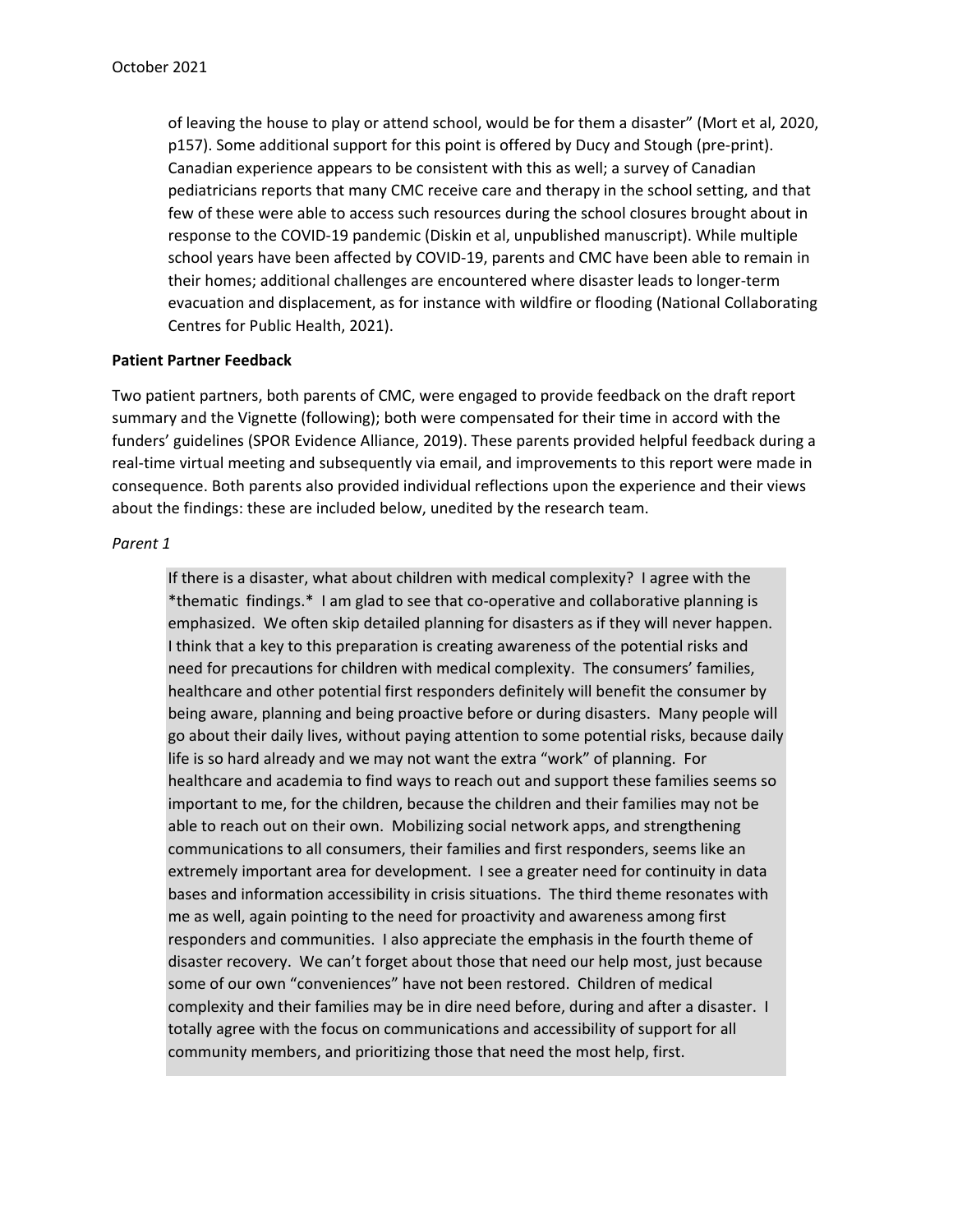I am glad to have been able to provide some views for your research. The topic is very relevant in today's world and I can also see a need for progress in this area. Thank you for helping to make that difference!

#### *Parent 2*

The report 'Communication in disasters to support families with children with medical complexity and special healthcare needs: A rapid scoping review' is a timely and informative review of the present and unfortunately, rising challenges that families with CAFN are facing. As the uncertainties of economics and healthcare delivery due to the pandemic loom, the possibility of the concerned families falling through the cracks of the system is becoming glaringly obvious. Unfortunately, personal experience and anecdotal information seem to relay the message that there is very little reliable information available for such families within the healthcare systems to address any challenges should disasters strike. The report provides a strong case that resounds with the concerns of the families, which can be further strengthened by including more families in the policymaking process, such as interviews and surveys.

We see the report as a living document with many parts evolving from it. Some of these include ensuring the economic and physical safety of the families affected, and methods to make access to resources, services, medication, healthcare delivery, and recovery an easy to access process. Further, there is a need for concrete step-by-step protocols, and ensuring families are educated actively about their options, and not simply relying on website content as a means of communication. Finally, digital technology should be included for the safety and protection of patient data and access in the event the patient is unable to communicate their health concerns (child, elderly, infirm, mentally challenged, etc.), as well as communication with central bodies, personnel, institutions, or local officers, to help coordinate efforts.

We hope this report will pave the way for families that are heavily burdened by the challenge of caring for their loved ones while trying to navigate difficult systems. We hope that our contribution as patient partners helped in providing perspectives from the patient's end, and help provide a voice to the vulnerable in this complex discussion.

#### **Conclusions**

The topic of communication with CMC during disaster crosses quite a heterogenous literature, which makes it challenging to synthesize. It is unclear, for instance, the extent to which varying definitions of the target population will affect the findings. It does seem safe to say that, consistent with previous reviews, the literature remains focused on preparedness, primarily employing an all-hazards approach. There is also a lack of literature and on-line resources specific to disaster preparedness and response for children with special health care needs and their families.

Overall, there is little explicit data about effective approaches to communication; this requires us to 'read between the lines' and identify latent content related to how communication is (and isn't) being addressed, the assumptions being made, and the gaps or lacuna. There are little grounds for proposing rigid set of specific best practices (do X for group Y in situation Z). Instead, illustrative vignettes can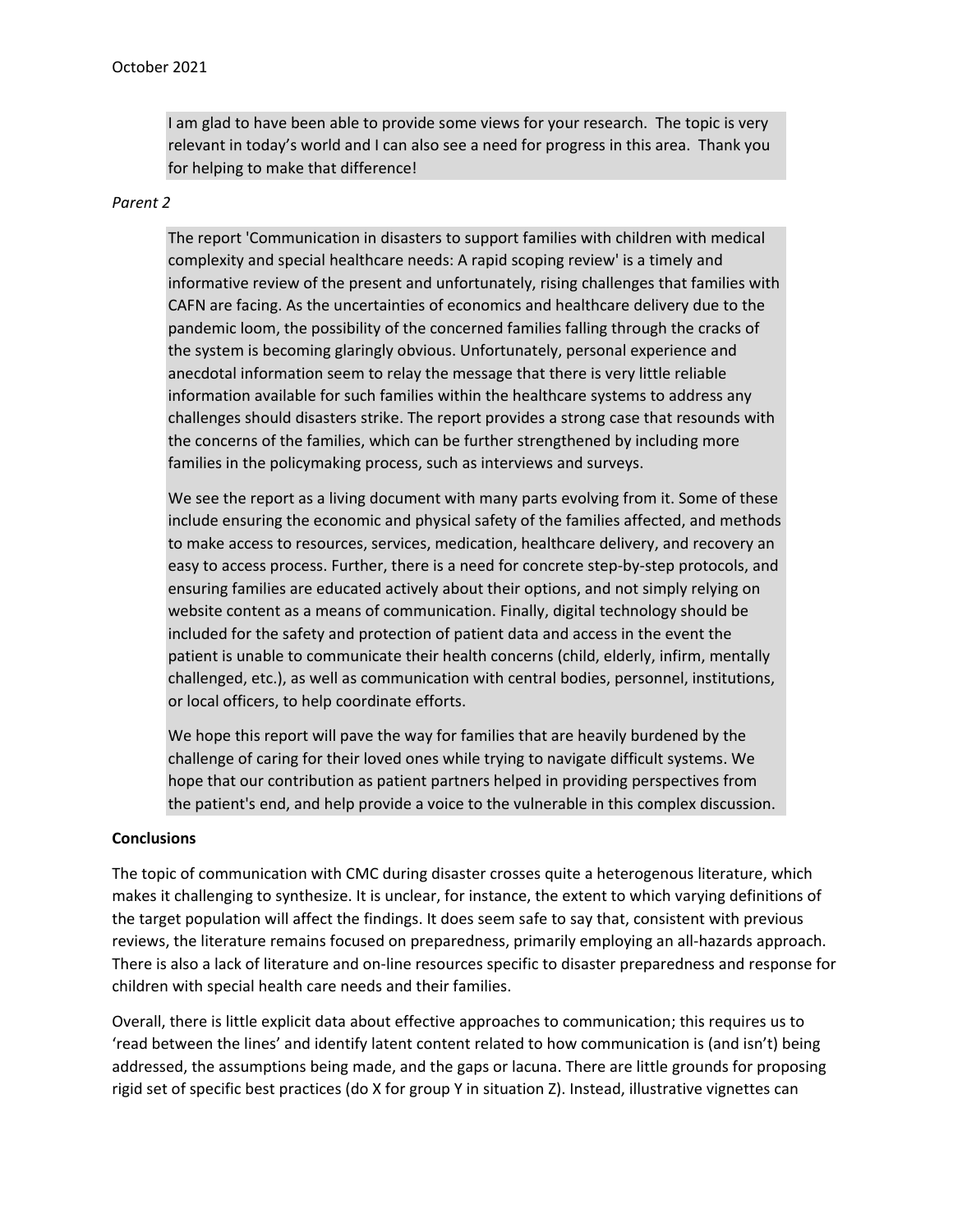depict how disaster response might play out in particular situations. This approach was used in some articles reviewed in this project (e.g., Asher & Pollak, 2019; Murray, 2011); for other examples, see [https://www.cdc.gov/childrenindisasters/real-stories/specialneeds/index.html.](https://www.cdc.gov/childrenindisasters/real-stories/specialneeds/index.html) We offer here, tailored to the BC context, one scenario of how communication with CMC might proceed during times of disaster, emergency or crisis.

*British Columbia. Late-June 2022.* A dry winter has been followed by a spring heat wave. While children are looking forward to the final weeks of school, in several small- and medium-sized communities, the fire danger has been raised to 'extreme', with thunderstorms and lightning in the weather forecasts. It is anticipated that uncontrolled fires may necessitate emergency evacuations.

Planning. Recognizing this, primary care providers (family physicians and nurse practitioners) and pediatricians whose patients include CMC put into effect the outreach plans which they've developed together with specialty care team members in case of emergency. A designated team coordinator contacts every family of CMC on the practice roster to make sure they are aware of the potential disaster, and advise (and guide) them on municipal evacuation plans. They check with the families to make sure each has its own individual disaster plan up-to-date as well, and are prepared to selfmanage for a time if they may have to. The coordinators also contact mental health providers with whom they have arrangements, to confirm that their services are in place and ready to activate if needed.

Response. Several days of lightning and high wind combined with minimal rainfall have sparked fires across large sections of the province. Some have been successfully knocked back with aggressive actions, others are contained, but a couple of fires in steep terrain have taken off and evacuation orders have been issued for a number of communities. Time is of the essence. Clinical teams are in frantic conversation as they reach out to re-connect with families, to let them know about the status of community services. The remainder of school terms have been cancelled, community health facilities are shuttered, and several family physicians are preparing to evacuate themselves.

Case coordinators keep families up-to-date with these developments, work with them to determine evacuation routes, and identify shelters which can provide key resources, such as emergency generators, medical supplies, clean water, milk for babies, and wheelchairs. Where needed, they call on contacts who understand the province-wide picture, and know which stockpiles of supplies can be moved from one site to the next. Trusted local professionals on-the-ground provide real-time updates through their official social media platforms; these complement media updates provide by health and local government sources. Families of CMC are linking with neighbours who can provide accessible transportation, satellite phone connections, and other resources.

Recovery. Some fires are quickly knocked down, while others rage into mid-August, putting families out of their homes for six weeks or more. Some communities are heavily impacted with extensive damage, others less so, but finally evacuation alerts are lifted and residents can return home. For the lucky ones, the biggest task is disposing of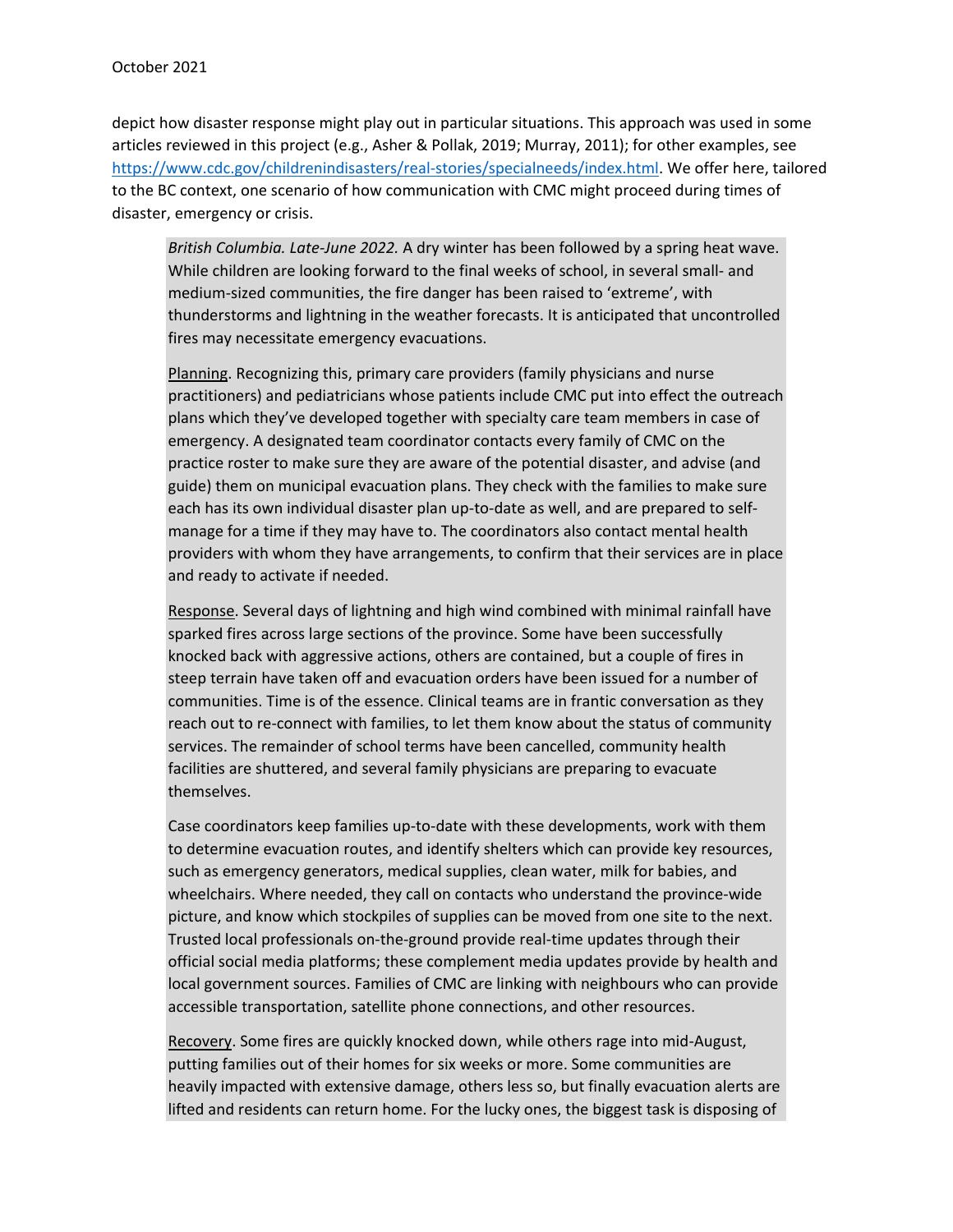a freezer-full of spoiled food. In other communities, homes, schools and public facilities are gone, electric grids destroyed and running water limited or unavailable altogether. Before going anywhere, families of CMC discuss circumstances with their health provider team: where will they reside, how will they communicate with CMC, who in the vicinity can help them, which public services will resume locally and when, and which ones may be available in neighbouring towns? Tele-health options have been established by many health professionals; special attention is paid to ensuring that parents and caregivers are aware of and have the resources to access these services.

Autumn comes, and things begin to return somewhat 'back to normal' for most – fire season is over, they have returned to their homes, and schools and other services resume. A few families, however, will remain displaced for months yet. They work with their provider teams to link to interim supports, and use the internet and other means to stay connected with the community and maintain social relationships.

Health professionals and the families discuss their experiences (with appropriate mental health supports available), and gather feedback about lessons learned and how to improve disaster response in the future.

In summary, based on the data identified, we offer these recommendations for advancing current approaches to disaster communication for CMC and their families:

- Directly engage with parents and children to advocate to policy makers the importance of establishing processes for two-way communication to prepare for disasters, with emphasis on equity despite location and language differences.
- Explore the best means for families and health care teams to leverage personal/social networks in communication.
- Implement proactive outreach, in advance of an expected disaster where lead time is available, and also in the immediate response phase. This seems easiest to do where an existing registry or inventory of the population of CMC can be deployed.
- Maintain two-way communication channels following disaster, including the use of multiple methods and redundant channels (e.g, deploy both electronic and hard-copy formats)
- Investigate and experiment with social media channels as a messaging approach; this includes efforts by reputable and trusted health care sources to counter mis-information which may be prevalent in some social media platforms. Do this in real time if possible.
- Provide information about how continuity of care will be ensured during disaster response. Telehealth or telemedicine services is one means by which this can be done. The COVID-19 pandemic produced a rapid outpouring of literature on this. While it seems to have largely satisfied families' needs, there are access and equity issues. The lack of children's presence in telehealth consult sessions, as explicitly identified in 2 studies, is worrisome insofar as we are thinking elsewhere in findings about the importance of directly engaging children/youth. It will be important to use virtual care mindfully and effectively, with acknowledgement that there yet lack any established quality standards.
- Pay attention to mental health (and rehabilitation) aspects in the longer-term recovery phase; this may imply expanding the scope of the patient care team.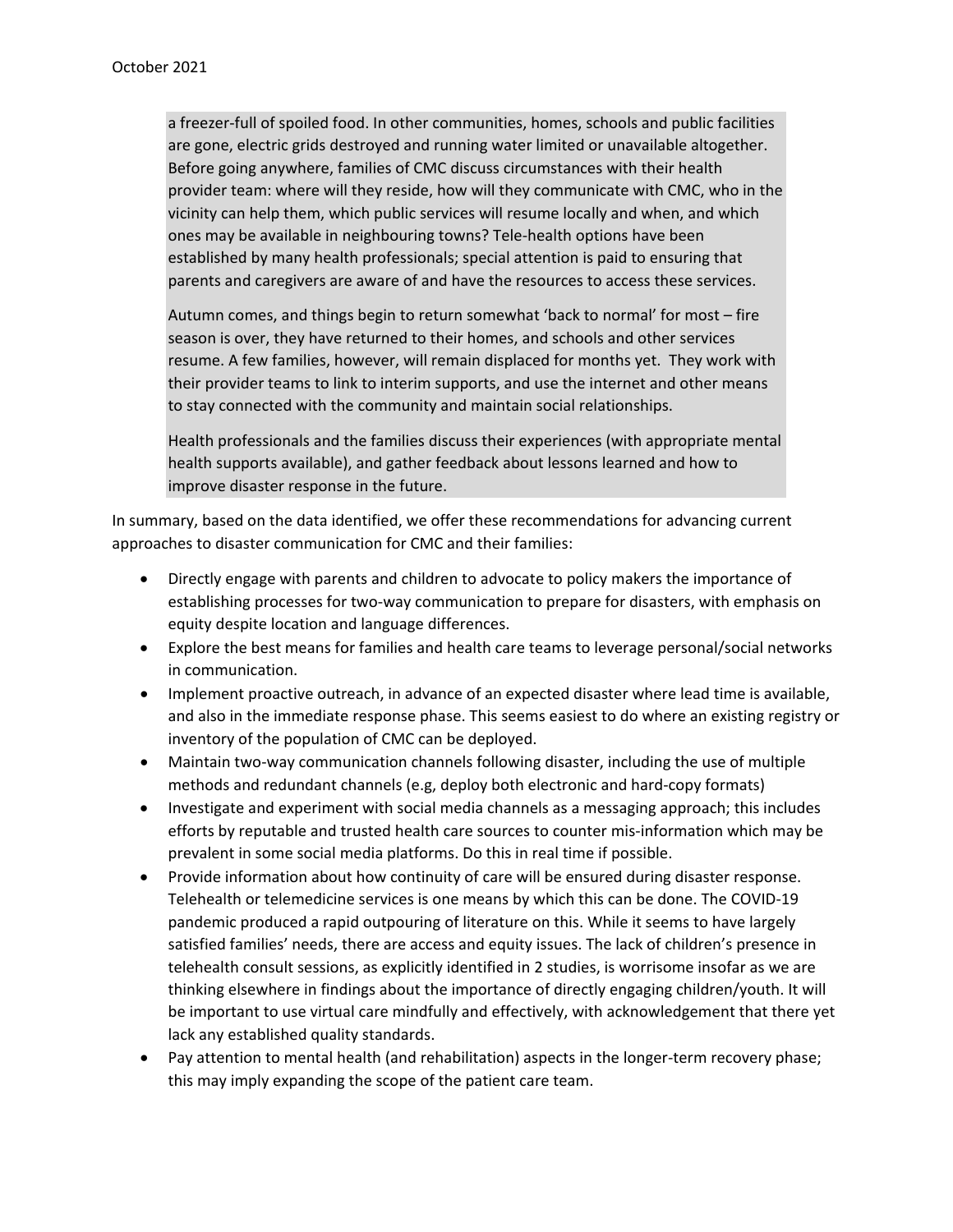These communications-related recommendations apply beyond disaster situations as well; they reflect principles of proactive child-centred healthcare. If the ongoing relationship between parents and caregivers, children, and health professionals is running smoothly, then it should be much easier to manage the disruptions which result from if or when disaster strikes.

#### **References**

- Arksey H, O'Malley L. Scoping studies: Towards a Methodological Framework. *Int J Soc Res Methodol*. 2005;8:19–32. doi: 10.1080/1364557032000119616
- Asher, A., Pollak, JR. (2009). Planning Emergency Evacuations for Students with Unique Needs: Role of Occupational Therapy. *OT PRACTICE*, 14(21); CE1-CE8.
- Atehortua, N., Patino, S. (2021). COVID-19, a tale of two pandemics: novel coronavirus and fake news messaging. *Health Promotion International* 36; 524-534.
- Bagwell, H.B., Liggin, R., Thompson, T., Lyle, K., Anthony. A., Baltz, M., Melguizo-Castro. M., Nick, T., & Kuo, D.Z. (2016). Disaster Preparedness in Families with Children with Special Health Care Needs. *Clinical Pediatrics* 55(11); 1036–1043.
- Baker, MD; Baker, LR; Flagg, LA. (2012). Preparing families of children with special health care needs for disasters: an education intervention. *Social work in health care* 51(5); 417-429.
- Berg, BL. (1989). *Qualitative research methods for the social sciences*. Needham Heights MA: Allyn & Bacon.
- Berren, M.R., Beigel, A., and Ghertner, S. (1980). A Typology for the Classification of Disasters. *Community Mental Health Journal*, 16(2): 103-11.
- Boon,Helen; Brown,Lawrence; Clark,Brenton; Pagliano,Paul; Tsey,Komla; Usher,Kim. (2011). Schools, climate change and health promotion: a vital alliance. *Health Promotion Journal of Australia* 22(Spec); S68-71.
- Boon, H.J., Brown, L.H., Tsey, K., Speare, R., Pagliano, P., Usher, K., Clark, B. (2011). School disaster planning for children with disabilities: a critical review of the literature. *International Journal of Special Education* 26(3); 223-237.
- Cacioppo, M., Bouvier, S., Bailly, R. (2021). Emerging health challenges for children with physical disabilities and their parents during the COVID-19 pandemic: The ECHO French survey. *Annals of Physical and Rehabilitation Medicine* 64. [Epub ahead of print].
- Campbell, VA.; Gilyard, JA.; Sinclair, L.; Sternberg, T.; Kailes, JI. (2009). Preparing for and responding to pandemic influenza: implications for people with disabilities. *American Journal of Public Health* 99(Suppl 2): S294-S300.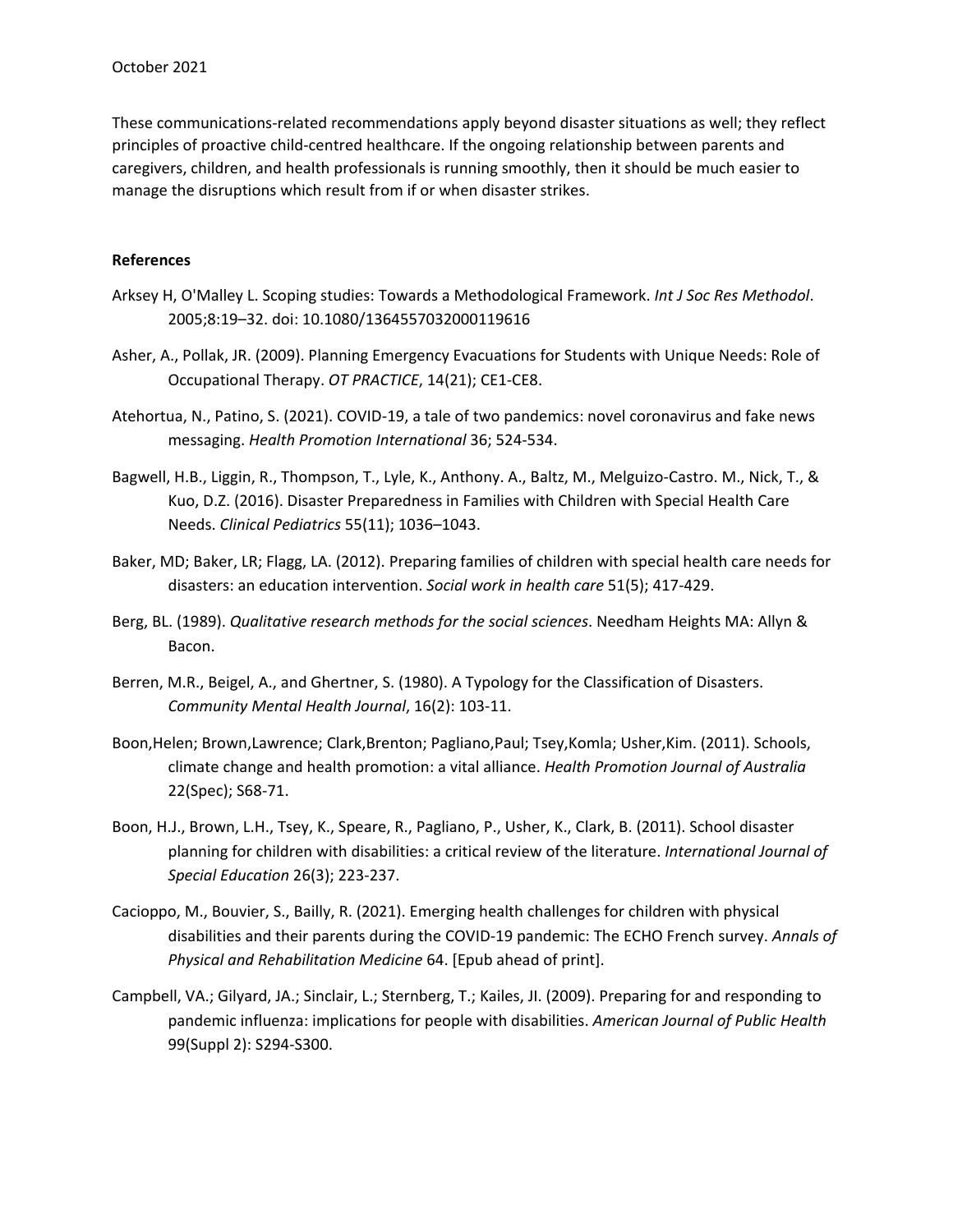- Chang, M.; Sielaff, A.; Bradin, S.; Walker, K.; Ambrose, M.; Hashikawa, A. (2017). Assessing Disaster Preparedness Among Select Children's Summer Camps in the United States and Canada. *Southern Medical Journal* 110(8); 502-508.
- Chin, K.; Tan, P.; Simmons, T.; Burke, R.V. (2020). A mixed-method analysis: Disaster preparedness of families with children with access and functional needs. *American Journal of Disaster Medicine* 15(3); 187-197.
- Cohen, E., et al (2012). Integrated complex care coordination for children with medical complexity: A mixed-methods evaluation of tertiary care-community collaboration. *BMC Health Services Research 12;366.* Doi[: http://www.biomedcentral.com/1472-6963/12/366](http://www.biomedcentral.com/1472-6963/12/366)
- Cohen E, Kuo DZ, Agrawal R, et al. Children with medical complexity: an emerging population for clinical and research initiatives. *Pediatrics*. 2011; 127(3):529–538.
- Darlington, A., Morgan, J., Wagland, R., Sodergren, S., Culliford. D., Gamble, A., Phillips, B. (2021). COVID-19 and children with cancer: Parents' experiences, anxieties and support needs. *Pediatr Blood Cancer*. 2021;68:e28790.
- Diskin, C., Buchanan, F., Cohen, E., Dewan, T., Diaczun, T., Gordon, M., Lee, E., Moore-Hepburn, C., Major, N., Orkin, J., Patel, H., Gill, P.J. The impact of the COVID-19 pandemic on children with medical complexity. (Unpublished manuscript.)
- Downe-Wamboldt, B. (1992). Content analysis: Method, applications, and issues. *Health Care for Women International*, 13(3); 313-321.<https://doi.org/10.1080/07399339209516006>
- Dozières-Puyravel, B., Auvin, S. (2021). Usefulness, limitations, and parental opinion about teleconsultation for rare pediatric epilepsies. *Epilepsy and Behavior* 115. [Epub ahead of print].
- Ducy, EM, Stough LM (preprint). Educational experiences of children and youth with disabilities impacted by wildfires. *Disaster Prevention and Management* 30(3), 279-292. https://doi.org/10.1108/DPM-10-2020-0310
- Dursun, OB, Turan, B., Gulsen, M., et al. (2020). Caring for the Most Vulnerable: A Model for Managing Maladaptive Behavior in Children with Mental Special Needs During the COVID-19 Pandemic. *TELEMEDICINE and e-HEALTH* 27(9): 1068-1073. DOI: 10.1089/tmj.2020.0380.
- Gillen, J.K.; Morris, M.C. (2019). Preparing Families of Technology-Dependent Children for Emergencies. *Hospital Pediatrics* 9(11); DOI:https://doi.org/10.1542/hpeds.2019-0091
- Goodhue, C.J., Demeter, N.E., Burke, R.V., Toor, K.T., Upperman, J.S., Merritt, R.J. (2016). Mixed-Methods Pilot Study: Disaster Preparedness of Families with Children Followed in an Intestinal Rehabilitation Clinic. *Nutrition in Clinical Practice* 31(2); 257-265.
- Hipper TJ, Davis R, Massey PM, Turchi RM, Lubell KM, Pechta LE, Rose DA, Wolkin A, Briseño L, Franks JL, Chernak E. The Disaster Information Needs of Families of Children with Special Healthcare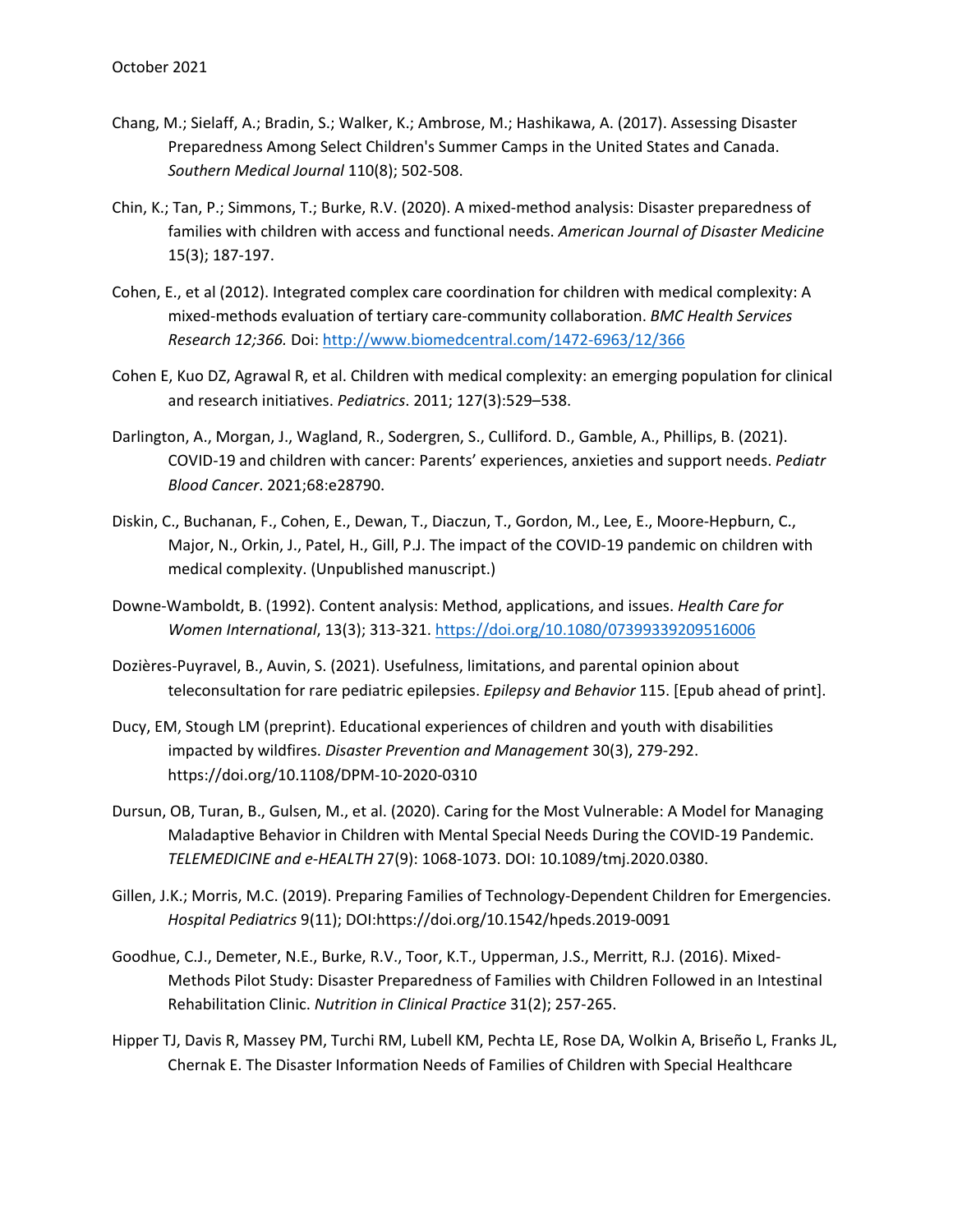Needs: A Scoping Review. *Health Security.* 2018 May/Jun;16(3):178-192. doi: 10.1089/hs.2018.0007. Epub 2018 Jun 8. PMID: 29883200.

- Ireton-Jones, C., Nishikawa, K., & Nishikawa, R. (2019). Home Parenteral and Enteral Nutrition During Natural Disasters: A Guide for Clinicians and Consumers. *Nutrition in Clinical Practice* 34(2); 216- 219.
- Kaziny, BD. (2014). The Prehospital Care of Children with Special Health Care Needs. *Clinical Pediatric Emergency Medicine* 15(1), 89-95.
- Langlois, E.V., Straus, S.E., Mijumbi-Deve, R., Lewin, S., Tricco, A.C. (2017) The need for rapid reviews to inform health policy and systems. In Tricco AC, Langlois EV, Straus SE, editors. *Rapid reviews to strengthen health policy and systems: a practical guide*. Geneva: World Health Organization; Licence: CC BY-NC-SA 3.0 IGO. Chapter one.
- Levac, D., Colquhoun, H., & O'Brien, K. K. (2010). Scoping studies: advancing the methodology. *Implementation Science* 5, 69.<https://doi.org/10.1186/1748-5908-5-69>
- Lin, J.L.L. et al. (2021). Process Evaluation of a Hub-and-Spoke Model to Deliver Coordinated Care for Children with Medical Complexity across Ontario: Facilitators, Barriers and Lessons Learned. *Healthcare Policy* 17(1): 104-122.
- Haeusler,GM, De Abreu Lourenco, R., Bakos, C., et al. (2021). Managing low-risk febrile neutropenia in children in the time of COVID-19: What matters to parents and clinicians. *Journal of Paediatrics and Child Health* 57 826–834.
- Hassinger, A., Lail, J. (2021). PANDEMIC IS DECLARED: Early Experience from Families of Children with Medical Complexity during SARS-COV-2 Lockdown: Information to Drive System Change. *Complex Care Journal* 2; http://complexcarejournal.org/2021/01/05/pandemic-is-declared/
- Hoffman, A.; Fagan, H.; Casas-Melley, A.; Wei, J.; Hebra, A. (2018). Hurricane Irma Impact on the Inpatient Population at a Tertiary Children's Hospital in Florida. *American Surgeon* 84(9); 1395- 1400.
- Hsieh HF, Shannon SE. Three approaches to qualitative content analysis. *Qual Health Res*. 2005;15(9):1277-1288.
- Kailes, J.I., and Lollar, D.J. (2021). Disasters and Disability: Rhetoric and Reality. In D. J. Lollar et al. (eds.), *Public Health Perspectives on Disability* (Chap 12). Springer Inc. 251-68. [https://doi.org/10.1007/978-1-0716-0888-3\\_12](https://doi.org/10.1007/978-1-0716-0888-3_12)
- Kobayashi, S., Endo, W., Inui, T., et al. (2016). The lack of antiepileptic drugs and worsening of seizures among physically handicapped patients with epilepsy during the Great East Japan Earthquake. *Brain & development* 38(7), 623-627.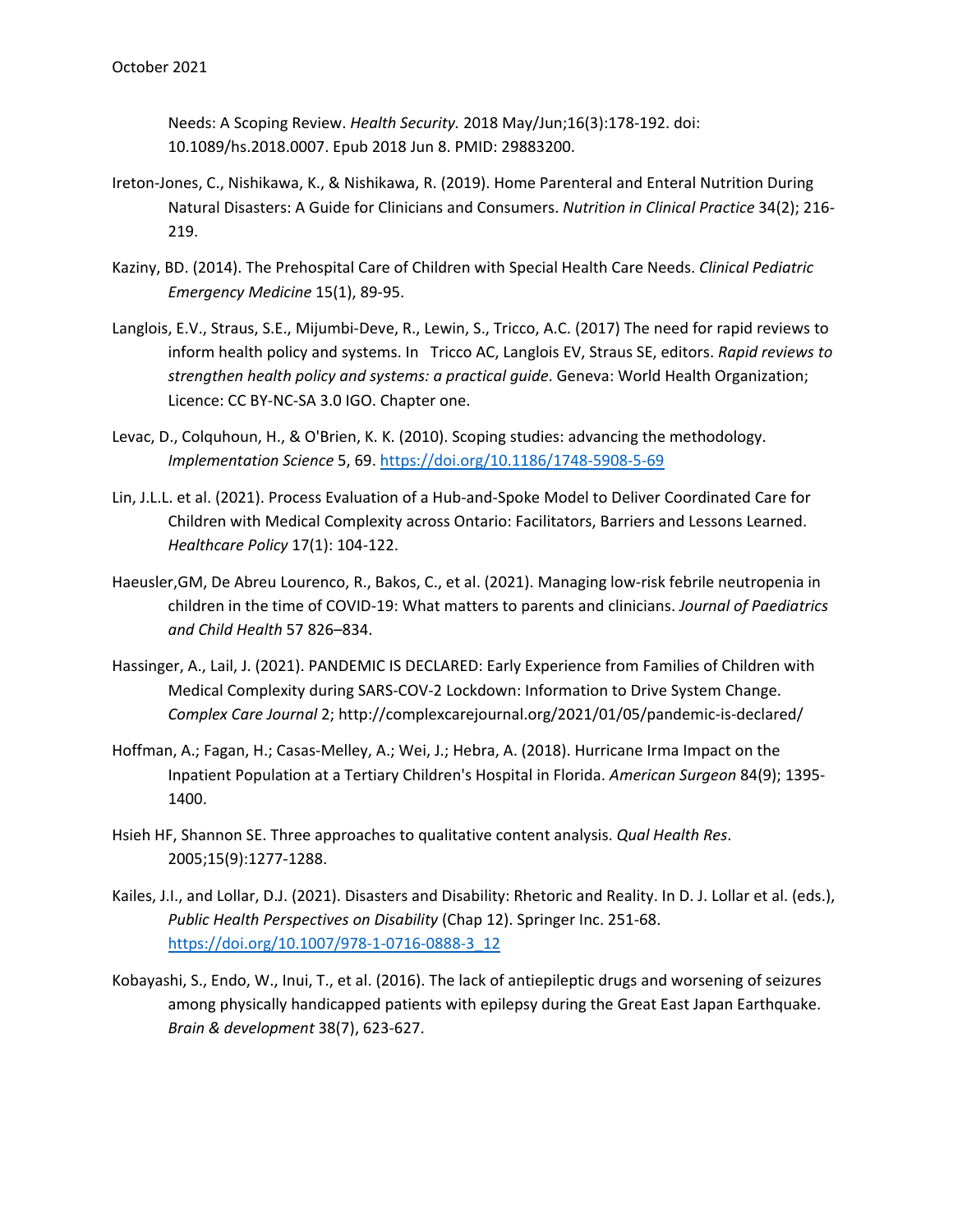- Koeffler, TJ.; Demeter, NE.; Kysh, L; Reeb, J; Stayton, A; Spears, R; Burke, RV. (2019). Evaluation and Gap Analysis of Pediatric Disaster Preparedness Resources. *Disaster Medicine & Public Health Preparedness* 13(2); 330-337.
- Mace, S.E., Sharieff, G., Bern, A., et al. (2010). Pediatric issues in disaster management, part 3: special healthcare needs patients and mental health issues. *American Journal of Disaster Medicine* 5(5), 261-274.
- Mays, N., Roberts, E. and Popay, J. (2001), Synthesising research evidence, in Fulop, N., Allen, P., Clarke, A. and Black, N. (Eds), *Methods for Studying the Delivery and Organisation of Health Services*, Routledge, London.
- McKenzie, K. et al (2021). How children and youth with medical complexity use hospital and emergency department care across Canada. *Healthcare Quarterly* 24(1): 10-13.
- Meehan, E., D'aprano, A. L., Gibb, S. M., Mountford, N. J., Williams, K., Harvey, A. R., ... & Cohen, E. (2019). Comprehensive care programmes for children with medical complexity. *Cochrane Database of Systematic Reviews*, (5).
- Mort M, Rodríguez-Giralt, I., and Delicado, A. (2020). *Children and young people's participation in disaster risk reduction: agency and resilience.* Bristol University Press.
- Murphy, A, Pinkerton, LM, Bruckner, E, and Risser, HJ. (2021). The Impact of the Novel Coronavirus Disease 2019 on Therapy Service Delivery for Children with Disabilities. *J Pediatr* 231:168-77
- Murray, J.S. (2011). Disaster preparedness for children with special healthcare needs and disabilities. *Journal for Specialists in Pediatric Nursing*: JSPN 16(3); 226-232.
- Nakayama, T.; Tanaka, S.; Uematsu, M., et al. (2014). Effect of a blackout in pediatric patients with home medical devices during the 2011 eastern Japan earthquake. *Brain & development* 36(2); 143- 147.
- National Academies of Sciences, Engineering, and Medicine 2021. *Exploring Disaster Human Services for Children and Youth: From Hurricane Katrina to the Paradise Wildfires: Proceedings of a Workshop Series*. Washington, DC: The National Academies Press; [https://doi.org/10.17226/26158.](https://doi.org/10.17226/26158)
- National Collaborating Centres for Public Health. *Health and social impacts of long-term evacuation due to natural disasters in First Nations communities: a summary of lessons for public health.* National Collaborating Centres for Public Health. 2021. Available from [www.nccid.ca/long-term](http://www.nccid.ca/long-term-evacuees-lessons)[evacuees-lessons.](http://www.nccid.ca/long-term-evacuees-lessons)
- Page MJ, McKenzie JE, Bossuyt PM, Boutron I, Hoffmann TC, Mulrow CD, et al. The PRISMA 2020 statement: an updated guideline for reporting systematic reviews. *BMJ* 2021;372:n71. doi: 10.1136/bmj.n71
- Peek, L., and Stough, LM. (2010). Children with disabilities in the context of disaster: a social vulnerability perspective. *Child Development* 81(4); 1260-1270.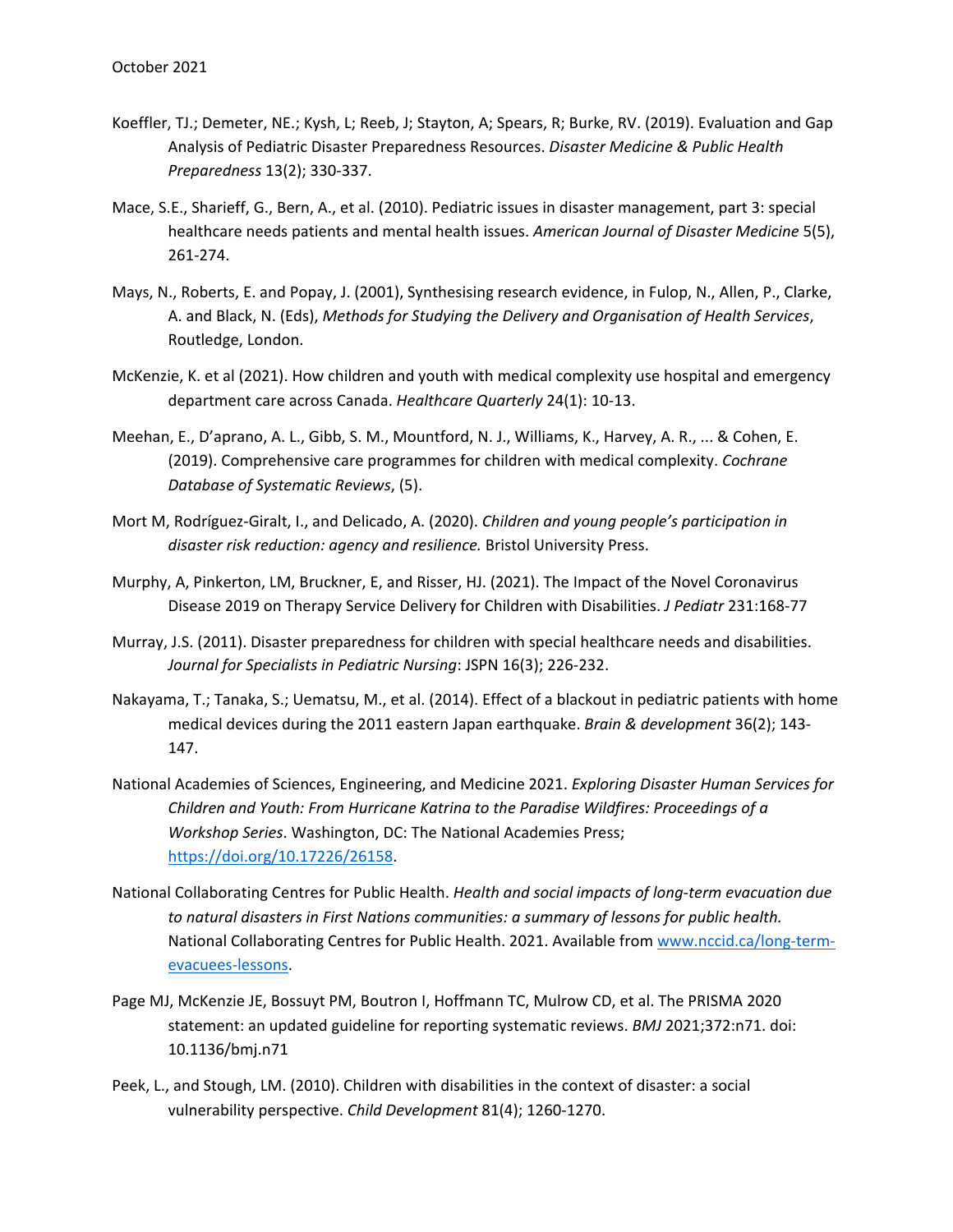- Peters MDJ, Godfrey C, McInerney P, Munn Z, Tricco AC, Khalil, H. Chapter 11: Scoping Reviews (2020 version). In: Aromataris E, Munn Z (Editors). *JBI Manual for Evidence Synthesis*, JBI, 2020. Available from: https://synthesismanual.jbi.global. <https://doi.org/10.46658/JBIMES-20-12>
- Potter WJ, Levine-Donnerstein D. *Rethinking validity and reliability in content analysis.* J Applied Comm Res . 1999;27(3):258-284.
- Quinn, E., and Stuart, S.L. (2010). Disaster Preparedness. *Perspectives on Augmentative & Alternative Communication* 19(4); 120-123.
- Rao, P.T. (2021). A Paradigm Shift in the Delivery of Physical Therapy Services for Children with Disabilities in the Time of the COVID-19 Pandemic. *PTJ: Physical Therapy & Rehabilitation Journal* 101:1–3; DOI: 10.1093/ptj/pzaa192
- Raulgi, C., Velez, MC., Prasad, P., Rousseau, C., and Gardner, RV. (2018). Impact of Hurricane Katrina on healthcare delivery for New Orleans patients, 2005–2014. *Paediatric Blood and Cancer* 65(12): e27406. doi: 10.1002/pbc.27406.
- Rogozinski, L., Young, A., Grybauskas, C., Donohue, P., Boss, R., Biondi, E. 2019. Point Prevalence of Children Hospitalized with Chronic Critical Illness in the General Inpatient Units. *Hospital Pediatrics* 9 (7) 545-549; DOI: 10.1542/hpeds.2018-0208
- Ronoh, S., Gaillard, J.C., and Marlowe, J. (2017). Bridging the Participatory Gap: Children with Disabilities and Disaster Risk Reduction. *International Journal of Mass Emergencies and Disasters* 35(3), 271-297.
- Ronoh, S., Gaillard, JC., & Marlowe, J. (2015) Children with disabilities and disaster preparedness: a case study of Christchurch. *Kōtuitui: New Zealand Journal of Social Sciences Online*, 10:2, 91-102, DOI: 10.1080/1177083X.2015.1068185.
- Rotondi, L.; Zuddas, M; Marsella, P; Rosati ,P. (2019). A Facebook Page Created Soon After the Amatrice Earthquake for Deaf Adults and Children, Families, and Caregivers Provides an Easy Communication Tool and Social Satisfaction in Maxi-Emergencies. *Prehospital & Disaster Medicine* 34(2); 137-141.
- Sakashita, K; Matthews, WJ.; Yamamoto, LG. (2013). Disaster preparedness for technology and electricity-dependent children and youth with special health care needs. *Clinical Pediatrics* 52(6); 549-556.
- Sever, MS.; Sever, L.; Vanholder, R. (2020). Disasters, children and the kidneys. *Pediatric Nephrology* 35(8); 1381-1393.
- Shimada, S., & Funato, M. (1995). Home mechanical ventilation in the aftermath of the Hanshin-Awaji earthquake disaster. *Acta Paedictrica Japonica* 37; 741-44.
- So, M.; Franks, JL.; Cree, RA.; Leeb, RT. (2020). An Evaluation of the Literacy Demands of Online Natural Disaster Preparedness Materials for Families. *Disaster Medicine & Public Health Preparedness* 14(4); 449-458.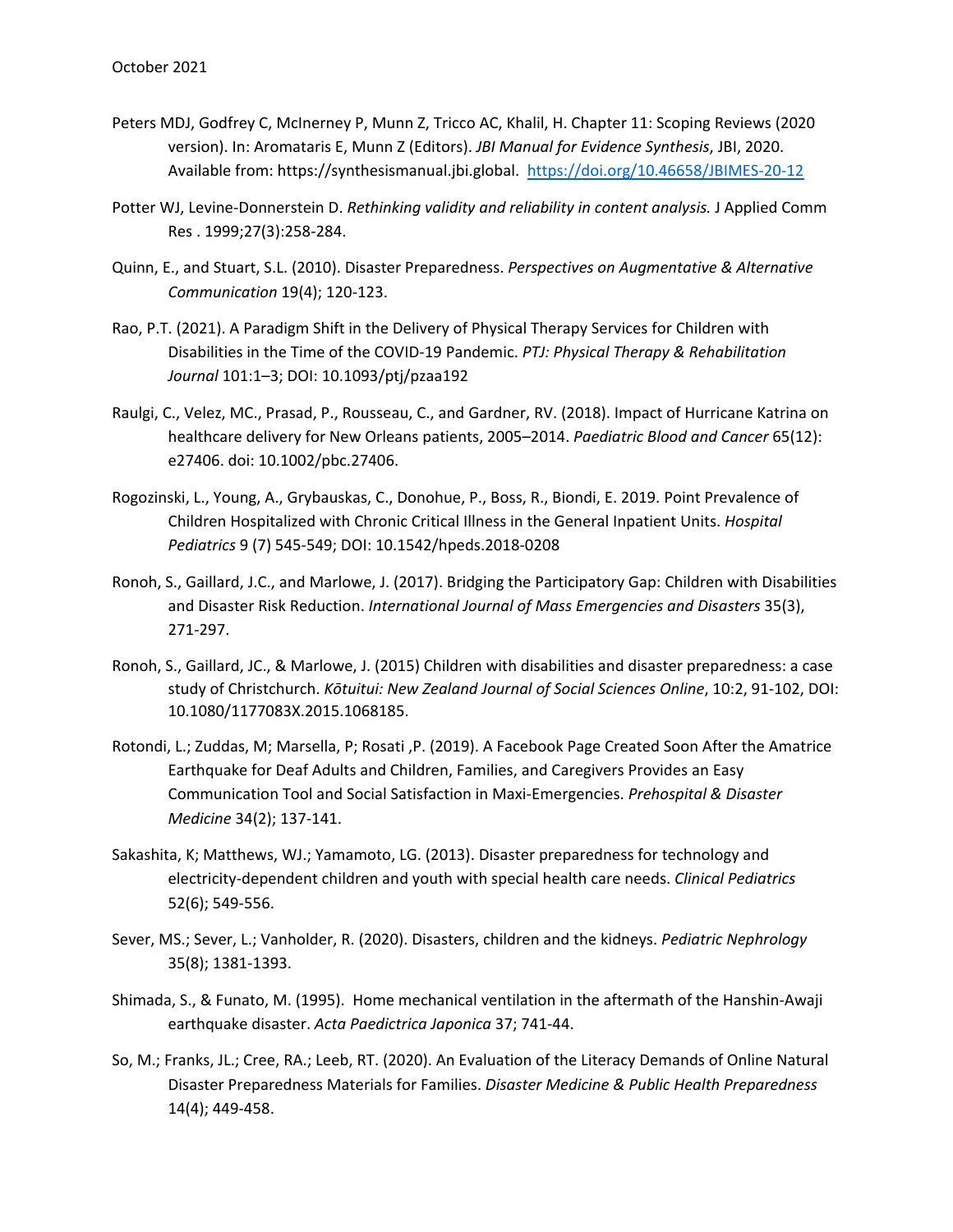- SPOR [Strategy for Patient Oriented Research] -- Evidence Alliance. (2019). *Patient Partner Appreciation Policy and Protocol*. Available at: https://sporevidencealliance.ca/wpcontent/uploads/2020/10/SPOR-EA\_Patient-Partner-Appreciation-Policy-and-Procedure\_2020.pdf
- Stallwood, L.G. (2006). Assessing Emergency Preparedness of Families Caring for Young Children with Diabetes and Other Chronic Illnesses. *JSPN* (11:4), 227-233.
- Stough, LM, Ducy, EM, Kang, D. (2017). Addressing the Needs of Children with Disabilities Experiencing Disaster or Terrorism. *Current psychiatry reports* 19(4): 24, doi: 10.1007/s11920-017-0776-8.
- Taddei, M., & Bulgheroni, S. (2020). Facing the real time challenges of the COVID-19 emergency for child neuropsychology service in Milan. *Research in Developmental Disabilities* 107; doi: 10.1016/j.ridd.2020.103786.
- Takada, S. (2013). Post-Traumatic Stress Disorders and mental health care (lessons learned from the Hanshin-Awaji Earthquake, Kobe, 1995). *Brain and Development* 35(3), 214-219.
- Uscher-Pines, L., Hausman, A.J., Powell, S., DeMara, P., Heake, G., & Hagen, M.G. (2009). Disaster Preparedness of Households with Special Needs in Southeastern Pennsylvania. *Am J Prev Med*;37(3):227–230)
- Zhang, C., Fan, C., Yao, W., Hu, X, & Mostafavi, A. (2019). Social media for intelligent public information and warning in disasters: An interdisciplinary review. *International Journal of Information Management* 49 (2019) 190–207.

*Word Count (excluding Tables, Figures and References): 6,968*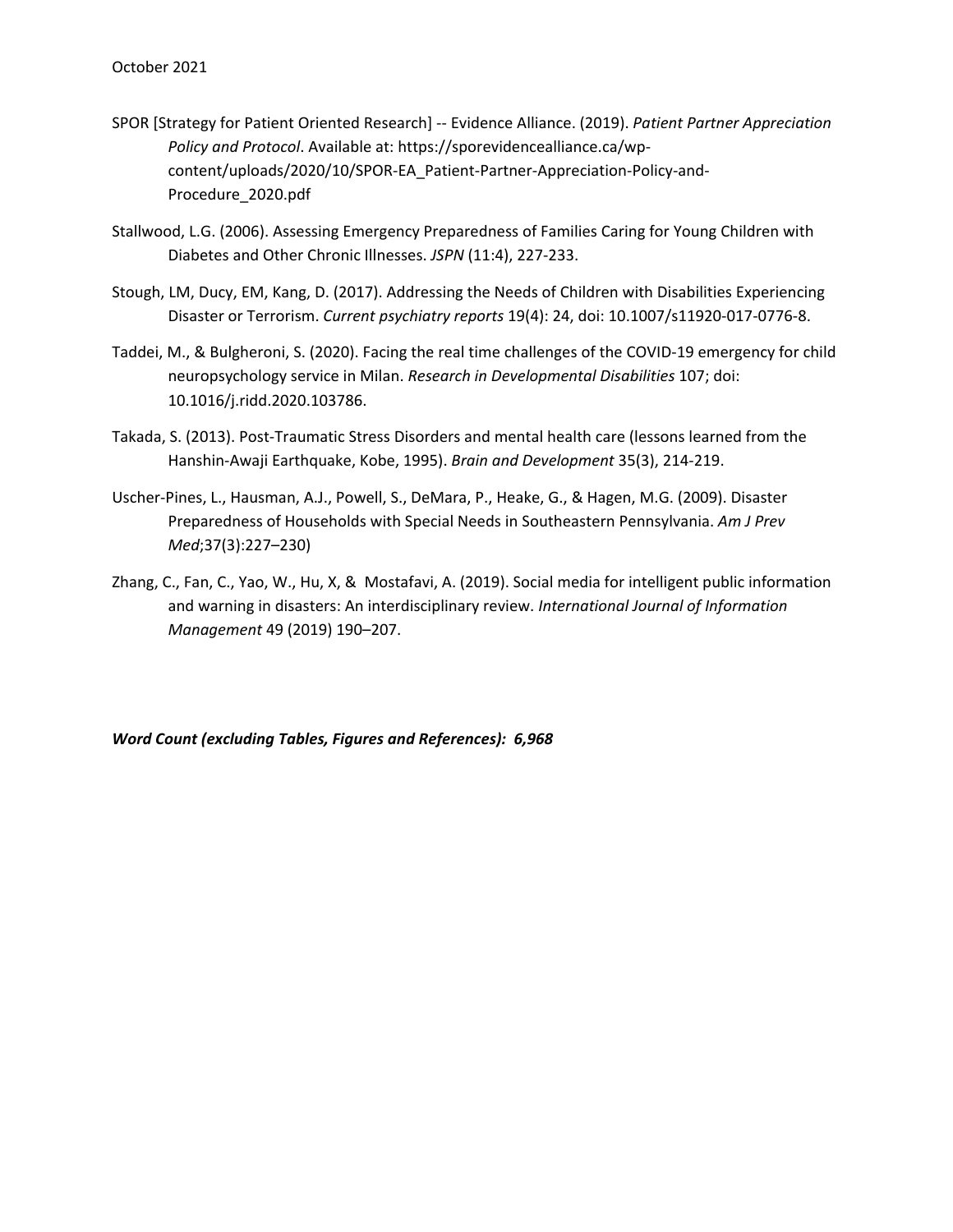# **APPENDIX A**

| Summaries of relevant articles, with emphasis on what they say about communication |  |  |
|------------------------------------------------------------------------------------|--|--|
|------------------------------------------------------------------------------------|--|--|

| <b>Authors &amp;</b><br><b>Date</b> | <b>Title</b>                                                                                                                                                          | <b>Summary</b>                                                                                                                                                                                                                                                                                                                                                                                                                                                                                                                                                                                                                                                                                                        |
|-------------------------------------|-----------------------------------------------------------------------------------------------------------------------------------------------------------------------|-----------------------------------------------------------------------------------------------------------------------------------------------------------------------------------------------------------------------------------------------------------------------------------------------------------------------------------------------------------------------------------------------------------------------------------------------------------------------------------------------------------------------------------------------------------------------------------------------------------------------------------------------------------------------------------------------------------------------|
| Asher &<br>Pollak, 2009             | <b>Planning Emergency</b><br>Evacuations for<br><b>Students with Unique</b><br>Needs-- Role of<br>Occupational<br><b>Therapy</b>                                      | This study focused on disaster and emergency planning at<br>schools, using case examples. The tool is a written<br>individualized evacuation plan, the nature of which is<br>described in some detail (which may help inform development<br>of other communication materials). As one part of the<br>document, specific key and backup contacts are identified.<br>Family members and professionals are directly involved in plan<br>development. Notes that CMCs may have specific challenges<br>in communicating, which need to be accounted for. This article<br>addresses only a moment in time during an actual disaster,<br>and ends at the point where students have been evacuated<br>from a school building. |
| Baker et al,<br>2012                | Preparing families of<br>children with special<br>health care needs for<br>disasters: an<br>education<br>intervention                                                 | This study was undertaken with a convenience sample of<br>parents/guardians of children with chronic medical conditions<br>seen at one US children's hospital. The intervention was a one-<br>to-one education session, which consisted of discussion plus<br>distribution (in paper copy) of informational handouts.<br>Content was generic rather than tailored to individual medical<br>conditions. Authors favour this approach over mass media,<br>which they suggest has unknown effectiveness (though not<br>cited); this approach mobilizes "informal social context".<br>Healthcare professionals presumed to be trusted sources of<br>information.                                                          |
| Cacioppo et<br>al, 2021             | <b>Emerging health</b><br>challenges for<br>children with physical<br>disabilities and their<br>parents during the<br>COVID-19 pandemic:<br>The ECHO French<br>survey | This nation-wide survey describes an array of channels used to<br>promote the survey (email and social media; via parent<br>groups, advocacy groups and professional networks). Major<br>impacts include loss of social contacts leading to negative<br>moods and behavioural problems, and disruption in education<br>and health care services. Parents reported greatest concerns<br>with rehabilitation rather than medical issues (perhaps<br>reflective of the degree of disability, but not stated). Parents<br>have greatly increased burden, having to perform a lot of<br>services usually done by skilled professionals. Discusses<br>need/value of creating a 'care coordinator' position for clients.     |
| Chin et al,<br>2020                 | A mixed-method<br>analysis: Disaster<br>preparedness of<br>families with children<br>with access and<br>functional needs                                              | A questionnaire and focus group study with 20 parents of<br>CAFN (children with access and functional needs) in California.<br>Consistent with other literature, found relatively low levels of<br>preparedness, though parents anticipated several types of<br>disasters were more likely than not to occur. Communication<br>as an issue was raised with respect to schools, as well as                                                                                                                                                                                                                                                                                                                             |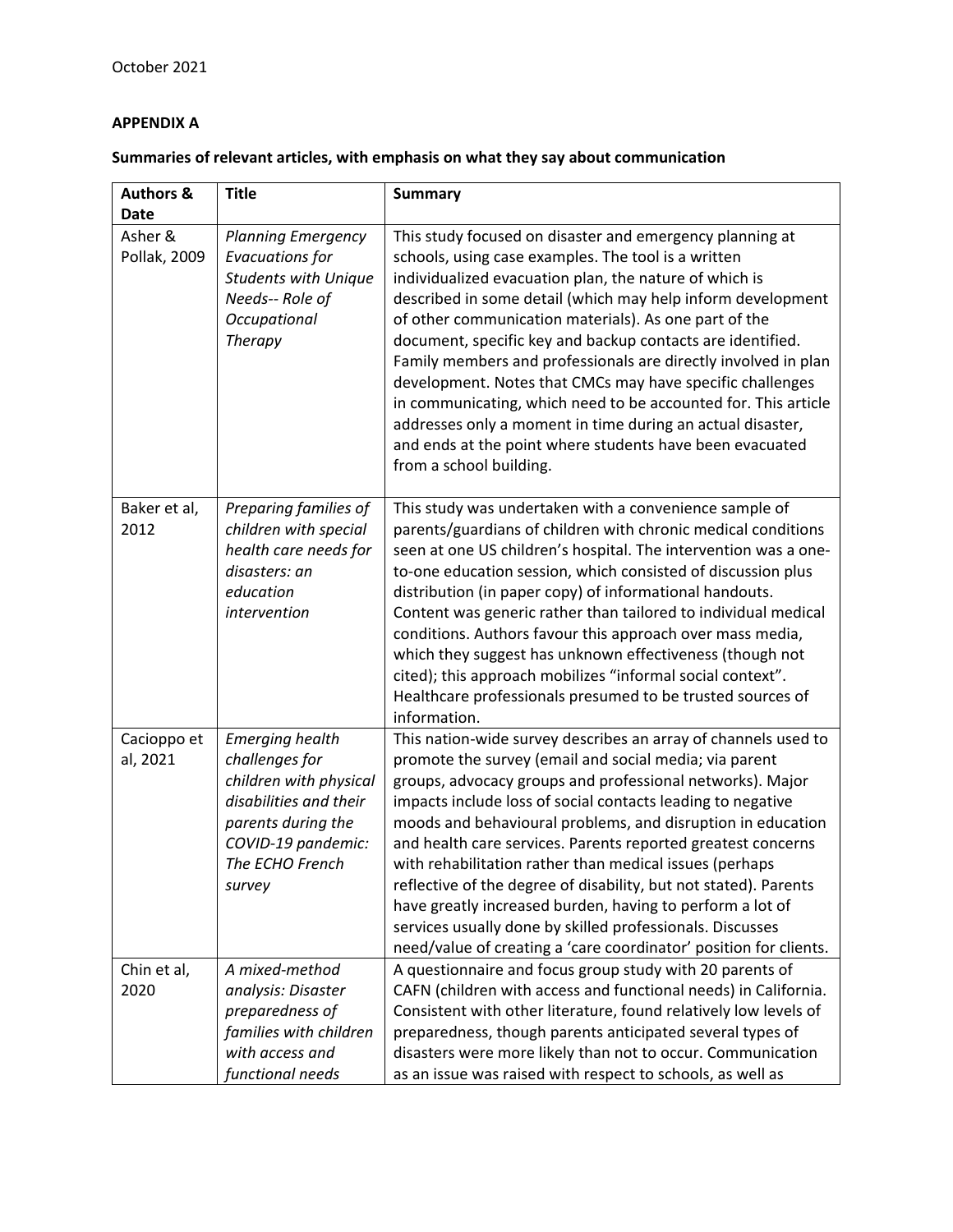|             |                             | neighbours. Does not address any recommendations or                                                                   |
|-------------|-----------------------------|-----------------------------------------------------------------------------------------------------------------------|
|             |                             | suggestions for improvement however.                                                                                  |
| Darlington  | COVID-19 and                | Reports a UK-based survey of parents of children with cancer                                                          |
| et al, 2021 | children with cancer:       | (N=171), initiated by 2 health centres and circulated through                                                         |
|             | Parents' experiences,       | networks of professional organizations, health charities.                                                             |
|             | anxieties and support       | (Notes that these groups regularly updated and disseminated                                                           |
|             | needs                       | the latest Covid advice through their channels.) Parents were                                                         |
|             |                             | involved in developing the instrument. Two parts: close-ended                                                         |
|             |                             | and open-ended. Emphasis on social media; for instance,                                                               |
|             |                             | notes that parents were expressing fears via social media                                                             |
|             |                             | groups. In the quantitative data, it was observed that 49% got                                                        |
|             |                             | information from their clinical team, while 84% got                                                                   |
|             |                             | information from social media; smaller numbers of people                                                              |
|             |                             | stated that social media was influencing their decisions (25%)                                                        |
|             |                             | and few trusted it (8%). In the qualitative content analysis                                                          |
|             |                             | (N=130), it is noted that some parents avoided news or social                                                         |
|             |                             | media as a coping strategy. Other qualitative results were that                                                       |
|             |                             | parents found a lack of information targeted to children with                                                         |
|             |                             | disabilities (rather than the general adult population), and that                                                     |
|             |                             | they found their teams/hospitals not to be providing enough                                                           |
|             |                             | information; more guidance and support was desired. Mixed                                                             |
|             |                             | or changing messaging was also a problem. Among the sub-                                                              |
|             |                             | group who responded with open feedback, the main sources                                                              |
|             |                             | of information were health charities, clinical staff, and the                                                         |
|             |                             | news. Concludes by stating that the feedback was directly                                                             |
|             |                             | translated into action, for instance through co-creation of                                                           |
|             |                             | additional information distributed through the same<br>professional organization, charity and local provider networks |
|             |                             | (not described in detail).                                                                                            |
| Dozieres-   | Usefulness,                 | This reports on use of telehealth in one French hospital centre                                                       |
| Puyravel et | limitations, and            | during the COVID-19 pandemic. Notes that the service was                                                              |
| al, 2021    | parental opinion            | completely not set up prior to the pandemic to do any virtual                                                         |
|             | about                       | health consultations. Contacts appear to involve parents                                                              |
|             | teleconsultation for        | initially reaching out by email, with questions or issues for the                                                     |
|             | rare pediatric              | care team; by the time virtual services were set up, most had                                                         |
|             | epilepsies                  | done this. Most done by audiovisual, some by phone largely                                                            |
|             |                             | due to difficulties with the technology, or parents'                                                                  |
|             |                             | fear/anxiety. Suggests looking for ways to substitute lack of                                                         |
|             |                             | physical exams and observation. Noted that the children often                                                         |
|             |                             | were not part of the sessions, reasons unexplained.                                                                   |
|             |                             |                                                                                                                       |
| Dursun et   | Caring for the Most         | Focus on children with mental impairments (e.g., autism) in                                                           |
| al, 2020    | Vulnerable: A Model         | Turkey. Built an all-new nation-wide system involving care                                                            |
|             | for Managing                | coordinators with videoconferencing, and local "psychosocial                                                          |
|             | Maladaptive                 | intervention teams" [new type of provider] for more complex                                                           |
|             | <b>Behavior in Children</b> | cases. Based on a mobile app with 24/7 live response. Unclear                                                         |
|             | with Mental Special         | why the parents regular care team was not a first point of                                                            |
|             |                             | contact? The service was advertised with a news conference                                                            |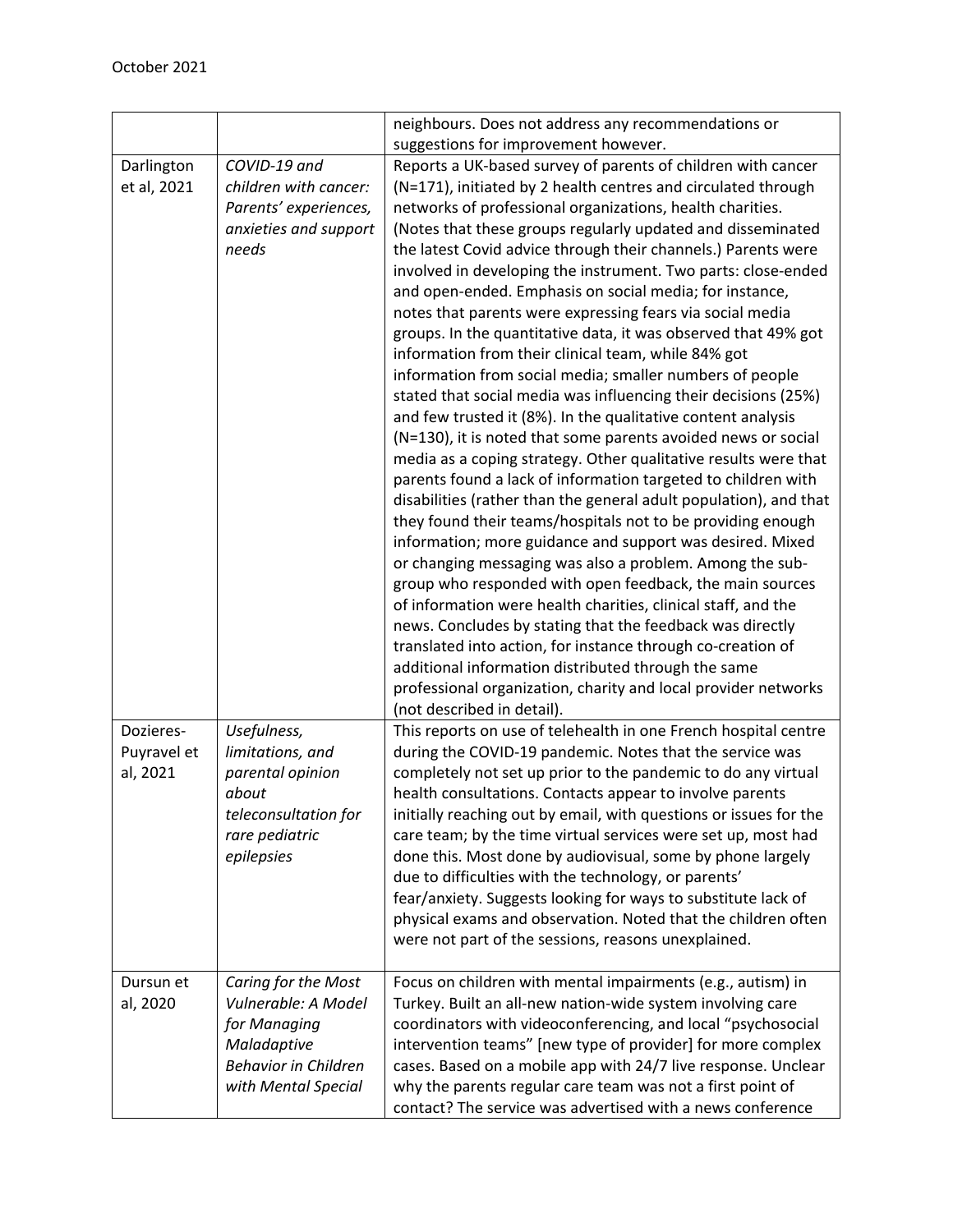|                                | <b>Needs During the</b><br>COVID-19 Pandemic                                                                                                                      | and information to local provider organizations; presumably<br>media but no additional details. Social isolation etc. due to<br>Covid giving parents concern with maladaptive behaviours; a<br>new concern and one more pressing than physical health.                                                                                                                                                                                                                                                                                                                                                                                                                                                                                                                                                                                                                                                                                                                                                                                                                                                                         |
|--------------------------------|-------------------------------------------------------------------------------------------------------------------------------------------------------------------|--------------------------------------------------------------------------------------------------------------------------------------------------------------------------------------------------------------------------------------------------------------------------------------------------------------------------------------------------------------------------------------------------------------------------------------------------------------------------------------------------------------------------------------------------------------------------------------------------------------------------------------------------------------------------------------------------------------------------------------------------------------------------------------------------------------------------------------------------------------------------------------------------------------------------------------------------------------------------------------------------------------------------------------------------------------------------------------------------------------------------------|
| Goodhue et<br>al, 2016         | <b>Mixed-Methods Pilot</b><br>Study: Disaster<br>Preparedness of<br><b>Families with</b><br>Children Followed in<br>an Intestinal<br><b>Rehabilitation Clinic</b> | This study focused on disaster planning, with earthquakes as a<br>particular example. Research involved a convenience sample<br>with a survey and 2 focus groups; English only. As far as<br>preparation, a majority had some form of back-up for power<br>and medical supplies, but almost none had an emergency<br>information form (EIF). Communication was anticipated by<br>parents to be them reaching out, by attending a hospital when<br>supplies were exhausted. However, they also reported from<br>past experience that professionals unfamiliar with their<br>children's conditions could be unhelpful. Having direct contact<br>information was important (physicians, also pharmacy,<br>insurance, utility cost.) It was seen as helpful if professionals<br>gave written letters or other information detailing medical<br>conditions/needs. Communication also incidentally in the<br>research through peer-to-peer interaction in the focus groups,<br>with some parents sharing preparedness ideas.                                                                                                         |
| Haeusler et<br>al, 2021        | <b>Managing low-risk</b><br>febrile neutropenia in<br>children in the time<br>of COVID-19: What<br>matters to parents<br>and clinicians                           | This study is in context of efforts to develop a home-based<br>program in Australia for children with febrile neutropenia<br>[cancer]. The relevant portion is results of a parent survey<br>(n=14) using an adaptation of the ECOM (Effective<br>Communication in Outbreak Management for Europe)<br>instrument. Findings: "Communication that parents wanted to<br>receive about COVID-19 included information about 'chance<br>COVID-19 is serious for child' ( $n = 7$ ), how is it treated ( $n = 7$ ),<br>safe return to school ( $n = 5$ ) and illness prevention ( $n = 5$ ).<br>Communication around mode of transmission, incubation and<br>symptoms were infrequently identified as important factors.<br>All parents reported they preferred information provided by<br>their oncologist, followed by state/federal governments.<br>Qualitative comments highlighted a need to address the<br>availability of information tailored to children with cancer<br>including those off treatment, as well as more consideration<br>given to return to school advice for regions with higher<br>community transmission". |
| Hassinger<br>and Lail,<br>2021 | <b>PANDEMIC IS</b><br><b>DECLARED: Early</b><br><b>Experience from</b><br><b>Families of Children</b><br>with Medical<br>Complexity during<br>SARS-COV-2          | This is largely a story of one family's experience, with some<br>additional literature and recommendations for systems<br>change. Themes include supply chain disruptions;<br>communication challenges, including mixed messaging;<br>behavioural health impacts; disruptions to school-based and<br>other allied health services; and use of telehealth as a<br>substitute for in-person care. Recommends proactive outreach                                                                                                                                                                                                                                                                                                                                                                                                                                                                                                                                                                                                                                                                                                  |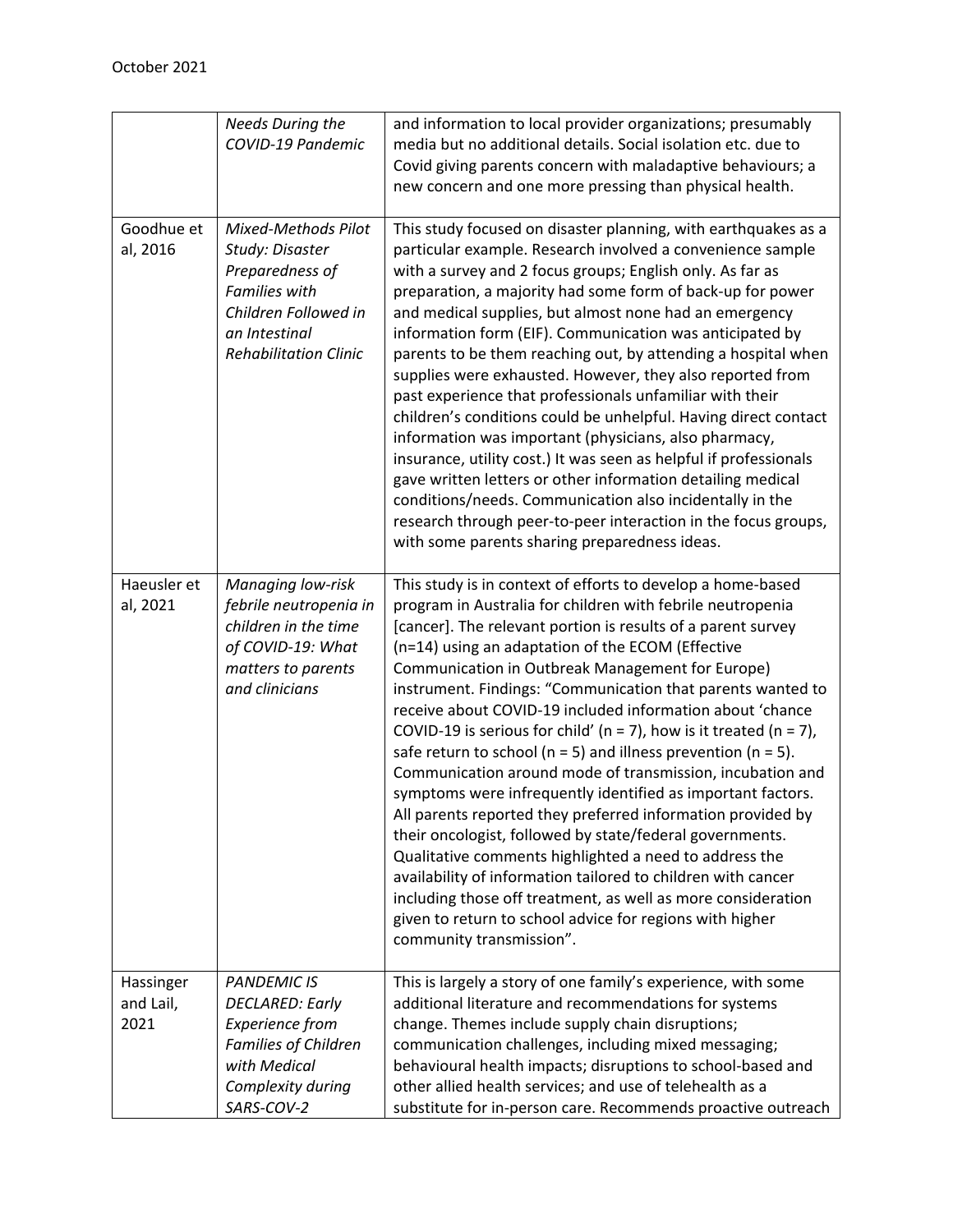|                           | Lockdown:<br>Information to Drive<br>System Change                                                                                                                           | in a couple of spots, and the importance of multimodal<br>communication.                                                                                                                                                                                                                                                                                                                                                                                                                                                                                                                                                                                                                                                                                       |
|---------------------------|------------------------------------------------------------------------------------------------------------------------------------------------------------------------------|----------------------------------------------------------------------------------------------------------------------------------------------------------------------------------------------------------------------------------------------------------------------------------------------------------------------------------------------------------------------------------------------------------------------------------------------------------------------------------------------------------------------------------------------------------------------------------------------------------------------------------------------------------------------------------------------------------------------------------------------------------------|
| Hoffman et<br>al, 2018    | Hurricane Irma<br>Impact on the<br><b>Inpatient Population</b><br>at a Tertiary<br>Children's Hospital in<br>Florida                                                         | This is a case study of how one Children's tertiary care centre,<br>in Orlando FL, responded to a hurricane event. The hospital<br>remained open; it sheltered 13 patients in place and received<br>13 patient transfers. This covers planning and response. Notes<br>that patients needed both scheduled and unscheduled care for<br>conditions not related to the hurricane itself. Proactively<br>identified vulnerable patients (those dependent on medical<br>devices) and set aside space and staff for them. Notes that<br>parents otherwise planned desperate measures, such as faking<br>illness at a community hospital (p1397).                                                                                                                     |
| Kaziny, 2014              | The Prehospital Care<br>of Children with<br>Special Health Care<br><b>Needs</b>                                                                                              | One section of this paper deals with disasters, covering both<br>preparedness and response; the preparedness section largely<br>summarizes other papers we have identified. There is a call for<br>co-creation of EIFs. Also, "The prehospital provider should take<br>a proactive role in reaching out to families with CSHCN in the<br>case of a disaster to provide detailed information regarding<br>the community's plan for disaster shelters and evacuation<br>assistance." Pre-hospital provider is never clearly defined, but<br>mostly seems to be EMT and transport.                                                                                                                                                                                |
| Kobayashi<br>et al (2016) | The lack of<br>antiepileptic drugs<br>and worsening of<br>seizures among<br>physically<br>handicapped patients<br>with epilepsy during<br>the Great East Japan<br>Earthquake | A survey of patients affected with epilepsy in the aftermath of<br>a 2011 earthquake. Patients attend a Children's Rehabilitation<br>Centre, though not all seem to be children. It is stated that<br>hospital also provides transitionary care for younger adults;<br>the median age of those surveyed was 14, through the range<br>was 4-38 (n=161, out of 279 eligible). Noted that<br>telecommunication systems were down for 5 days; during this<br>post-earthquake period, 29% of respondents ran out of<br>needed medications, and of those, 46% were unable to<br>contact the hospital centre. Important information about<br>alternative means of accessing prescription medicine was<br>conveyed by website; effectiveness of this was not assessed. |
| Mace et al,<br>2010       | Pediatric issues in<br>disaster<br>management, part 3:<br>special healthcare<br>needs patients and<br>mental health issues.                                                  | Summarizes some literature on CSHCNs and disasters. Like<br>others, notes importance of EIF [and hard copy in the event of<br>power failure], of engaging with community stakeholders (e.g.,<br>utility companies) for disaster planning. Conversations can be<br>phrased using a requirements/gap analysis strategy. Suggests<br>'backpack' tag with info for children who may become<br>separated from caregivers (e.g., during school evacuations).<br>Use of 'message maps'. Mapping of patient home location<br>using Geographic Information Systems. One of a series of 4<br>articles (but maybe the only one with this focus).                                                                                                                          |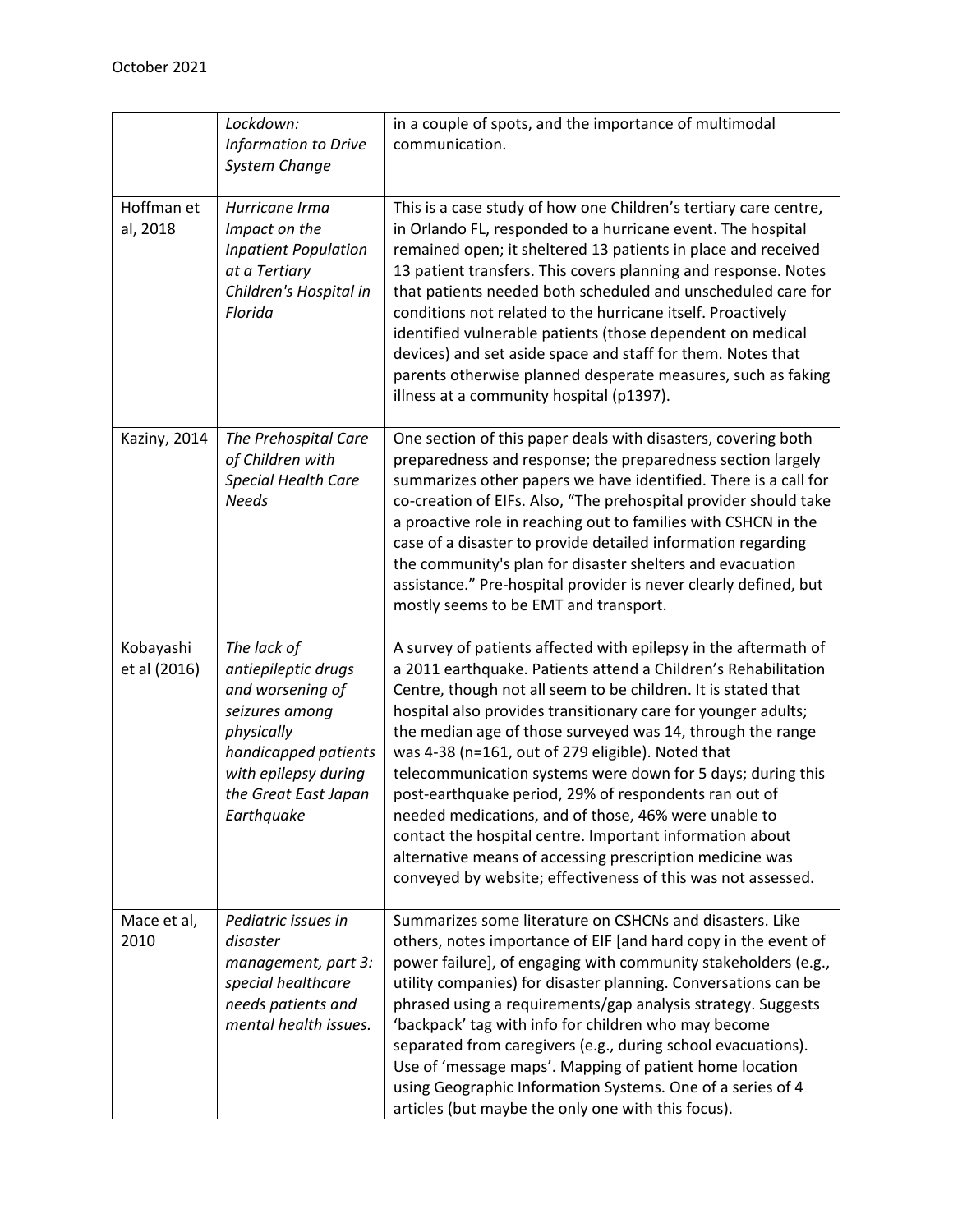| Mort et al,<br>2020<br>[Edited<br>book] | Children and young<br>people's participation<br>in disaster risk<br>reduction: Agency<br>and Resilience                      | This edited collection reports the CUIDAR project (Cultures of<br>Disaster Resilience Among Children and Young People), a pan-<br>European project implemented in 5 countries, which<br>conducted Dialogues with Children using a rights-based<br>framework. The Greek component (n=63) specifically involved<br>children with sensory (vision, hearing) and multiple disabilities.<br>3D modeling is a technique described (p124).                                                                                                                                                                                                                                                                                                                                                                                                                                                                                                                                                                              |
|-----------------------------------------|------------------------------------------------------------------------------------------------------------------------------|------------------------------------------------------------------------------------------------------------------------------------------------------------------------------------------------------------------------------------------------------------------------------------------------------------------------------------------------------------------------------------------------------------------------------------------------------------------------------------------------------------------------------------------------------------------------------------------------------------------------------------------------------------------------------------------------------------------------------------------------------------------------------------------------------------------------------------------------------------------------------------------------------------------------------------------------------------------------------------------------------------------|
| Murray,<br>2011                         | <b>Disaster</b><br>preparedness for<br>children with special<br>healthcare needs and<br>disabilities                         | Mostly addresses preparedness; refers to a systematic review<br>though this paper is presented as 'Ask the expert' rather than<br>a traditional academic article reporting those results. Argues<br>for parental involvement with professionals in developing<br>emergency plans, and that children should have direct access<br>to materials at an appropriate developmental level, sharing<br>feelings and asking questions. Notes there may be<br>misinformation (in context of those with cognitive impairment<br>particularly). Recommends use of an emergency information<br>form, per the AAP 2010 policy statement; ideally in electronic<br>form as paper records can be lost, and where parents can't<br>access usual professionals, emergency departments may not<br>have access to medical records during disaster. Addresses<br>long-term psychosocial aspects. Potential separation from<br>parents during disaster. Challenge of coordinating multiple<br>specialists. Role of utility companies. |
| Nakayama<br>et al, 2014                 | Effect of a blackout in<br>pediatric patients<br>with home medical<br>devices during the<br>2011 eastern Japan<br>earthquake | This study focused on post-disaster treatment.<br>Communication explicitly identified as problematic in<br>earthquake aftermath for these families. Research involved<br>review of medical records, and patient questionnaire.<br>Communication involved patients reaching out by showing up<br>at regional medical centre (which escaped damage) due to<br>being without power/supplies or running out of them. Often<br>this was unannounced as patients unable to make contact.<br>Transport also identified as a problem due to gasoline<br>shortages (84%). Recommends re. communication for<br>preparedness (1) info sharing among medical centres and local<br>government; (2) portable personal medical information<br>documentation; (3) availability of contact numbers. Text and<br>cellphone communication reportedly superior to regular<br>telephone in the post-earthquake conditions (though this is<br>literature from another study and not investigated here).                                |
| Quinn, 2010                             | <b>Disaster</b><br>Preparedness                                                                                              | This article is directed at speech-language pathologists and<br>focuses upon children with "complex communication needs"<br>(which may or may not overlap with CMC, unclear). The paper<br>provides summary findings from a literature review, and a<br>sparsely detailed description of a 'community outreach'                                                                                                                                                                                                                                                                                                                                                                                                                                                                                                                                                                                                                                                                                                  |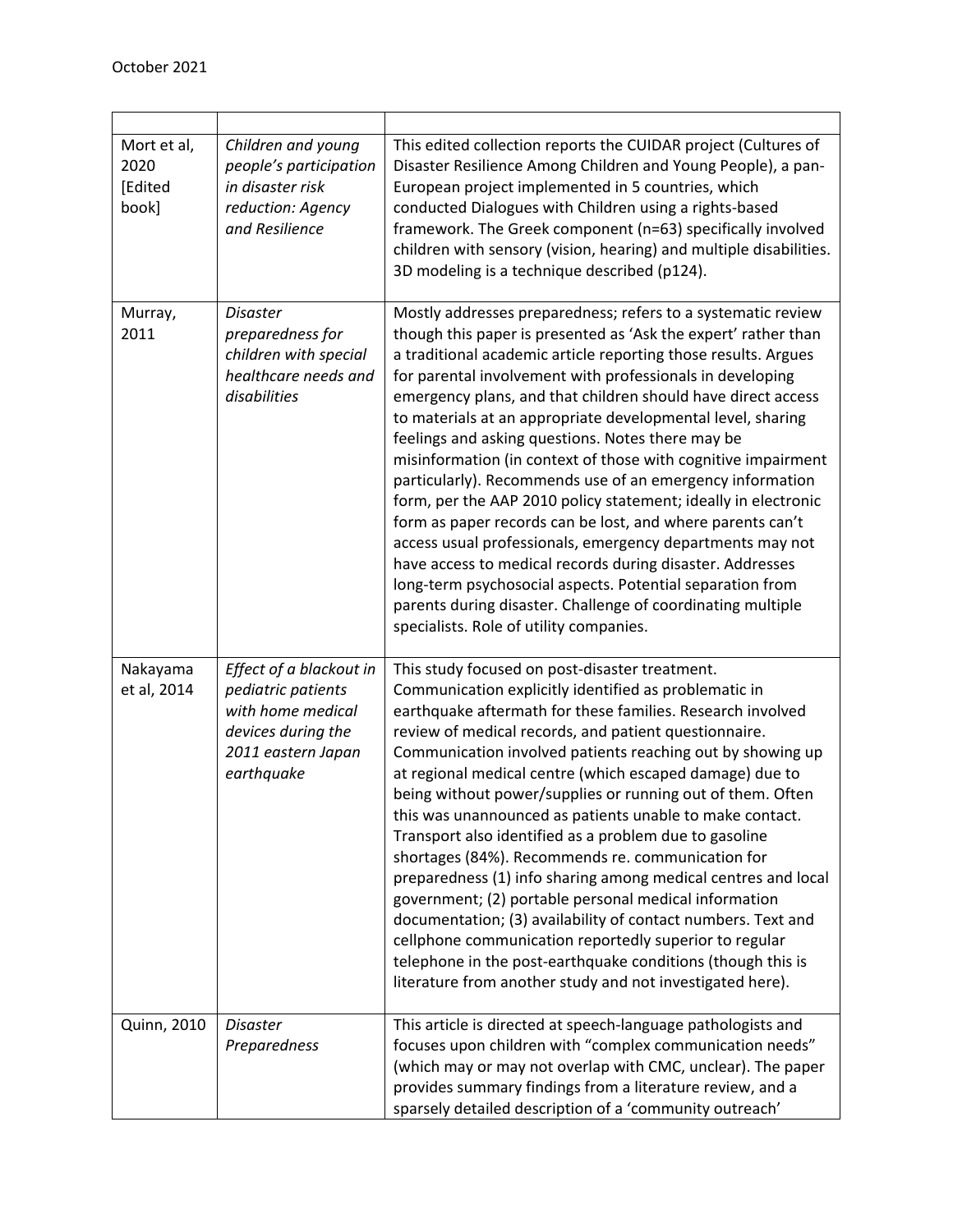|                            |                                                                                                                                                                                                                                            | program related to children with CCN. The audience appears<br>to be parents and/or first responders ('community<br>stakeholders'), but unclear. Literature review notes<br>importance of personal social networks.                                                                                                                                                                                                                                                                                                                                                                                                                                                                                                                                                                                                                                                                                                                                                                                                                                                                                                                       |
|----------------------------|--------------------------------------------------------------------------------------------------------------------------------------------------------------------------------------------------------------------------------------------|------------------------------------------------------------------------------------------------------------------------------------------------------------------------------------------------------------------------------------------------------------------------------------------------------------------------------------------------------------------------------------------------------------------------------------------------------------------------------------------------------------------------------------------------------------------------------------------------------------------------------------------------------------------------------------------------------------------------------------------------------------------------------------------------------------------------------------------------------------------------------------------------------------------------------------------------------------------------------------------------------------------------------------------------------------------------------------------------------------------------------------------|
| Raulji et al,<br>2018      | <b>Impact of Hurricane</b><br>Katrina on healthcare<br>delivery for New<br>Orleans patients,<br>2005-2014                                                                                                                                  | A children's hospital in New Orleans surveyed patients in the<br>pediatric hematology and cancer program one-year post<br>Hurricane Katrina; on the basis of feedback a Hurricane Action<br>Plan was developed and implemented, and a follow-up survey<br>conducted in 2012-13 with patients seen during those years,<br>to assess program impacts. In 2006, not knowing where to get<br>care, if the hospital was open [it was], and how to contact<br>specialist professionals, were barriers to accessing care. The<br>Action Plan involved providing patients with a treatment-<br>during-disaster/evacuation roadmap and contact information.<br>Evaluation found that, at the time of the second survey, "Only<br>29 (36%) had their roadmap/treatment plan available with<br>them  [and] Although emergency contact for the child's<br>hematology/oncology staff had been given to all the patients,<br>only 57 (72%) reported they had the information available<br>with them." Communication seems to involve providing<br>pamphlets. Providing info to families on flash drives was<br>recommended by some survey respondents. |
| Ronoh et al,<br>2015; 2017 | Children with<br>disabilities and<br>disaster<br>preparedness: A case<br>study of Christchurch<br><b>AND</b><br><b>Bridging the</b><br><b>Participatory Gap:</b><br>Children with<br>Disabilities and<br><b>Disaster Risk</b><br>Reduction | Two papers: the first is a case study on working with children<br>with disabilities in one Christchurch school on disaster<br>response planning activities; the second extends the work to<br>two additional schools. Provides concrete and detailed<br>description of tools that can be used to engage children with<br>disabilities in disaster planning. The 2015 paper uses<br>Christchurch earthquakes of 2010 and 2011 as specific<br>background, with comments on telecommunications issues<br>that arose.                                                                                                                                                                                                                                                                                                                                                                                                                                                                                                                                                                                                                        |
| Rotondi,<br>2019           | Facebook page<br>created soon after<br>the Amatrice<br>Earthquake for deaf<br>adults and children,<br>families, and<br>caregivers provides<br>an easy<br>communication tool                                                                | Notes that there was limited data to identify the relevant<br>population that was or might be affected (the lack of a unified<br>standard definition of CMC suggests a parallel issue). Authors<br>created a page in the aftermath of the disaster; prioritized<br>timely translation of official and credible information.<br>Concludes that, "a well-received social question-answer<br>service could help to spread information on safety practices in<br>a day-to-day, easy, and affordable way". Includes children as<br>target audience but not specifically focused on them.                                                                                                                                                                                                                                                                                                                                                                                                                                                                                                                                                      |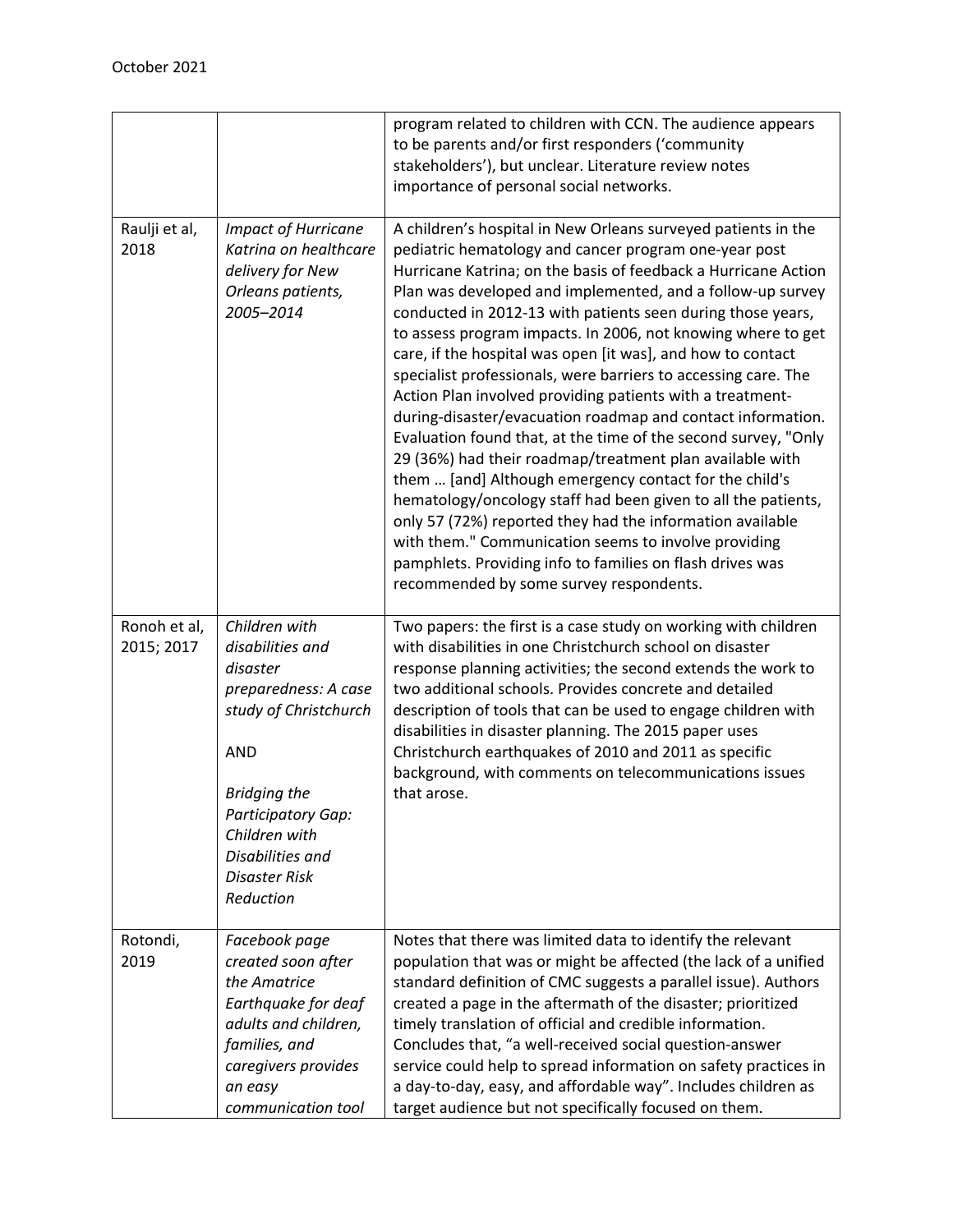|                                | and social<br>satisfaction in maxi-<br>emergencies                                                                                              |                                                                                                                                                                                                                                                                                                                                                                                                                                                                                                                                                                                                                                                                                                                                                                                                                                                                                                                                                                                                                                                                                                                                                                                  |
|--------------------------------|-------------------------------------------------------------------------------------------------------------------------------------------------|----------------------------------------------------------------------------------------------------------------------------------------------------------------------------------------------------------------------------------------------------------------------------------------------------------------------------------------------------------------------------------------------------------------------------------------------------------------------------------------------------------------------------------------------------------------------------------------------------------------------------------------------------------------------------------------------------------------------------------------------------------------------------------------------------------------------------------------------------------------------------------------------------------------------------------------------------------------------------------------------------------------------------------------------------------------------------------------------------------------------------------------------------------------------------------|
| Shimada<br>and Funato,<br>1995 | Home mechanical<br>ventilation in the<br>aftermath of the<br>Hanjin-Awaji<br>earthquake disaster                                                | A questionnaire study of caregivers 1-month post-earthquake.<br>Peer-to-peer communication features prominently. "During<br>the first days immediately afterwards, neighbors were the<br>most helpful persons available. After the earthquake, the<br>importance of the establishment and maintenance of good<br>communication with neighbors became more important than<br>ever". Also important was role of the Baku Baku club (network<br>among parents of CMCs), which appears to proactively reach<br>out to members and to bring resupplies. Recommends a<br>registration system for home care patients.                                                                                                                                                                                                                                                                                                                                                                                                                                                                                                                                                                   |
| So et al,<br>2020              | An Evaluation of the<br><b>Literacy Demands of</b><br><b>Online Natural</b><br><b>Disaster</b><br>Preparedness<br><b>Materials for Families</b> | This paper attempted to identify free, online disaster<br>preparedness learning materials which Americans would be<br>likely to access, and to assess the literacy demands of these. A<br>sub-section of the analysis is devoted to materials specifically<br>directed to parents of CSHCN. This constituted 5% of the total<br>(18 out of 356 websites). While the authors found overall the<br>materials to be adequate to poor in terms of five measures of<br>literacy level, materials specific to CSHCN fared somewhat<br>better. Authors note that no materials are directed to children<br>themselves as a target audience, and their research did not<br>include direct parent/child perspectives, or capture other<br>potential sources of online information such as social media.<br>Interestingly, healthcare organizations did not produce or<br>maintain any of the internet sources.                                                                                                                                                                                                                                                                             |
| Stallwood et<br>al, 2006       | <b>Assessing Emergency</b><br>Preparedness of<br><b>Families Caring for</b><br>Young Children with<br>Diabetes and Other<br>Chronic Illnesses   | This article advocates the importance of children with chronic<br>diseases to use medical alert jewelry or other wearables,<br>which can provide key information to responders during times<br>of emergency. A number of methods of promoting this are<br>mentioned. For instance, for children themselves, "posters,<br>coloring books, age-appropriate video presentations in the<br>waiting room, and the like can be displayed, promoting the<br>important messages of emergency preparedness, along with<br>examples of how to meet the needs of preparing such<br>devices". Further, "Information sources specific for the<br>caregiving adult should also be readily available. These sources<br>may include brochures outlining Internet resources, a list of<br>local vendors carrying the necessary equipment, informational<br>videos related to the assembly and maintenance of emergency<br>medical supplies, and the display of various medical alert<br>identification schemes and a sample emergency kit." These are<br>largely one-way communication; conversations (assisted by<br>checklists) are also recommended for increasing individual<br>preparedness. |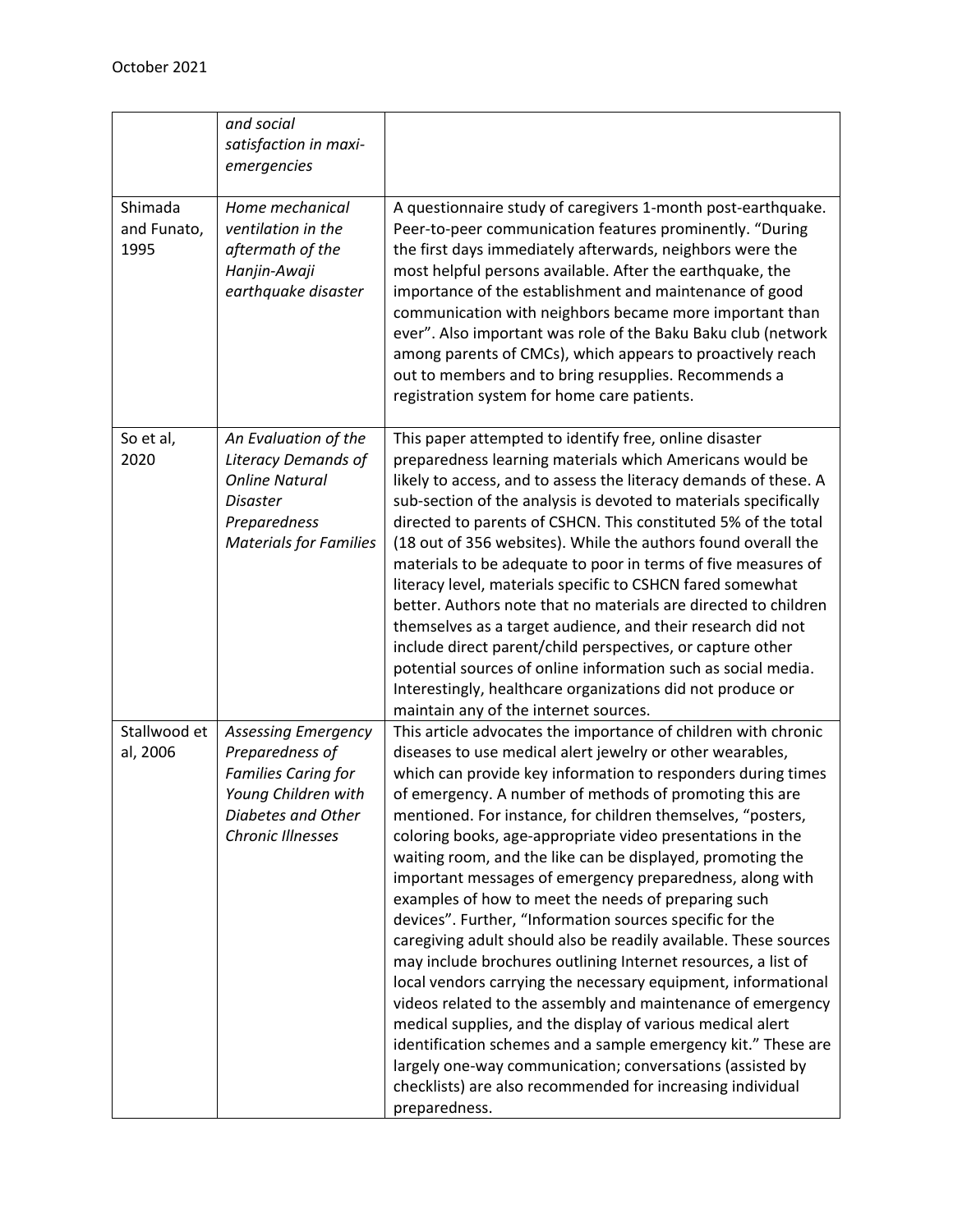| Taddei and  | Facing the real time | Most of the children here have developmental disabilities.    |
|-------------|----------------------|---------------------------------------------------------------|
| Bulgheroni, | challenges of the    | Used phone contacts until telehealth services were ready,     |
| 2020        | COVID-19 emergency   | appears to be proactive, "we reach out to our patients" about |
|             | for child            | the changes in hospital access being made. Did not require    |
|             | neuropsychology      | patients to download any app. Some technology issues with     |
|             | service in Milan     | accessibility, and language barriers. Also notes the frequent |
|             |                      | absence of children from the sessions, reasons not explained. |
|             |                      | The pandemic is creating new issues for parents, more         |
|             |                      | psychosocial and child behavior ones than the normal physical |
|             |                      | health matters dealt with during the former in-person visits. |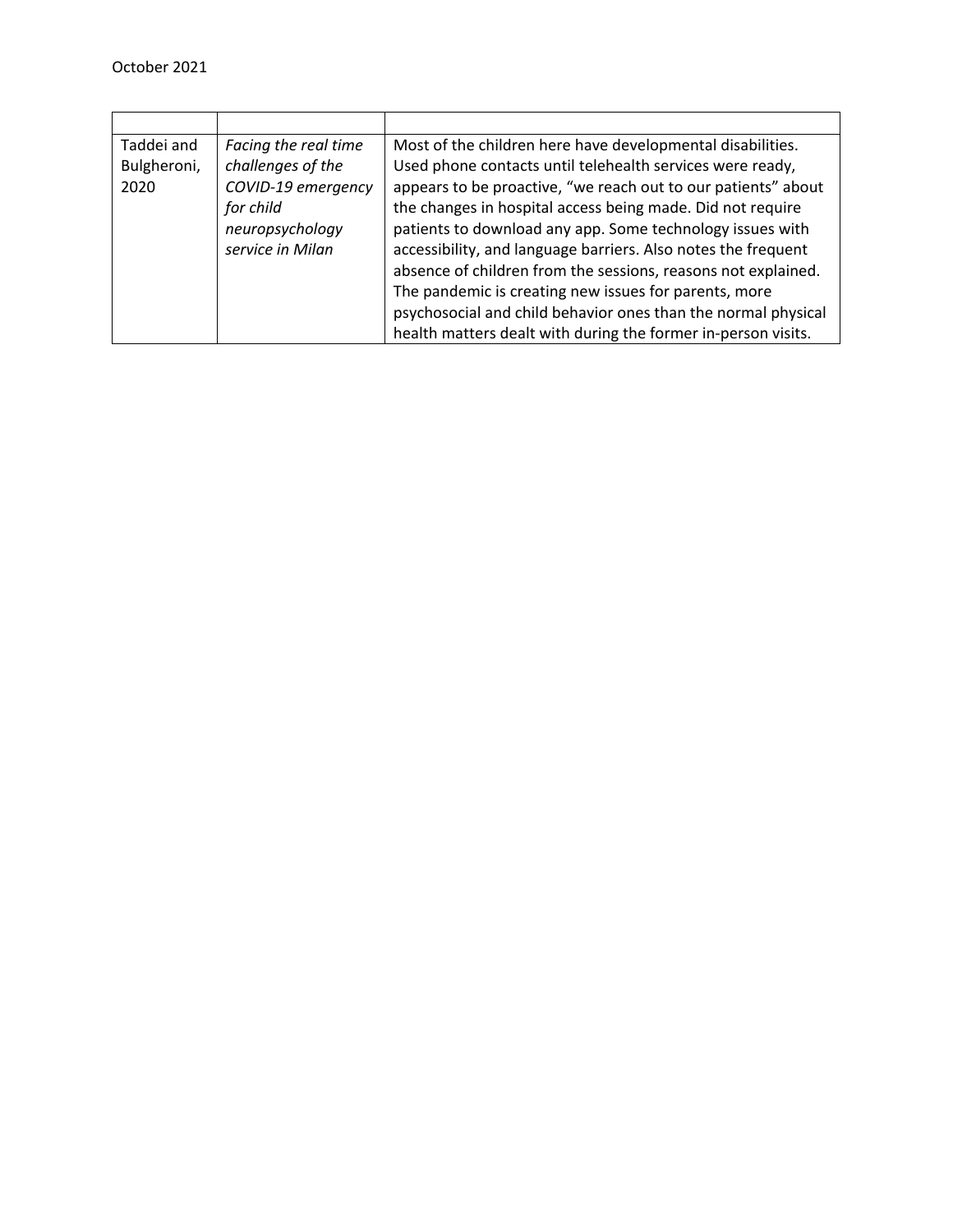#### Appendix B:

#### PRISMA Diagram



Adapted From: http://prisma-statement.org/prismastatement/flowdiagram.aspx

Page MJ, et al 2021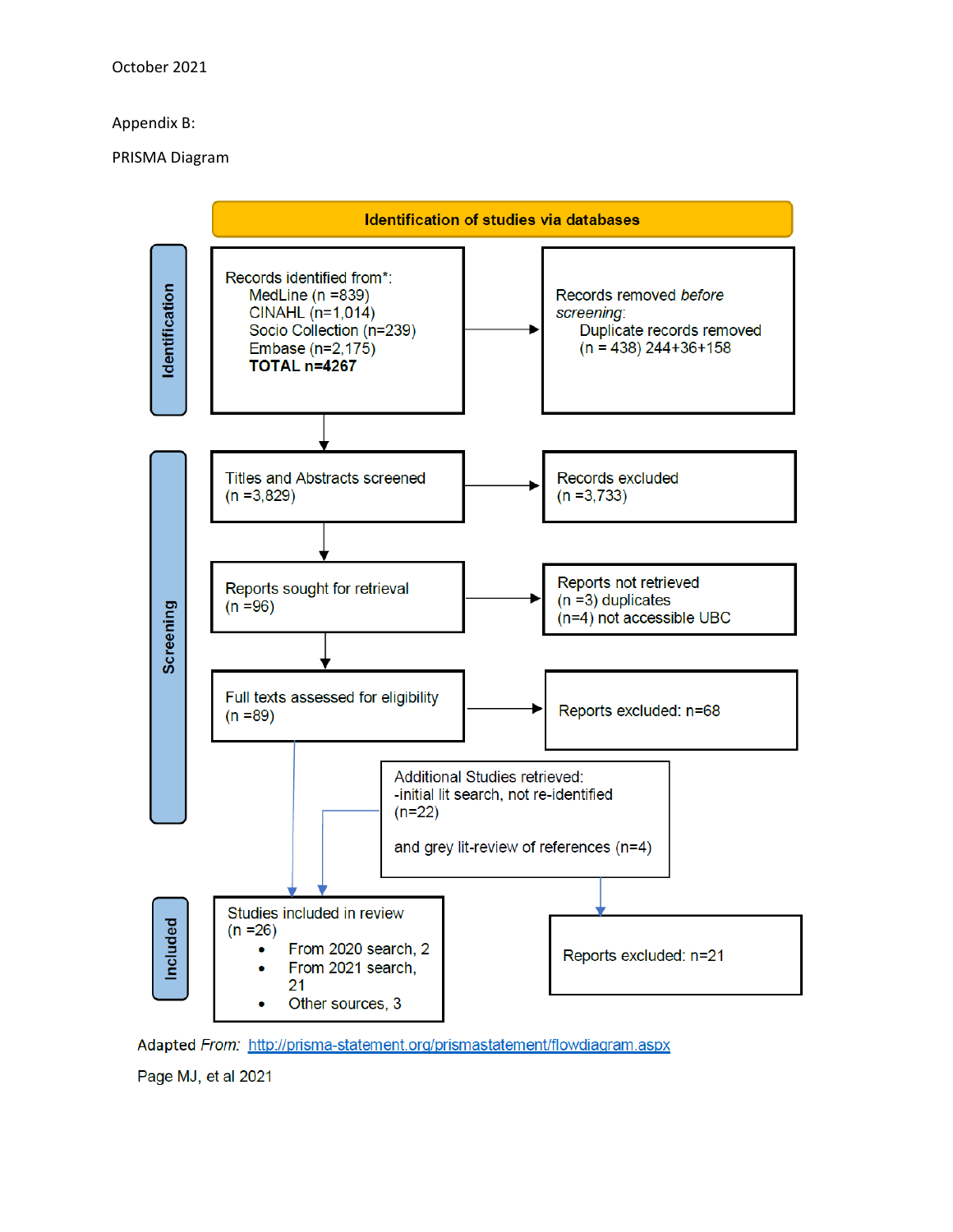# **Appendix C: Disposition of Full-texts**

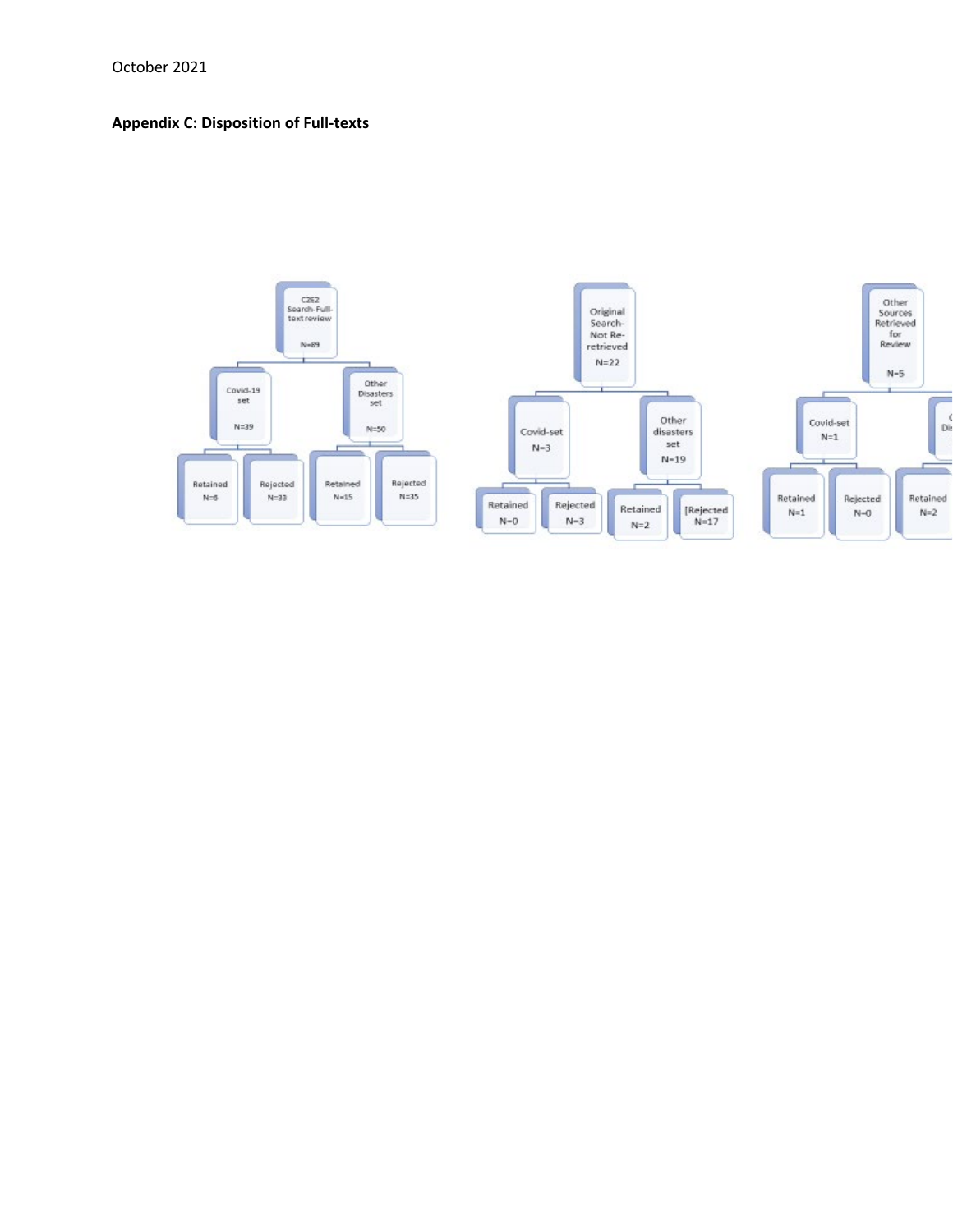**Appendix D: Search Strategies**

**Spring 2021**

*MEDLINE Search – 2021 Disaster M5*

**Search was executed on:** March 21, 2021

Search Strategy:

1 disasters/ or emergencies/ or mass casualty incidents/ (62003)

2 natural disasters/ or avalanches/ or cyclonic storms/ or droughts/ or earthquakes/ or floods/ or landslides/ or tidal waves/ or tornadoes/ or wildfires/ (18963)

3 Tsunamis/ (922)

4 Volcanic Eruptions/ (1098)

5 bushfire\*.mp. (339)

6 Explosions/ (4049)

7 (avalanche\* or cyclone\* or drought\* or earthquake\* or flood\* or landslide\* or tidal wave\* or tornado\* or wildfire\* or bushfire\* or tsunami\* or hurricane\* or volcan\* or explosion\*).tw,kw,kf. (82476)

8 biohazard release/ or chemical hazard release/ (637)

9 radioactive hazard release/ or chernobyl nuclear accident/ or fukushima nuclear accident/ (7409)

10 terrorism/ or bioterrorism/ or chemical terrorism/ or september 11 terrorist attacks/ (11021)

11 (terrorism\* or bioterrorism\* or terrorist\*).tw,kw,kf. (9687)

12 CBRN.mp. [Chemical, biological, radiological and nuclear defense] (204)

13 ((chemical or biological or radiological or nuclear) adj3 (warfare or incident\* or accident\*)).tw,kw,kf. (7982)

14 disease outbreaks/ or epidemics/ or pandemics/ (144217)

15 disease transmission, infectious/ (10457)

16 emergencies/ (41209)

17 (epidemic\* or pandemic\*).tw, kw, kf. (185277)

18 evacuat\*.mp. (22160)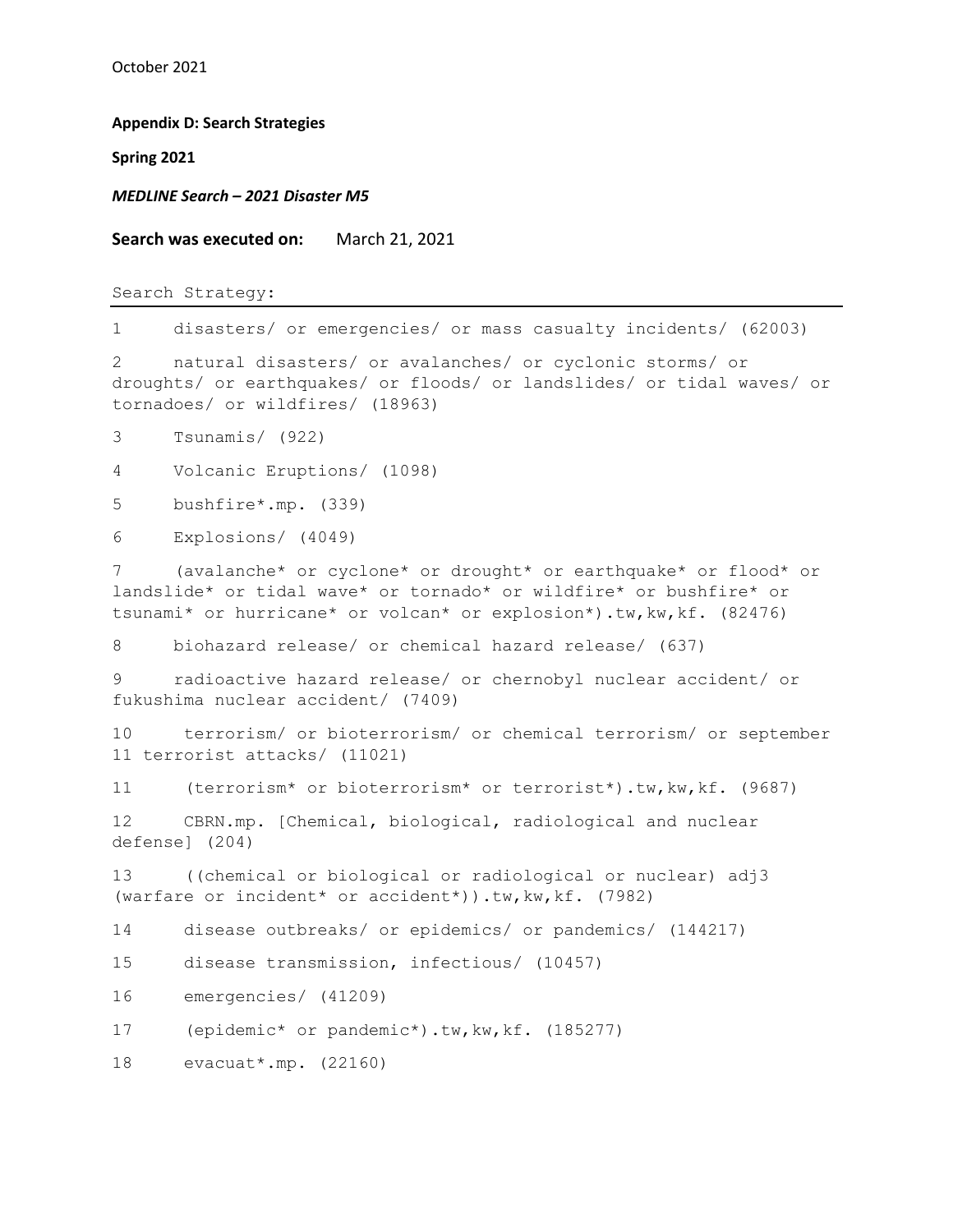| 19                                                                                                         | ((national or global or community) adj5 (emerg* or<br>$outbreak*)$ ).mp. $(17117)$                         |  |
|------------------------------------------------------------------------------------------------------------|------------------------------------------------------------------------------------------------------------|--|
| 20                                                                                                         | (exp hemorrhagic fevers, viral/ or hemorrhagic fever, ebola/)<br>and outbreak*.mp. (7574)                  |  |
| 21                                                                                                         | ((Health* or infecti* or disease*) adj5 outbreak*).mp. (99403)                                             |  |
| 22                                                                                                         | ((natural or health) adj5 catastrophe*).mp. (306)                                                          |  |
| 23                                                                                                         | Coronavirus Infections/ (44640)                                                                            |  |
| 24                                                                                                         | Severe Acute Respiratory Syndrome/ (5490)                                                                  |  |
| 25                                                                                                         | (coronavirus* or SARS* or COVID*).mp. (137295)                                                             |  |
| 26                                                                                                         | (predisaster* or disaster* or postdisaster*).tw, kw, kf. (27906)                                           |  |
| 27                                                                                                         | (pre-disaster* or post-disaster*).tw, kw, kf. (1215)                                                       |  |
| 28                                                                                                         | or/1-27 [Disaster] (543841)                                                                                |  |
|                                                                                                            |                                                                                                            |  |
| 29                                                                                                         | disabled persons/ (42959)                                                                                  |  |
| 30                                                                                                         | disab*.tw, kw, kf. $(239768)$                                                                              |  |
| 31                                                                                                         | amputees/ (3667)                                                                                           |  |
| 32                                                                                                         | mentally disabled persons/ or mentally ill persons/ (9708)                                                 |  |
| 33                                                                                                         | Visually Impaired Persons/ (2507)                                                                          |  |
| 34                                                                                                         | chronic disease/ or multiple chronic conditions/ (267324)                                                  |  |
| 35                                                                                                         | rare diseases/ (11825)                                                                                     |  |
| 36                                                                                                         | convalescence/ or critical illness/ (34931)                                                                |  |
| 37                                                                                                         | Catastrophic Illness/ (1055)                                                                               |  |
| 38<br>(chronic disease* or chronic health or multiple morbid* or<br>chronic comorbid*).tw, kw, kf. (81736) |                                                                                                            |  |
| 39                                                                                                         | *Vulnerable Populations/ (5141)                                                                            |  |
| 40                                                                                                         | (Life adj3 (limit* or threaten*)).mp. (101162)                                                             |  |
| 41                                                                                                         | (complex* adj3 health).tw, kw, kf. (6367)                                                                  |  |
| 42                                                                                                         | (complex* adj4 (medical* or needs or problem* or condition* or<br>$pational(68223)$ .tw, kw, kf. $(68223)$ |  |
| 43                                                                                                         | $(medical* adj3 fragil*).mp. (317)$                                                                        |  |
| 44                                                                                                         | Palliative Care/ (55783)                                                                                   |  |

45 long term illness\*.mp. (774)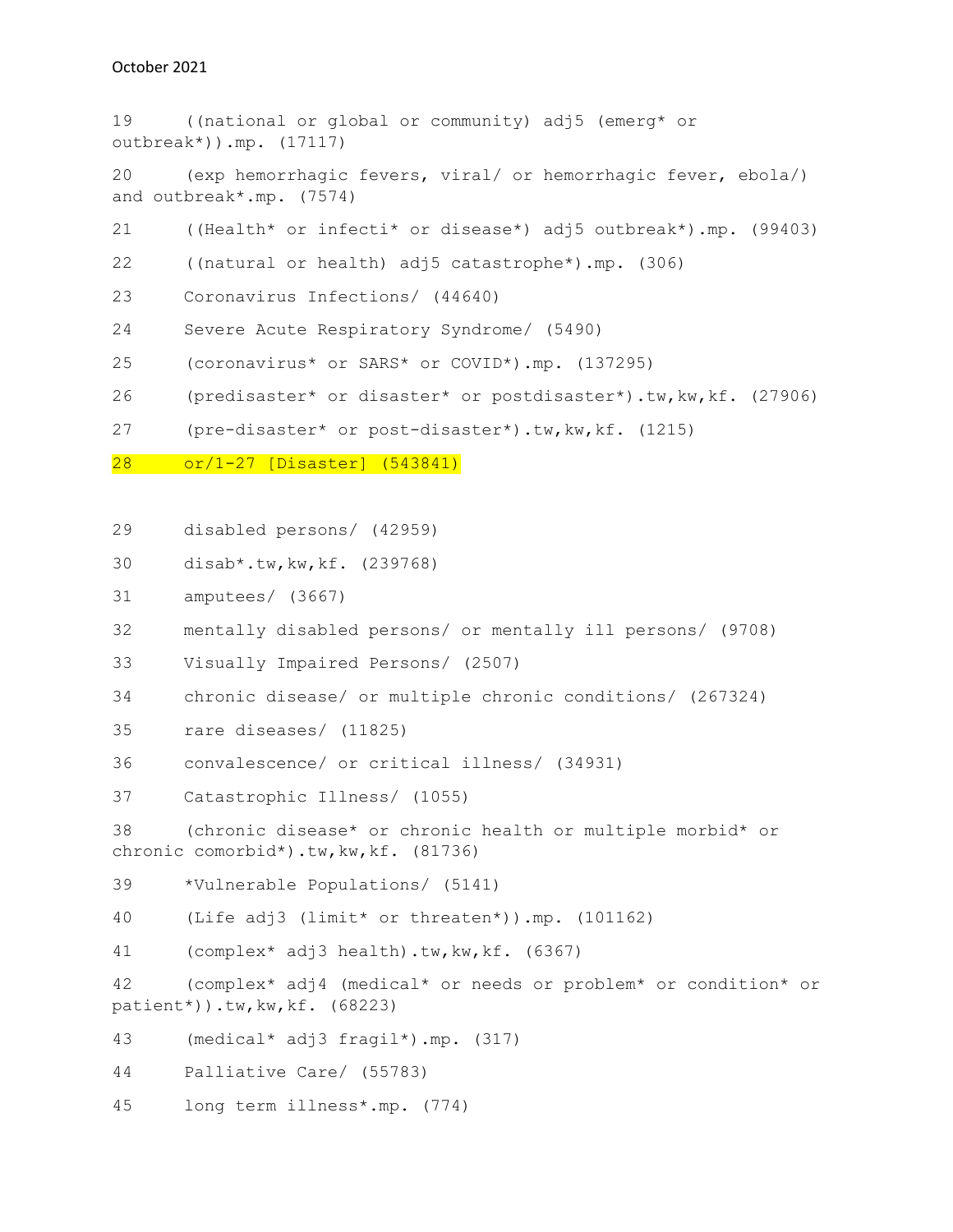46 Neoplasms/ (436231) 47 Cystic Fibrosis/ (36115) 48 Cerebral Palsy/ (21145) 49 Neuromuscular Diseases/ (10369) 50 heart diseases/ (70719) 51 Dependent Ambulation/ (195) 52 parenteral nutrition, home/ (1124) 53 Parenteral Nutrition, Home Total/ (194) 54 Hemodialysis, Home/ (1986) 55 Home Infusion Therapy/ (694) 56 Ventilators, Mechanical/ (9040) 57 Tracheostomy/ (7812) 58 (Home\* adj5 (ventilation or ventilator\* or infusion\* or hemodialysis or dialysis or parenteral)).tw, kw, kf. (6740) 59 (feed\* adj3 tube\*).mp. (8707) 60 (home adj3 medical device\*).mp. (61) 61 ((Ventilator\* or Technolog\*) adj3 (assist\* or depend\*)).tw,kw,kf. (19687) 62 (special adj3 needs).mp. (7718) 63 exp Mental Disorders/nu [Nursing] (22157) 64 or/29-63 [Disabled persons] (1469488)

65 28 and 64 (23688)

66 infant/ or infant, newborn/ or infant, low birth weight/ or infant, postmature/ or infant, premature/ or infant, extremely premature/ (1159825)

67 child/ or child, preschool/ or children/ (1951987)

68 adolescent/ (2075740)

69 (Infan\* or newborn\* or new-born\* or neonat\* or baby\* or babies or toddler\* or minors\* or boy or boys or boyhood or girl\* or kid or kids or child\* or preschool\* or schoolchild\* or school child or preadolescen\* or adolescen\* or juvenil\* or youth\* or teen\* or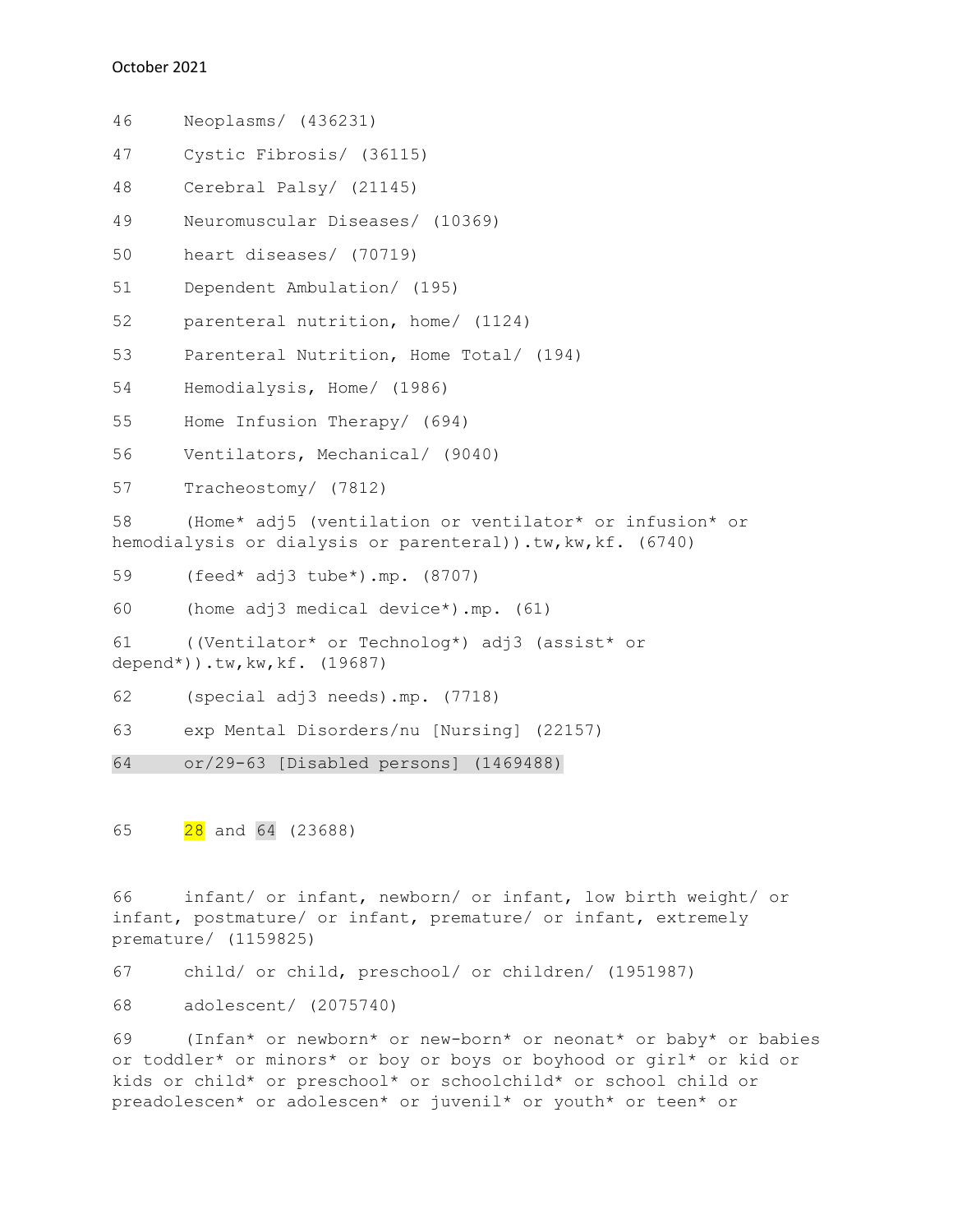under\*age\* or pubescen\* or prepuberty\* or puberty\* or prepubescen\* or puber\*).tw,kw,kf. (2460164)

- 70 Pediatrics/ (55105)
- 71 Pediatric Nursing/ (13579)
- 72 (pediatr\* or paediatr\*).tw, kw, kf. (391183)

73 or/66-72 [Children] (4453853)

74 and/28,64,73 (5380)

- 75 Disabled Children/ (6471)
- 76 pe?diatric\* cancer\*.mp. (4150)
- 77 childhood cancer\*.mp. (9064)
- 78 CSHCN.mp. (447)
- 79 or/75-78 (19036)

80 and/<mark>28</mark>,79 (226)

81 Information Dissemination/mt [Methods] (5260)

82 Needs Assessment/og [Organization & Administration] (3233)

83 Relief Work/og [Organization & Administration] (1384)

```
84 Health Services Accessibility/og [Organization & 
Administration] (7256)
```
85 "Delivery of Health Care"/og [Organization & Administration] (21839)

86 Risk Assessment/ (278251)

87 Disaster Planning/og [Organization & Administration] (4673)

88 postdisaster\*.mp. (514)

89 (disaster\* adj4 (respons\* or recover\* or prepar\*)).tw, kw, kf. (5636)

90 "Health Services Needs and Demand"/mt, og [Methods, Organization & Administration] (2131)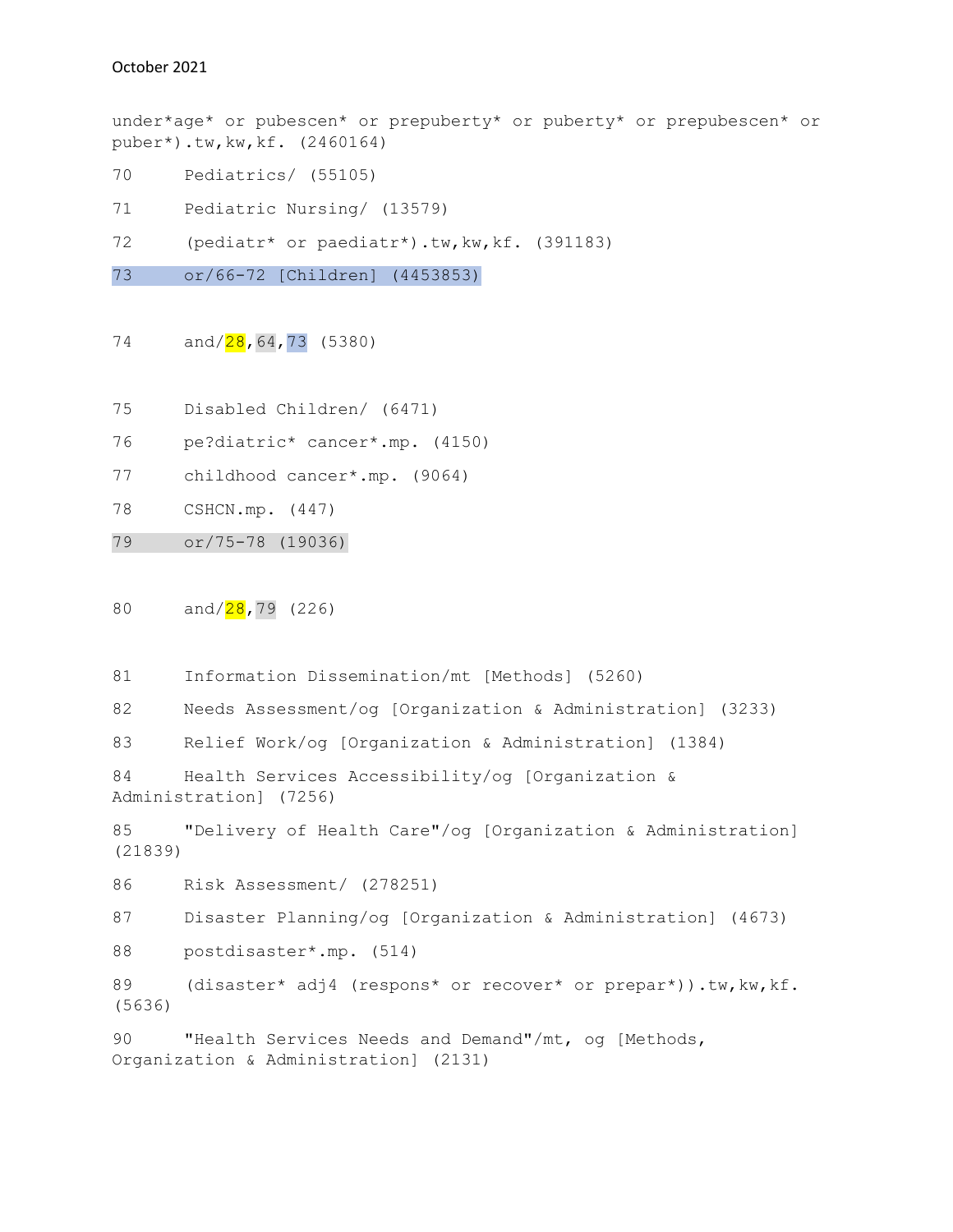91 Disaster Planning/mt, og [Methods, Organization & Administration] (6441) 92 Home Care Services/og [Organization & Administration] (7060) 93 Child Health Services/og [Organization & Administration] (5454) 94 Hospitals, Pediatric/og [Organization & Administration] (1627) 95 Emergency Medical Services/og [Organization & Administration] (8340) 96 \*Health Resources/sd [Supply & Distribution] (1291) 97 Patient-Centered Care/og [Organization & Administration] (5506) 98 Social Media/ (9576) 99 social media\*.tw, kw, kf. (15256) 100 facebook.mp. (4221) 101 virtual.mp. (67270) 102 twitter.mp. (3872) 103 Telemedicine/mt, og [Methods, Organization & Administration] (11929) 104 Telerehabilitation/mt, og [Methods, Organization & Administration] (300) 105 digital medicine.mp. (275) 106 digital health.mp. (2810) 107 virtual rehabilitation.mp. (150) 108 telehealth.mp. (6952) 109 (service\* adj3 redesign\*).mp. (464) 110 video.mp. (146601) 111 Remote Consultation/ (5090) 112 ((remote\* or Virtual\*) adj4 care).tw, kw, kf. (2864) 113 (care adj4 coordinat\*).mp. (12463) 114 or/81-113 [Communication & Support] (610027) 115 og.fs. [Organization & Administration] (492658)

116 28 and 64 and 73 and (114 or 115) (714)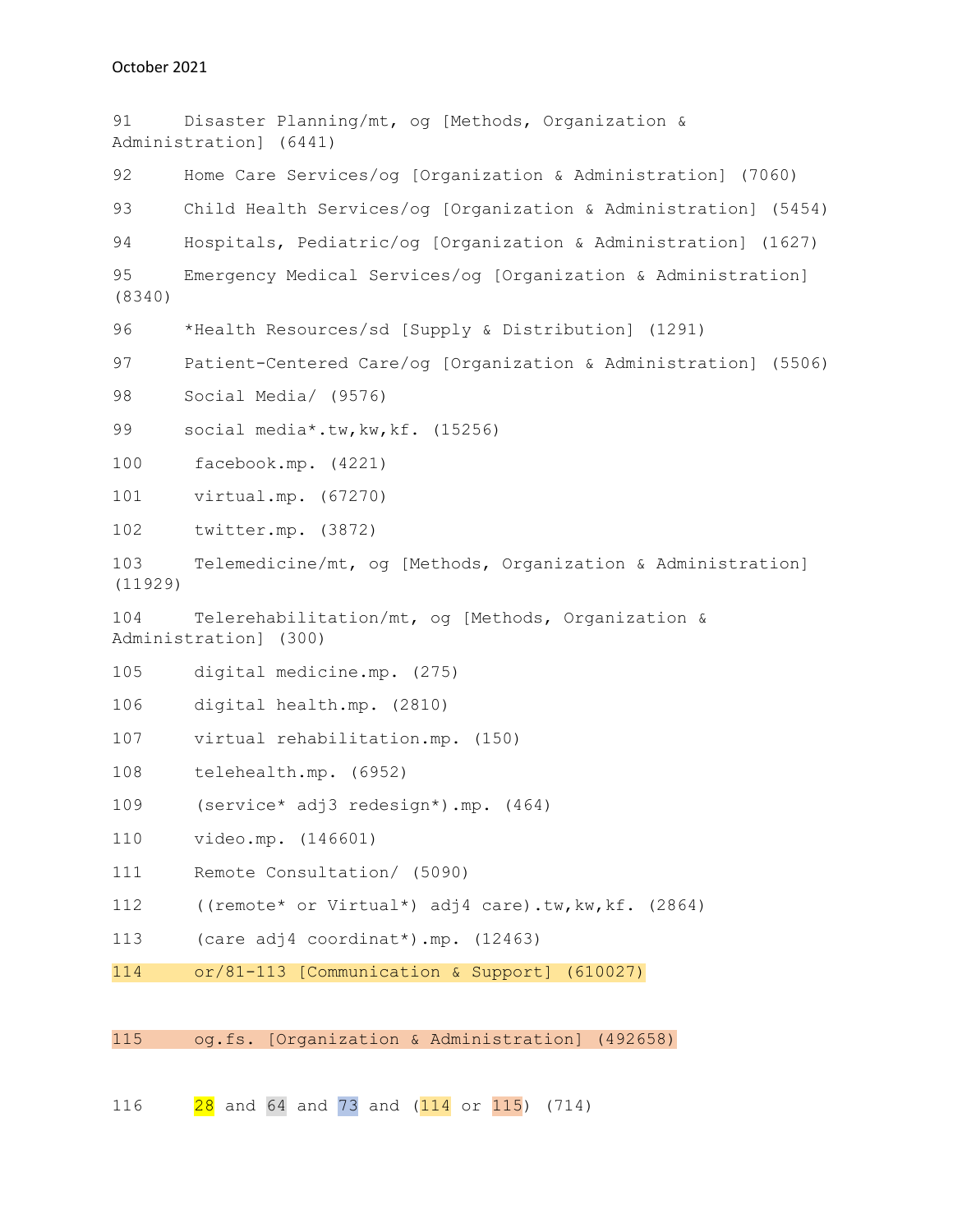117 **28** and 79 and (114 or 115) (54) 118 116 or 117 (726) 119 limit 118 to yr="1995 -Current" (696) 120 limit 119 to english language (677) 121 remove duplicates from 120 (675) 122 comment/ or letter/ or news/ (1747518) 123 121 not 122 (658) 124 limit 123 to (systematic reviews pre 2019 or systematic reviews) (34) 125 limit 123 to "review articles" (120) 126 or/124-125 [Reviews] (141) 127 123 not 126 (517)

- 128 Caregivers/ (38902)
- 129 Family/ (77740)

130 parents/ or fathers/ or mothers/ or single parent/ (116305)

#### 131 or/128-130 (219536)

- 132 28 and 114 and 73 and 131 (244)
- 133 limit 132 to yr="1995 -Current" (236)
- 134 limit 133 to english language (232)
- 135 comment/ or letter/ or news/ (1747518)
- 136 134 not 135 (225)
- 137 136 not 123 (181)

138 limit 137 to (systematic reviews pre 2019 or systematic reviews) (3)

- 139 limit 137 to "review articles" (17)
- 140 138 or 139 (<mark>19</mark>)
- 141 137 not 140 [Remaining] (162)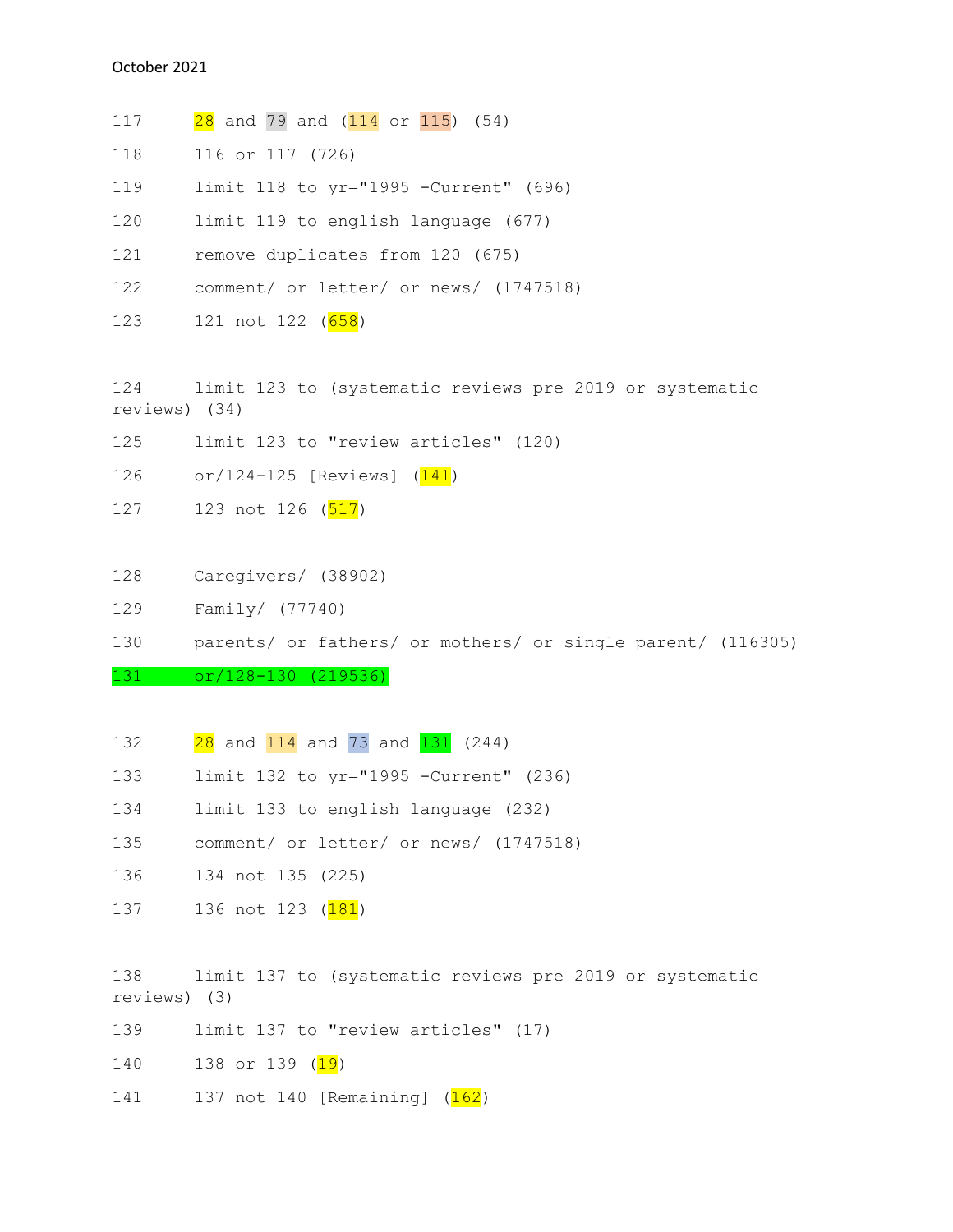# *CINAHL Search – Disaster CIN1*

**Date:** March 23, 2021

| #    | Query                                                                                                                                                                                                                   | <b>Results</b> |
|------|-------------------------------------------------------------------------------------------------------------------------------------------------------------------------------------------------------------------------|----------------|
|      | Limit to Academic Journals                                                                                                                                                                                              | 389            |
|      | S113 S110 AND S111 Limiters - Exclude MEDLINE records                                                                                                                                                                   | 431            |
|      | Limit to Academic Journals                                                                                                                                                                                              | 985            |
|      | S112 S110 AND S111                                                                                                                                                                                                      | 1,049          |
|      | $S111$ LA English                                                                                                                                                                                                       | 7,571,853      |
|      | S110 S108 AND S109                                                                                                                                                                                                      | 1,058          |
|      | S109 PY 1995-2021                                                                                                                                                                                                       | 7,227,776      |
|      | S108 S103 OR S107                                                                                                                                                                                                       | 1,076          |
|      | $S107$ $S24$ AND S52 AND S60 AND S100 AND S106                                                                                                                                                                          | 70             |
|      | S106 S104 OR S105                                                                                                                                                                                                       | 126,033        |
| S105 | (MH "Mothers+") OR (MH "Fathers") OR (MH "Parents")                                                                                                                                                                     | 91,826         |
| S104 | (MH "Caregivers")                                                                                                                                                                                                       | 36,890         |
|      | <b>S103</b> S101 OR S102                                                                                                                                                                                                | 1,076          |
|      | $S102   S24  $ AND S68 AND 100                                                                                                                                                                                          | $\mathbf 1$    |
|      | S101 S24 AND S52 AND S60 AND S100                                                                                                                                                                                       | 1,076          |
| S100 | S70 OR S71 OR S72 OR S73 OR S74 OR S75 OR S76 OR S77 OR<br>S78 OR S79 OR S80 OR S81 OR S82 OR S83 OR S84 OR S85 OR<br>S86 OR S87 OR S88 OR S89 OR S90 OR S91 OR S92 OR S93 OR<br>S94 OR S95 OR S96 OR S97 OR S98 OR S99 | 516,046        |
| S99  | TI (care N4 coordinat*) OR AB (care N4 coordinat*)                                                                                                                                                                      | 9,898          |
| S98  | (TI ((remote* or Virtual*) N4 care) ) OR (AB<br>((remote* or Virtual*) N4 care))                                                                                                                                        | 1,954          |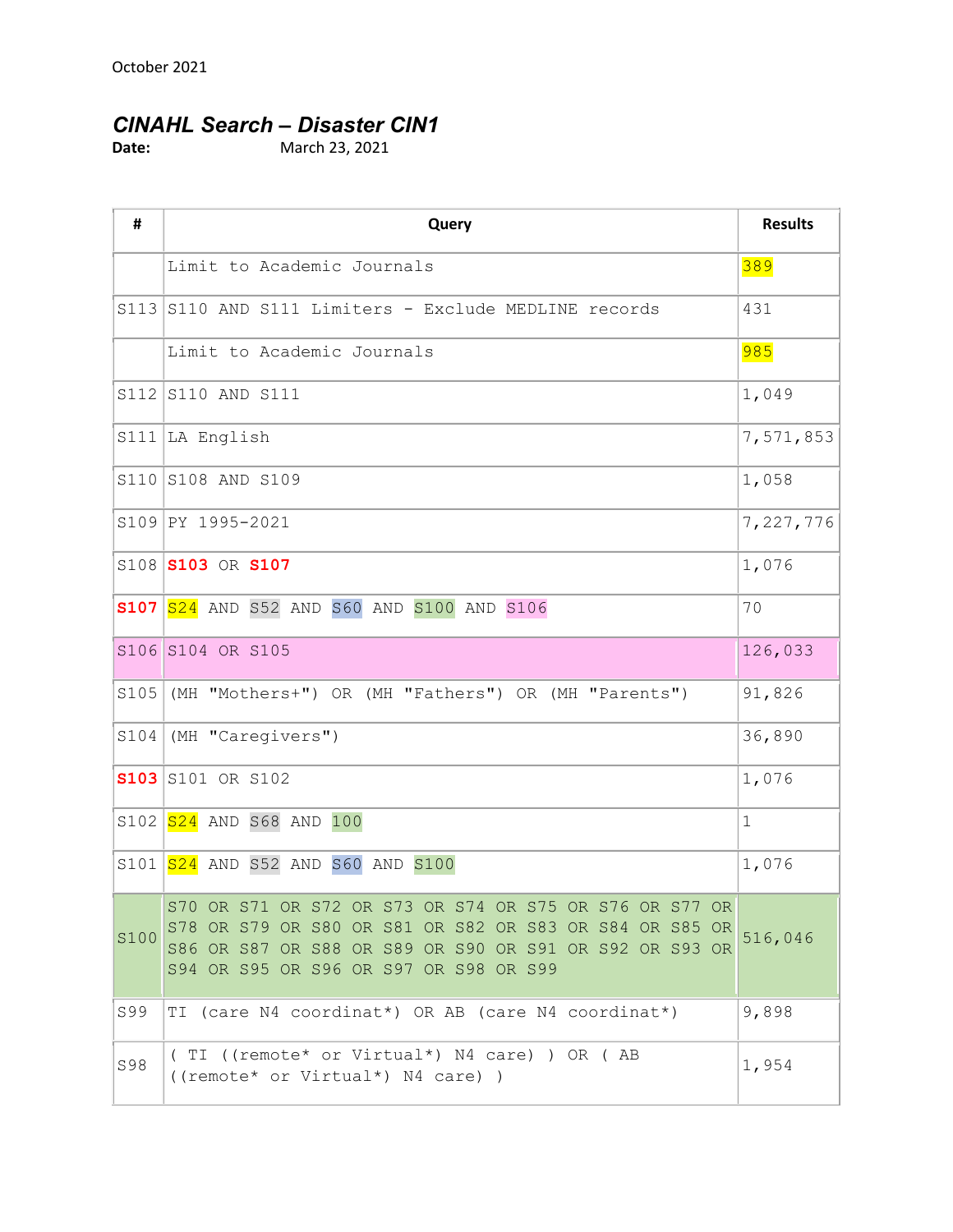| S97 | TI video OR AB video                                                                                                                                                                                                                                                                                            | 34,379  |
|-----|-----------------------------------------------------------------------------------------------------------------------------------------------------------------------------------------------------------------------------------------------------------------------------------------------------------------|---------|
| S96 | TI (service* N3 redesign*) OR AB (service* N3<br>$redesign*$ )                                                                                                                                                                                                                                                  | 468     |
| S95 | TI telehealth OR AB telehealth                                                                                                                                                                                                                                                                                  | 4,735   |
| S94 | TI virtual rehabilitation OR AB virtual rehabilitation                                                                                                                                                                                                                                                          | 469     |
| S93 | TI digital health OR AB digital health                                                                                                                                                                                                                                                                          | 2,299   |
| S92 | TI digital medicine OR AB digital medicine                                                                                                                                                                                                                                                                      | 622     |
| S91 | (TI (social media* or twitter or facebook) ) OR (<br>(social media* or twitter or facebook) )                                                                                                                                                                                                                   | 28,848  |
| S90 | (MH "Remote Consultation") OR (MH "Telerehabilitation")<br>OR (MH "Telenursing") OR (MH "Telepsychiatry") OR (MH<br>"Teleradiology") OR (MH "Telepathology") OR (MH<br>"Telemedicine") OR (MH "Telehealth")                                                                                                     | 27,251  |
| S89 | (MH "Social Media") OR (MH "Facebook") OR (MH<br>"Twitter")                                                                                                                                                                                                                                                     | 16,901  |
| S88 | (MH "Patient Centered Care") OR (MH "Continuity of<br>Patient Care") OR (MH "Patient Care") OR (MH "Patient<br>Education/MT/OG") OR (MH "Health Education/MT") OR (MH<br>"Preventive Health Care/MT/PC")                                                                                                        | 95,628  |
| S87 | (MH "Health Resource Allocation/MT") OR (MH "Health<br>Resource Utilization/MT")                                                                                                                                                                                                                                | 371     |
| S86 | (MH "Emergency Medical Service Communication Systems")<br>OR (MH "Emergency Service Information Systems") OR (MH<br>"Education, Emergency Medical Services") OR (MH<br>"Emergency Medical Services+")                                                                                                           | 109,187 |
| S85 | (MH "Hospitals, Pediatric)                                                                                                                                                                                                                                                                                      | 9,925   |
| S84 | (MH "Health Services for Persons with<br>Disabilities/MT/OG") OR (MH "Community Health<br>Services") OR (MH "Community Health Nursing+") OR (MH<br>"Community Mental Health Services+") OR (MH "Community<br>Networks") OR (MH "Family Services") OR (MH<br>"Rehabilitation, Community-Based") OR (MH "Maternal | 105,603 |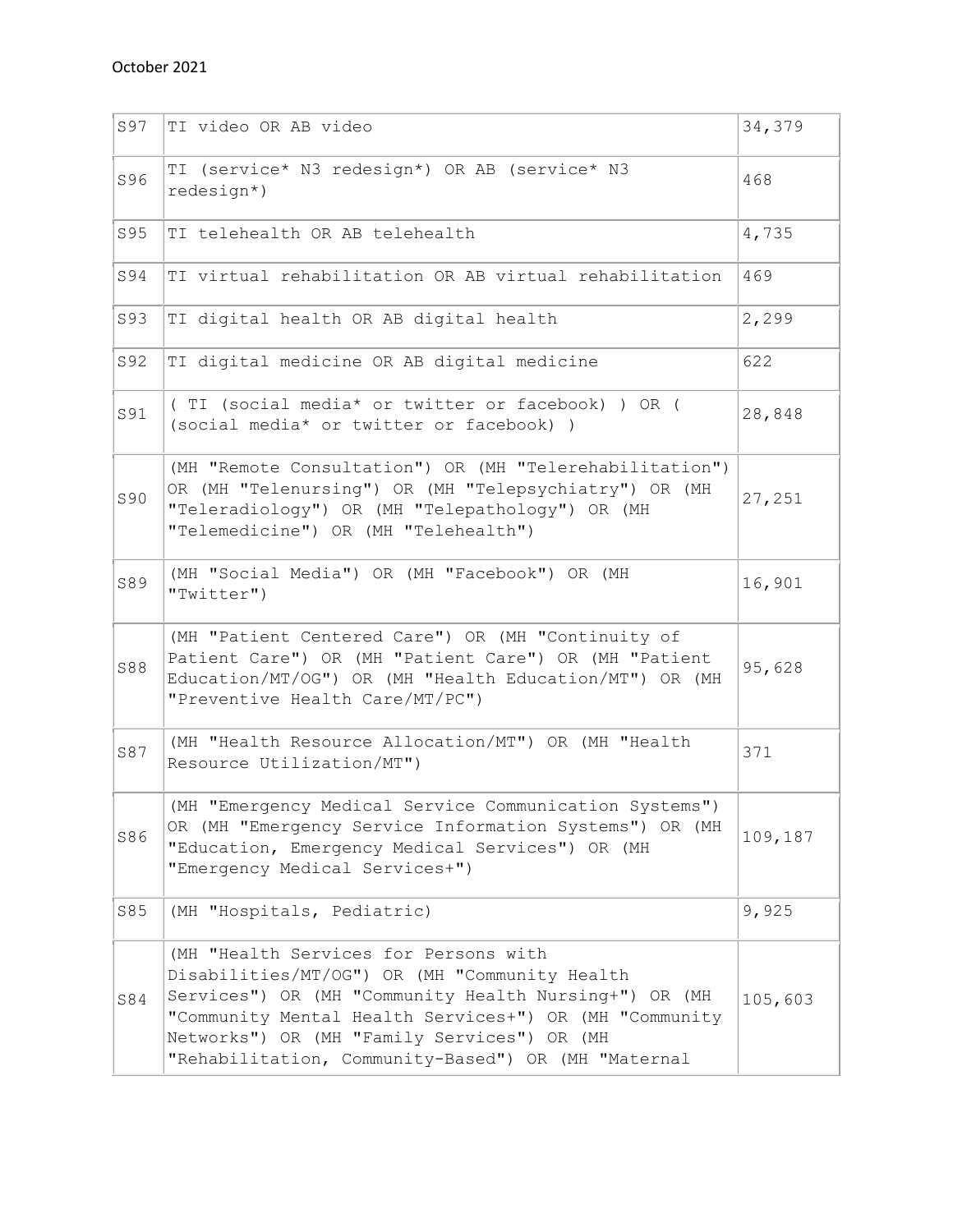|     | Health Services+") OR (MH "Health Services,<br>Indigenous")                                                               |         |
|-----|---------------------------------------------------------------------------------------------------------------------------|---------|
| S83 | (MH "Child Health Services/MT/OG")                                                                                        | 100     |
| S82 | (MH "Home Health Care+/OG/MT")                                                                                            | 1,154   |
| S81 | (MH "Disaster Planning+/MT/PC")                                                                                           | 1,066   |
| S80 | (MH "Health Services Needs and Demand+/MT")                                                                               | 5       |
| S79 | (TI (disaster* N4 (respons* or recover* or prepar*)))<br>OR ( AB (disaster* N4 (respons* or recover* or<br>$prepar*)$ ) ) | 3,703   |
| S78 | TI postdisaster* OR AB postdisaster*                                                                                      | 261     |
| S77 | (MH "Medical Countermeasures") OR (MH "Disaster<br>Planning+/OG/MT") OR (MH "Mass Casualty Training")                     | 1,487   |
| S76 | (MH "Risk Assessment")                                                                                                    | 113,420 |
| S75 | (MH "Health Services Accessibility/MT") OR (MH "Health<br>Care Delivery/MT")                                              | 5,548   |
| S74 | (MH "Humanitarian Aid+/OG")                                                                                               | 48      |
| S73 | (MH "Needs Assessment/OG")                                                                                                | 2,414   |
| S72 | (MH "Needs Assessment/OG")                                                                                                | 2,414   |
| S71 | (MH "Health Information Networks/OG/MT") OR (MH "Home<br>Health Care Information Systems/OG")                             | 12      |
| S70 | (MH "Selective Dissemination of Information/OG/MT")                                                                       | 3       |
| S69 | $S24$ AND S68                                                                                                             | 283     |
| S68 | S62 OR S63 OR S64 OR S65 OR S66 OR S67                                                                                    | 26,985  |
| S67 | TI CSHCN OR AB CSHCN                                                                                                      | 323     |
| S66 | TI childhood cancer* OR AB childhood cancer*                                                                              | 4,690   |
| S65 | ( TI (pediatric* cancer* OR peadiatric cancer*) ) OR (<br>AB (pediatric* cancer* OR peadiatric cancer*) )                 | 2,655   |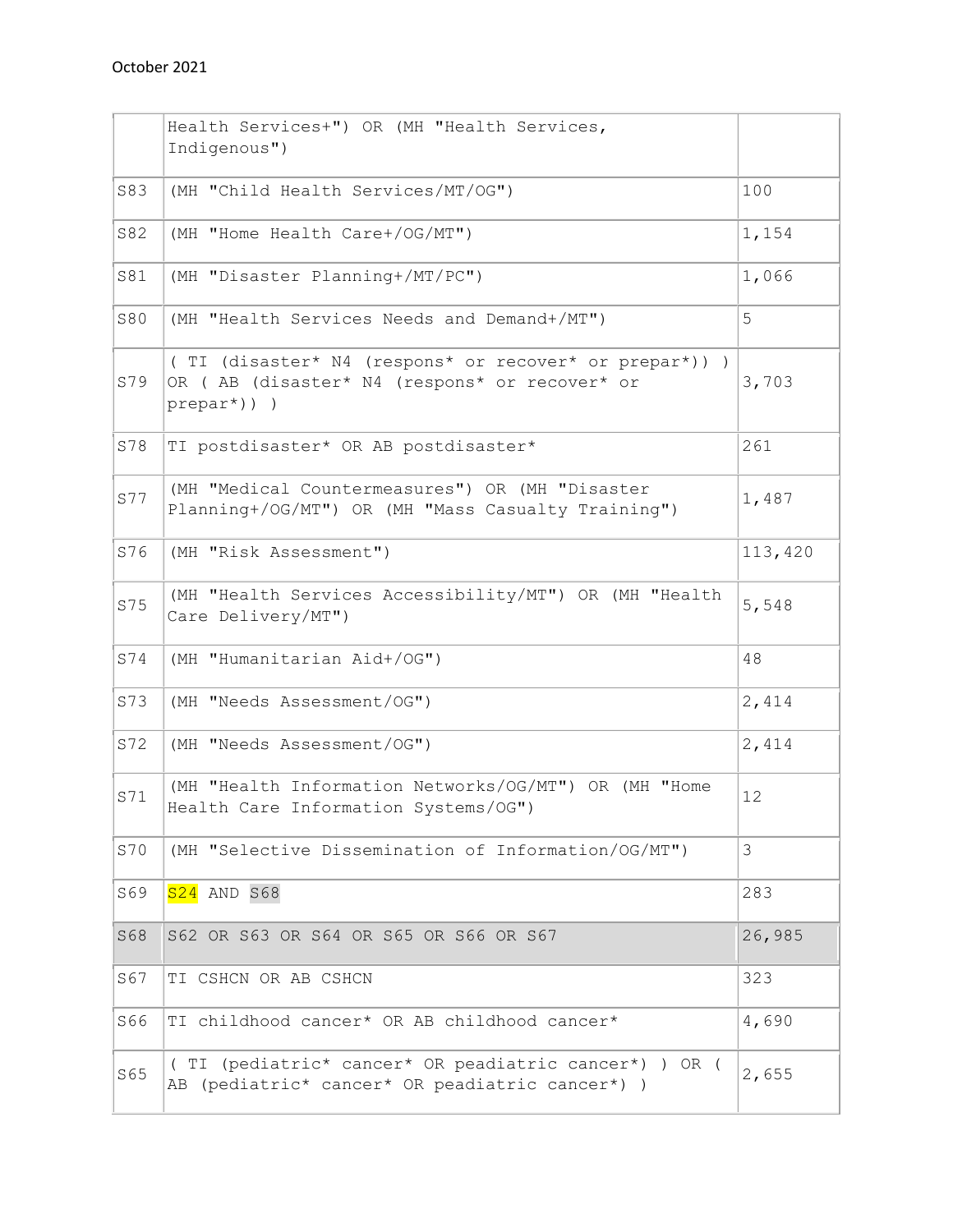| S64             | (MH "Childhood Neoplasms")                                                                                                                                                                                                                                                                                                                                                                                                                                                                                                                                                                                                                                                                                                                            | 4,967     |
|-----------------|-------------------------------------------------------------------------------------------------------------------------------------------------------------------------------------------------------------------------------------------------------------------------------------------------------------------------------------------------------------------------------------------------------------------------------------------------------------------------------------------------------------------------------------------------------------------------------------------------------------------------------------------------------------------------------------------------------------------------------------------------------|-----------|
| S63             | (MH "Parents of Disabled Children")                                                                                                                                                                                                                                                                                                                                                                                                                                                                                                                                                                                                                                                                                                                   | 4,552     |
| S62             | (MH "Child, Medically Fragile") OR (MH "Child,<br>Disabled")                                                                                                                                                                                                                                                                                                                                                                                                                                                                                                                                                                                                                                                                                          | 13,506    |
| S61             | S24 AND S52 AND S60                                                                                                                                                                                                                                                                                                                                                                                                                                                                                                                                                                                                                                                                                                                                   | 5,101     |
| <b>S60</b>      | S54 OR S55 OR S56 OR S57 OR S58 OR S59                                                                                                                                                                                                                                                                                                                                                                                                                                                                                                                                                                                                                                                                                                                | 1,297,957 |
| S59             | (TI (pediatr* or paediatr*) ) OR (AB (pediatr* or<br>paediatr*) )                                                                                                                                                                                                                                                                                                                                                                                                                                                                                                                                                                                                                                                                                     | 147,946   |
| S58             | (MH "Maternal-Child Nursing") OR (MH "Pediatric<br>Nursing+")                                                                                                                                                                                                                                                                                                                                                                                                                                                                                                                                                                                                                                                                                         | 24,625    |
| S57             | (MH "Pediatrics+")                                                                                                                                                                                                                                                                                                                                                                                                                                                                                                                                                                                                                                                                                                                                    | 21,856    |
| S56             | TI ( (Infan* or newborn* or new-born* or neonat* or<br>baby* or babies or toddler* or minors* or boy or boys<br>or boyhood or girl* or kid or kids or child* or<br>preschool* or schoolchild* or school child or<br>preadolescen* or adolescen* or juvenil* or youth* or<br>teen* or under*age* or pubescen* or prepuberty* or<br>puberty* or prepubescen* or puber*) ) OR AB ( (Infan*<br>or newborn* or new-born* or neonat* or baby* or babies<br>or toddler* or minors* or boy or boys or boyhood or<br>girl* or kid or kids or child* or preschool* or<br>schoolchild* or school child or preadolescen* or<br>adolescen* or juvenil* or youth* or teen* or under*age*<br>or pubescen* or prepuberty* or puberty* or prepubescen*<br>or puber*) ) | 815,090   |
| S <sub>55</sub> | (MH "Adolescence") OR (MH "Adolescent, Hospitalized")                                                                                                                                                                                                                                                                                                                                                                                                                                                                                                                                                                                                                                                                                                 | 547,297   |
| S54             | (MH "Infant, Premature") OR (MH "Infant, Postmature")<br>OR (MH "Infant, Low Birth Weight+") OR (MH "Infant,<br>High Risk") OR (MH "Infant, Drug-Exposed") OR (MH<br>"Infant+") OR (MH "Child+") OR (MH "Infant,<br>Hospitalized") OR (MH "Infant, Newborn+")                                                                                                                                                                                                                                                                                                                                                                                                                                                                                         | 692,258   |
| S <sub>53</sub> | <b>S24</b> AND S52                                                                                                                                                                                                                                                                                                                                                                                                                                                                                                                                                                                                                                                                                                                                    | 21,697    |
| S52             | S25 OR S26 OR S27 OR S28 OR S29 OR S30 OR S31 OR S32 OR 1, 319, 910<br>S33 OR S34 OR S35 OR S36 OR S37 OR S38 OR S39 OR S40 OR                                                                                                                                                                                                                                                                                                                                                                                                                                                                                                                                                                                                                        |           |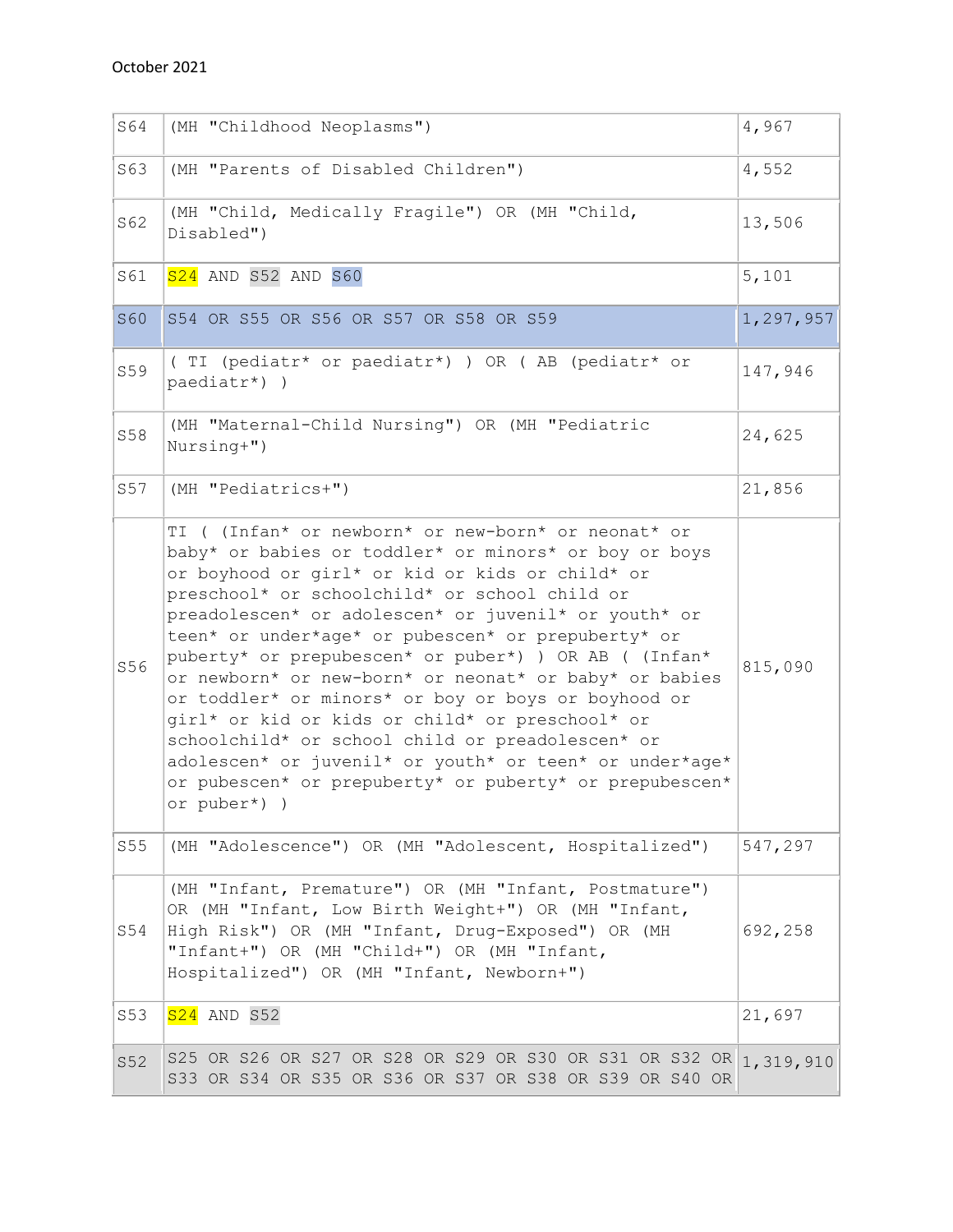|     | S41 OR S42 OR S43 OR S44 OR S45 OR S46 OR S47 OR S48 OR<br>S49 OR S50 OR S51                                                                                                                                           |         |
|-----|------------------------------------------------------------------------------------------------------------------------------------------------------------------------------------------------------------------------|---------|
| S51 | (MH "Mental Disorders+")                                                                                                                                                                                               | 590,814 |
| S50 | TI (special N3 needs) OR AB (special N3 needs)                                                                                                                                                                         | 7,814   |
| S49 | (TI ((Ventilator* or Technolog*) N3 (assist* or<br>depend*)) ) OR ( AB ((Ventilator* or Technolog*) N3<br>$(\text{assert} \star \text{ or depend} \star))$ )                                                           | 8,969   |
| S48 | TI (home N3 medical device*) OR AB (home N3 medical<br>$device*$ )                                                                                                                                                     | 48      |
| S47 | TI (feed* N3 tube*) OR AB (feed* N3 tube*)                                                                                                                                                                             | 3,972   |
| S46 | (TI (Home* N5 (ventilation or ventilator* or infusion*<br>or hemodialysis or dialysis or parenteral)) ) OR ( AB<br>(Home* N5 (ventilation or ventilator* or infusion* or<br>hemodialysis or dialysis or parenteral)) ) | 3,224   |
| S45 | (MH "Tracheostomy")                                                                                                                                                                                                    | 4,586   |
| S44 | (MH "Ventilators, Mechanical")                                                                                                                                                                                         | 3,101   |
| S43 | (MH "Home Intravenous Therapy")                                                                                                                                                                                        | 1,541   |
| S42 | (MH "Heart Diseases+")                                                                                                                                                                                                 | 291,316 |
| S41 | (MH "Neuromuscular Diseases")                                                                                                                                                                                          | 2,370   |
| S40 | (MH "Cerebral Palsy")                                                                                                                                                                                                  | 12,596  |
| S39 | (MH "Cystic Fibrosis")                                                                                                                                                                                                 | 8,154   |
| S38 | (MH "Neoplasms")                                                                                                                                                                                                       | 84,895  |
| S37 | TI long term illness* OR AB long term illness*                                                                                                                                                                         | 1,301   |
| S36 | (MH "Palliative Care")                                                                                                                                                                                                 | 37,556  |
| S35 | TI medical* N3 fragil* OR AB medical* N3 fragil*                                                                                                                                                                       | 322     |
| S34 | TI ( (complex* N4 (medical* or needs or problem* or<br>condition* or patient*)) ) OR AB ( (complex* N4                                                                                                                 | 26,210  |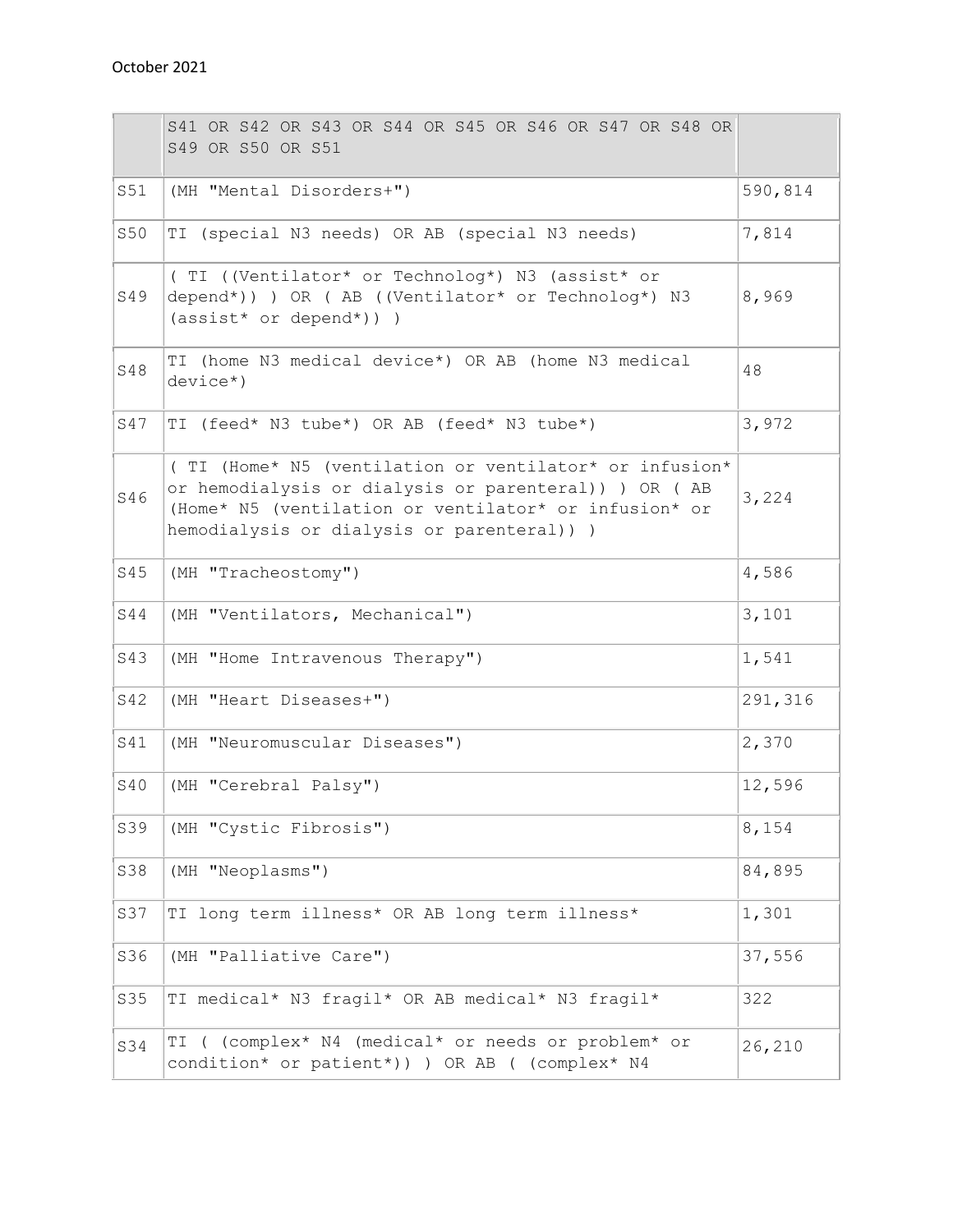|     | (medical* or needs or problem* or condition* or<br>$patient*)$ ) )                                                                                                               |         |
|-----|----------------------------------------------------------------------------------------------------------------------------------------------------------------------------------|---------|
| S33 | TI complex* N3 health OR AB complex* N3 health                                                                                                                                   | 5,490   |
| S32 | TI ((Life N3 (limit* or threaten*)) ) OR AB ((Life N3<br>$(limit* or threatment)) )$                                                                                             | 26,724  |
| S31 | (MM "Special Populations")                                                                                                                                                       | 3,032   |
| S30 | TI ( chronic disease* or chronic health or multiple<br>morbid* or chronic comorbid* ) OR AB ( chronic disease*<br>or chronic health or multiple morbid* or chronic<br>comorbid*) | 94,231  |
| S29 | (MH "Recovery")                                                                                                                                                                  | 34,344  |
| S28 | (MH "Rare Diseases")                                                                                                                                                             | 1,631   |
| S27 | (MH "Critical Illness") OR (MH "Catastrophic Illness")<br>OR (MH "Chronic Disease+")                                                                                             | 80,786  |
| S26 | TI disab* OR AB disab*                                                                                                                                                           | 126,291 |
| S25 | (MH "Disabled") OR (MH "Amputees") OR (MH "Mentally<br>Disabled Persons")                                                                                                        | 44,601  |
| S24 | S1 OR S2 OR S3 OR S4 OR S5 OR S6 OR S7 OR S8 OR S9 OR<br>S10 OR S11 OR S12 OR S13 OR S14 OR S15 OR S16 OR S17 OR 161,400<br>S18 OR S19 OR S20 OR S21 OR S22 OR S23               |         |
| S23 | TI ( predisaster* or disaster* or postdisaster* ) OR AB<br>( predisaster* or disaster* or postdisaster* )                                                                        | 14,009  |
| S22 | TI ( coronavirus* or SARS* or COVID* ) OR AB (<br>coronavirus* or SARS* or COVID* )                                                                                              | 42,528  |
| S21 | (MH "Coronavirus Infections") OR (MH "COVID-19") OR (MH<br>"Middle East Respiratory Syndrome") OR (MH "Severe<br>Acute Respiratory Syndrome")                                    | 25,823  |
| S20 | TI ( ((natural or health) N5 catastrophe*) ) OR (<br>((natural or health) N5 catastrophe*) )                                                                                     | 122     |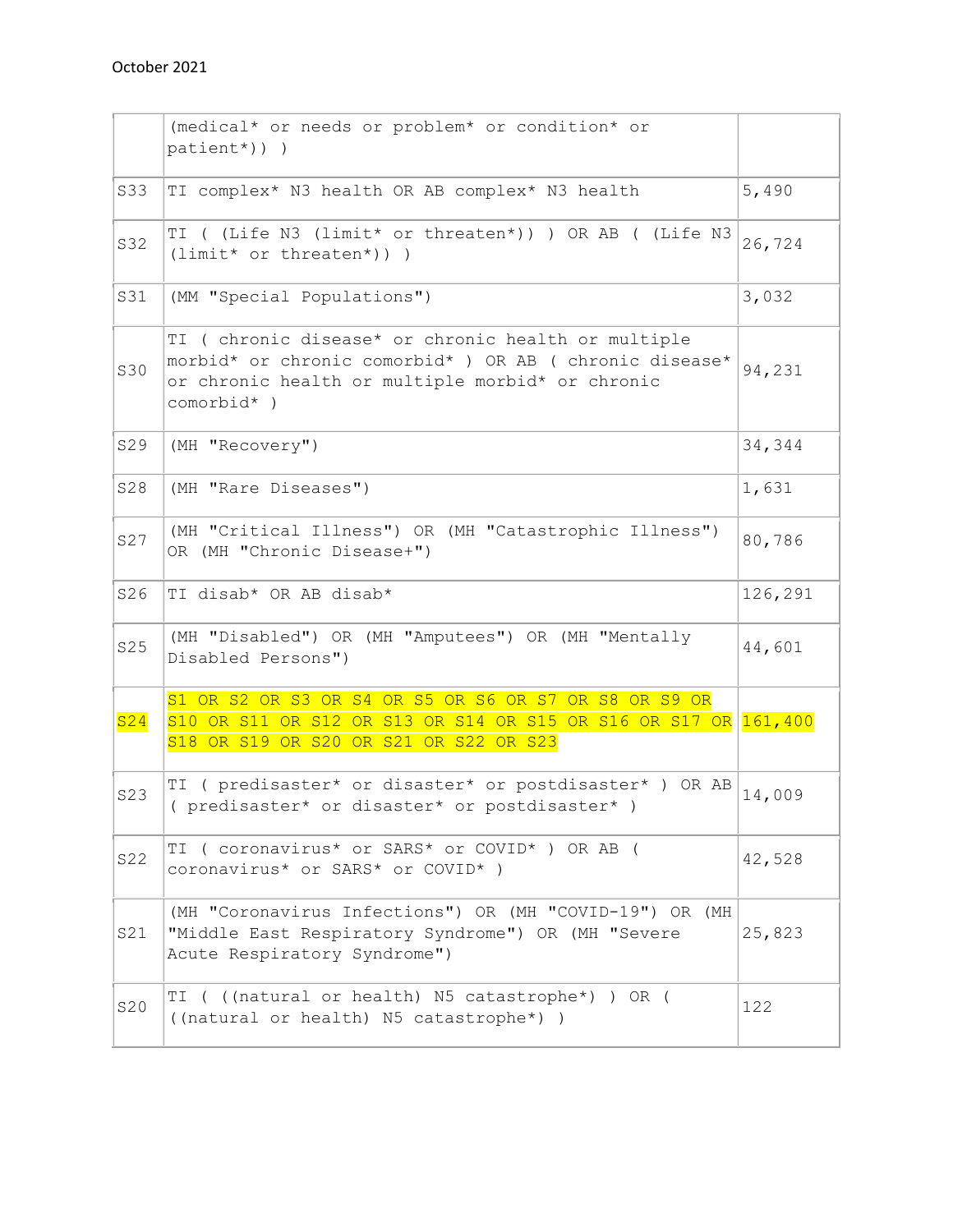| S19            | TI ( ((Health* or infecti* or disease*) N5 outbreak*) )<br>OR AB ( ((Health* or infecti* or disease*) N5<br>outbreak*))                                                                                                                                                                                                                          | 6,898  |
|----------------|--------------------------------------------------------------------------------------------------------------------------------------------------------------------------------------------------------------------------------------------------------------------------------------------------------------------------------------------------|--------|
| S18            | MH "Hemorrhagic Fevers, Viral+" AND outbreak*                                                                                                                                                                                                                                                                                                    | 2,601  |
| S17            | TI ( (national or global or community) N5 (emerg* or<br>outbreak*) ) OR AB ( (national or global or community)<br>N5 (emerg* or outbreak*) )                                                                                                                                                                                                     | 7,990  |
| S16            | TI evacuat* OR AB evacuat*                                                                                                                                                                                                                                                                                                                       | 4,521  |
| S15            | (MH "Emergencies")                                                                                                                                                                                                                                                                                                                               | 10,631 |
| S14            | TI ( epidemic* or pandemic*) OR AB ( epidemic* or<br>pandemic*)                                                                                                                                                                                                                                                                                  | 49,991 |
| S13            | TI infectious N5 disease transmission OR AB infectious<br>N5 disease transmission                                                                                                                                                                                                                                                                | 398    |
| S12            | (MH "Disease Transmission, Horizontal")                                                                                                                                                                                                                                                                                                          | 955    |
| S11            | (MH "Disease Outbreaks+")                                                                                                                                                                                                                                                                                                                        | 40,949 |
| S10            | TI ( (chemical or biological or radiological or<br>nuclear) N3 (warfare or incident* or accident*) ) OR AB<br>( (chemical or biological or radiological or nuclear)<br>N3 (warfare or incident* or accident*) )                                                                                                                                  | 1,090  |
| S <sub>9</sub> | TI CBRN OR AB CBRN                                                                                                                                                                                                                                                                                                                               | 73     |
| S8             | TI ( terrorism* or bioterrorism* or terrorist* ) OR AB<br>(terrorism* or bioterrorism* or terrorist*)                                                                                                                                                                                                                                            | 4,239  |
| S7             | (MH "Terrorism")                                                                                                                                                                                                                                                                                                                                 | 6,476  |
| S6             | TI nuclear N5 accident* OR AB nuclear N5 accident*                                                                                                                                                                                                                                                                                               | 319    |
| S <sub>5</sub> | (MH "Chemical Hazard Release") OR (MH "Biohazard<br>Release")                                                                                                                                                                                                                                                                                    | 319    |
| S4             | TI (avalanche* or cyclone* or drought* or earthquake*<br>or flood* or landslide* or tidal wave* or tornado* or<br>wildfire* or bushfire* or tsunami* or hurricane* or<br>volcan* or explosion* or bushfire* ) OR AB ( avalanche*<br>or cyclone* or drought* or earthquake* or flood* or<br>landslide* or tidal wave* or tornado* or wildfire* or | 13,128 |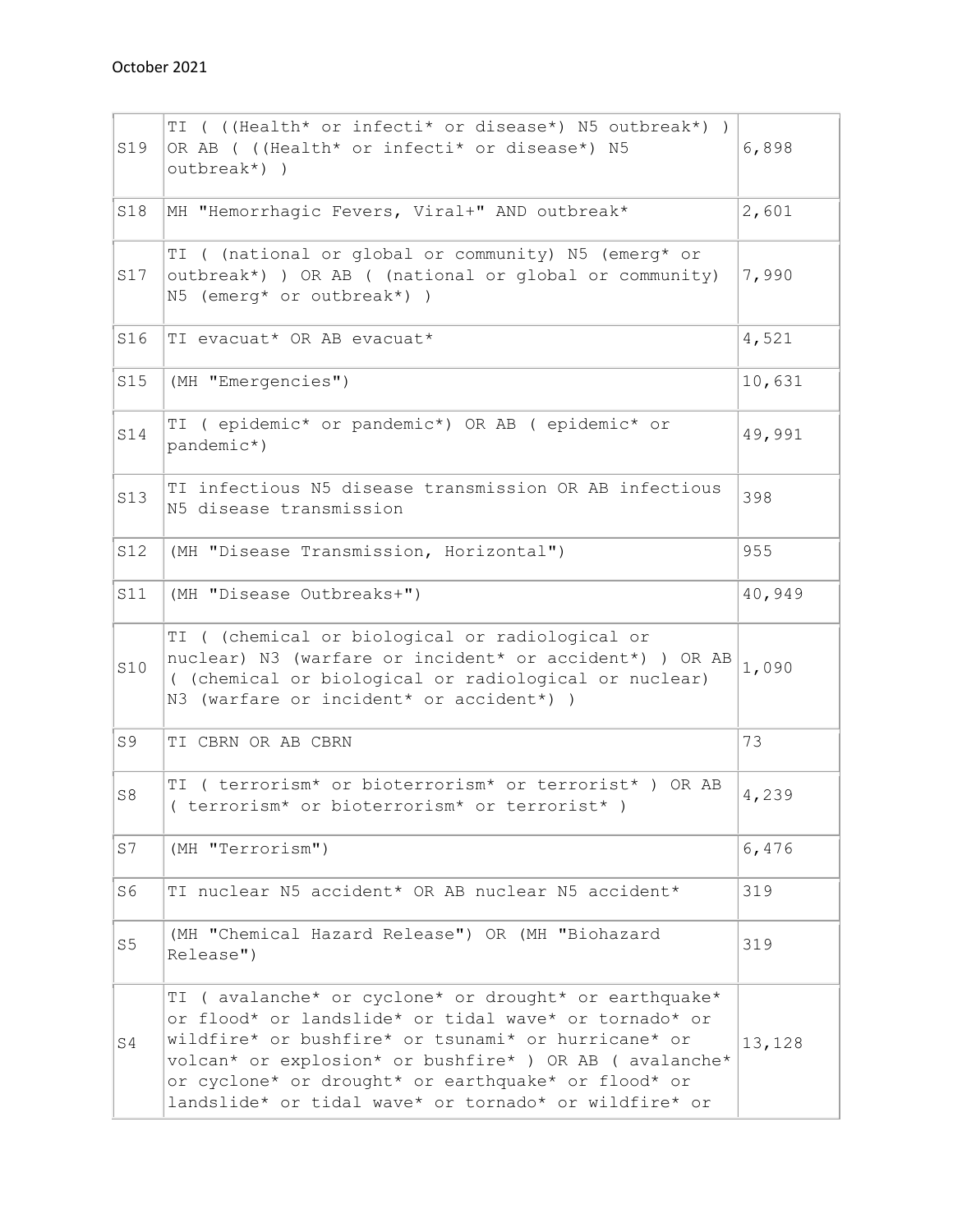|                | bushfire* or tsunami* or hurricane* or volcan* or<br>explosion* or bushfire* )       |        |
|----------------|--------------------------------------------------------------------------------------|--------|
| S <sub>3</sub> | (MH "Fires+") OR (MH "Wildfires")                                                    | 5,480  |
| S <sub>2</sub> | (MH "Natural Disasters")                                                             | 12,067 |
| S1             | (MH "Disasters") OR (MH "Emergency Evacuation") OR (MH<br>"Mass Casualty Incidents") | 9,778  |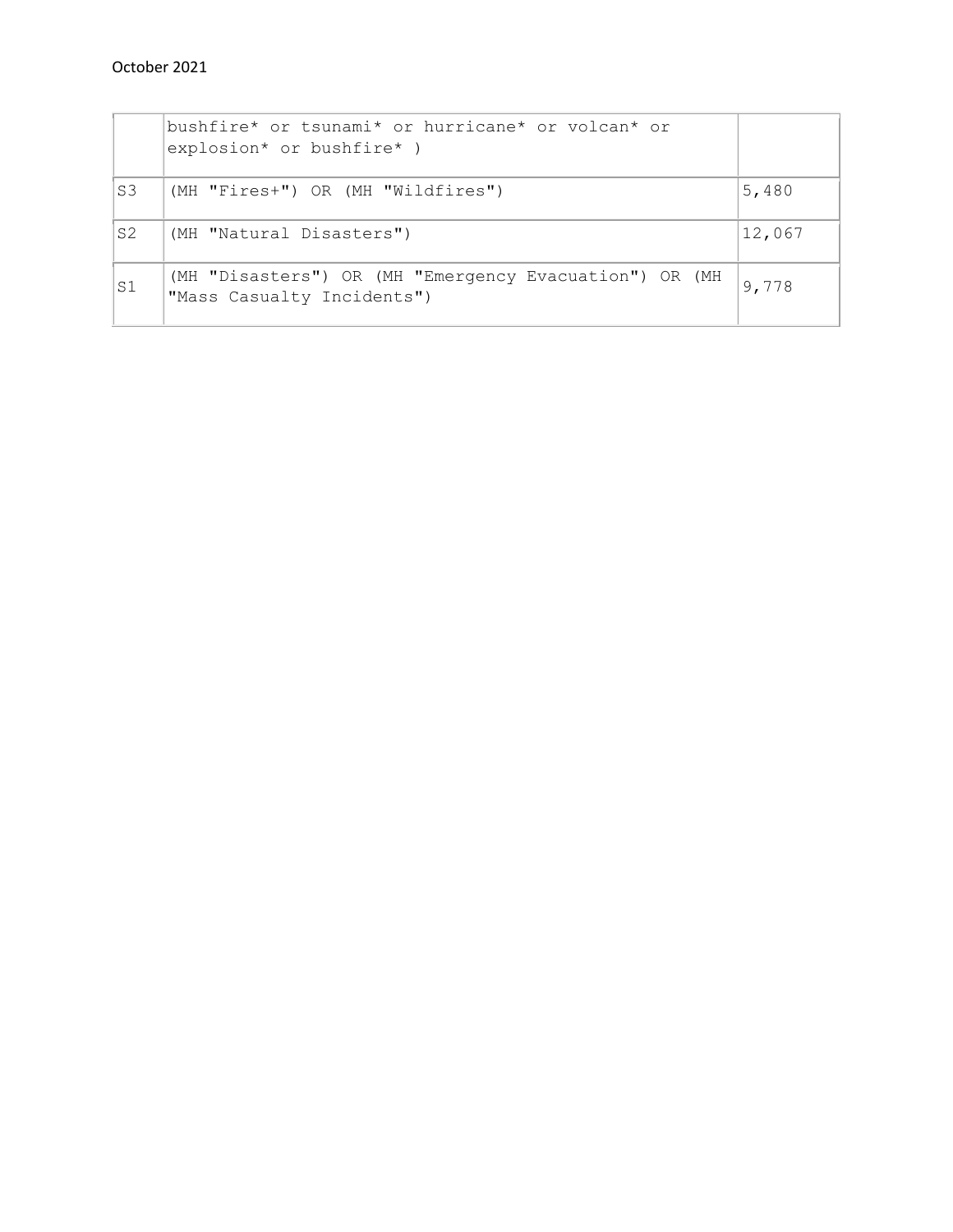#### **Summer 2020**

#### **Search strategies:**

#### **Ovid Medline**

1. adolescent/ or child/ or child, preschool/ or infant/ or infant, newborn/

2. (infant or baby or babies or toddler\* or preschool\* or child or "child's" or children\* or childhood or boy or boys or boyhood or girl or girls or girlhood or adolescen\* or preadolescen\* or kid or kids or prepuberty\* or puberty\* or prepubescen\* or puber\* or pubescen\* or teen\* or youth\*).ti,ab.

3. Pediatrics/

- 4. Pediatric Nursing/
- 5. (pediatr\* or paediatr\*).ti,ab.
- 6. parents/ or fathers/ or mothers/ or single parent/
- 7. (parent\* or parents).ti,ab.
- 8. Legal Guardians/
- 9. Minors/
- 10. (guardian\* or parent or parents).ti,ab.
- 11. 1 or 2 or 3 or 4 or 5 or 6 or 7 or 8 or 9 or 10
- 12. disabled persons/ or chronic disease/ or multiple chronic conditions/

13. (disab\* or chronic disease\* or chronic health or multiple morbidities).ti,ab.

14. (complex needs or complex health needs or complex health care needs or complex healthcare needs or complex medical needs or complex health conditions or complex medical conditions).ti,ab.

15. (medical complexity or medical complexities or medically complex or medical fragility or medically fragile).ti,ab.

16. chronic comorbid\*.ti,ab.

17. persons with hearing impairments/ or hearing disorders/ or blindness/ or deaf-blind disorders/ or deafness/

18. (visual impair\* or hearing impair\* or deaf\* or blind\* or hard of hearing).ti,ab.

19. home care services/ or home health nursing/ or home nursing/ or home care services, hospitalbased/ or home health aides/

20. ((home health or Home care) adj3 (agenc\* or service\* or provider\* or nurse\* or nursing or patient\*)).ti,ab.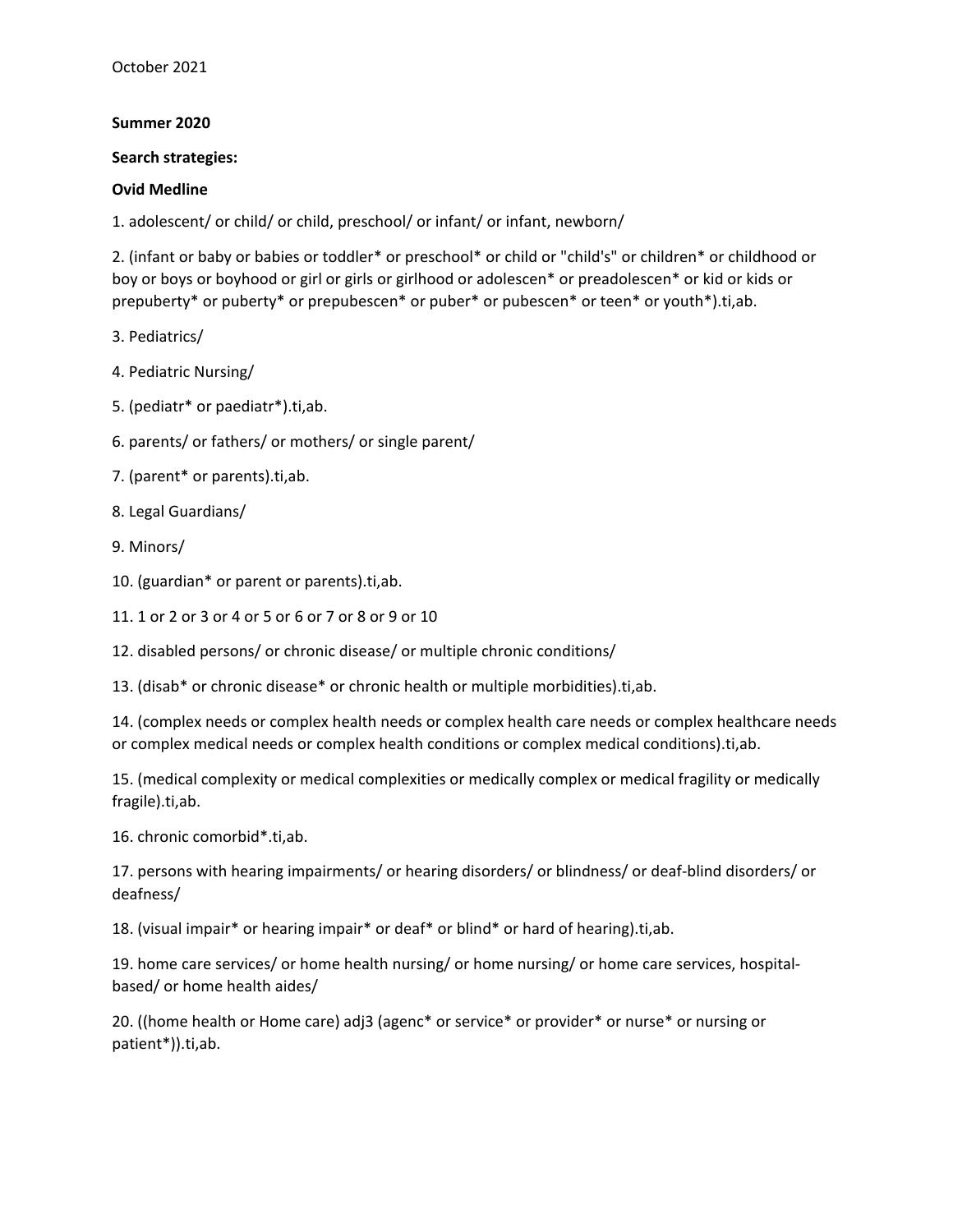21. parenteral nutrition/ or parenteral nutrition, total/ or hemodialysis, home/ or home care services, hospital-based/ or home infusion therapy/ or parenteral nutrition, home/ or parenteral nutrition, home total/ or ventilators, mechanical/ or tracheostomy/

22. (Home\* adj5 (ventilation or ventilator\* or infusion\* or hemodialysis or dialysis or parenteral or tube feed\*)).ti,ab.

23. pediatricians/

24. (pediatrician\* or paediatrician\*).ti,ab.

25. (technolog\* adj3 (assist\* or depend\*)).ti,ab.

26. (home medical device\* or special healthcare or special health care or special needs).ti,ab.

27. 12 or 13 or 14 or 15 or 16 or 17 or 18 or 19 or 20 or 21 or 22 or 23 or 24 or 25 or 26

28. disabled children/

29. (cshcn or cshcns or cmc or cmcs or yshcn or yshcns).ti,ab.

30. 28 or 29

31. 11 and 27

32. 30 or 31

33. communication/ or health communication/ or information dissemination/

34. (communicat\* or correspond\* or information or contact or contacting or contacted or contacts).ti,ab.

35. patient education as topic/ or social media/

36. (texting or text messag\* or SMS or app or apps or mobile application or Internet\* or online).ti,ab.

37. ((disrupt\* or recover\* or reestablish\* or resum\* or restor\* or access\* or receipt) adj5 (service\* or care or network\* or system or systems)).ti,ab.

38. needs assessment/

39. (assess\* adj2 needs).ti,ab.

40. 33 or 34 or 35 or 36 or 37 or 38 or 39

41. disasters/ or emergencies/ or mass casualty incidents/ or natural disasters/ or avalanches/ or cyclonic storms/ or droughts/ or earthquakes/ or floods/ or landslides/ or tidal waves/ or tornadoes/ or wildfires/

42. terrorism/ or bioterrorism/ or chemical terrorism/ or mass casualty incidents/ or september 11 terrorist attacks/

43. Fukushima nuclear accident/

44. epidemics/ or pandemics/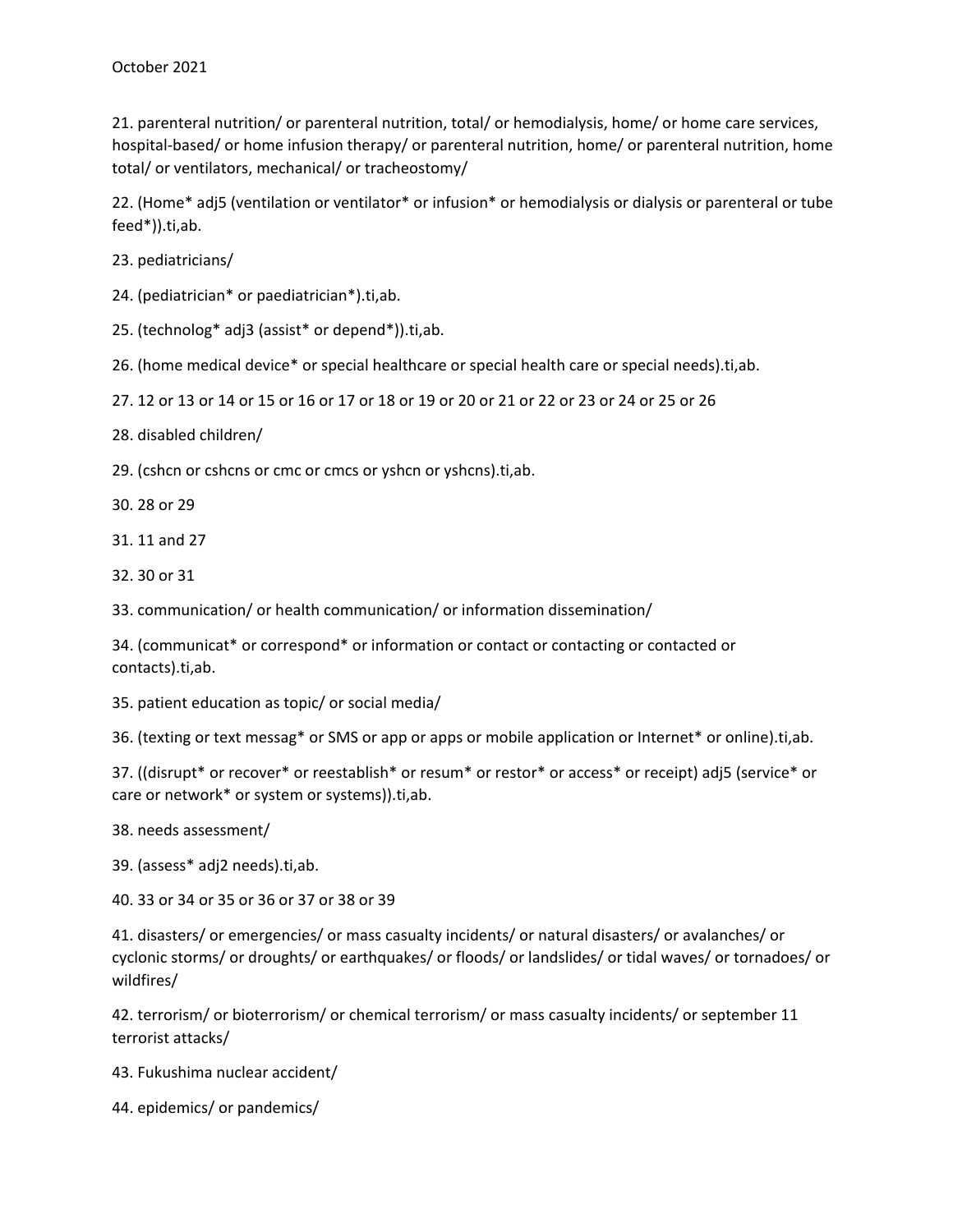45. (predisaster or postdisaster or disaster or disasters).ti,ab.

46. CBRN.ti,ab.

47. (bioterror\* or terror\* or evacuat\* or epidemic or epidemics or pandemic or pandemics).ti,ab.

48. 41 or 42 or 43 or 44 or 45 or 46 or 47

49. disaster planning/

50. 48 or 49

51. 32 and 40 and 50

52. (coronavirus or coronaviruses or 2019-nCov or SARS-CoV-2 or nCOV or COVID).ti,ab.

53. 30 and 52

54. 53 or 51

#### **CINAHL**

S1 (MH "Adolescence+") OR (MH "Child+") OR (MH "Infant") OR (MH "Infant, Hospitalized") OR (MH "Infant, Newborn+")

S2 TI ( infant or baby or babies or toddler\* or preschool\* or child or "child's" or children\* or childhood or boy or boys or boyhood or girl or girls or girlhood or adolescen\* or preadolescen\* or kid or kids or prepuberty\* or puberty\* or prepubescen\* or puber\* or pubescen\* or teen\* or youth ) OR AB ( infant or baby or babies or toddler\* or preschool\* or child or "child's" or children\* or childhood or boy or boys or boyhood or girl or girls or girlhood or adolescen\* or preadolescen\* or kid or kids or prepuberty\* or puberty\* or prepubescen\* or puber\* or pubescen\* or teen\* or youth )

S3 (MH "Pediatrics")

S4 (MH "Pediatric Nursing")

S5 TI ( pediatr\* or paediatr\* ) OR AB ( pediatr\* or paediatr\* )

S6 (MH "Parents") OR (MH "Fathers") OR (MH "Mothers") OR (MH "Single Parent") OR (MH "Parents of Disabled Children")

S7 TI ( parent or parents\* ) OR AB ( parent or parents\* )

S8 (MH "Guardianship, Legal")

S9 (MH "Minors (Legal)")

S10 TI ( guardian\* or parent or parents ) OR AB ( guardian\* or parent or parents )

S11 S1 OR S2 OR S3 OR S4 OR S5 OR S6 OR S7 OR S8 OR S9 OR S10

S12 (MH "Chronic Disease+")

S13 TI ( disab\* or chronic disease\* or chronic health or multiple morbidities ) OR AB ( disab\* or chronic disease\* or chronic health or multiple morbidities )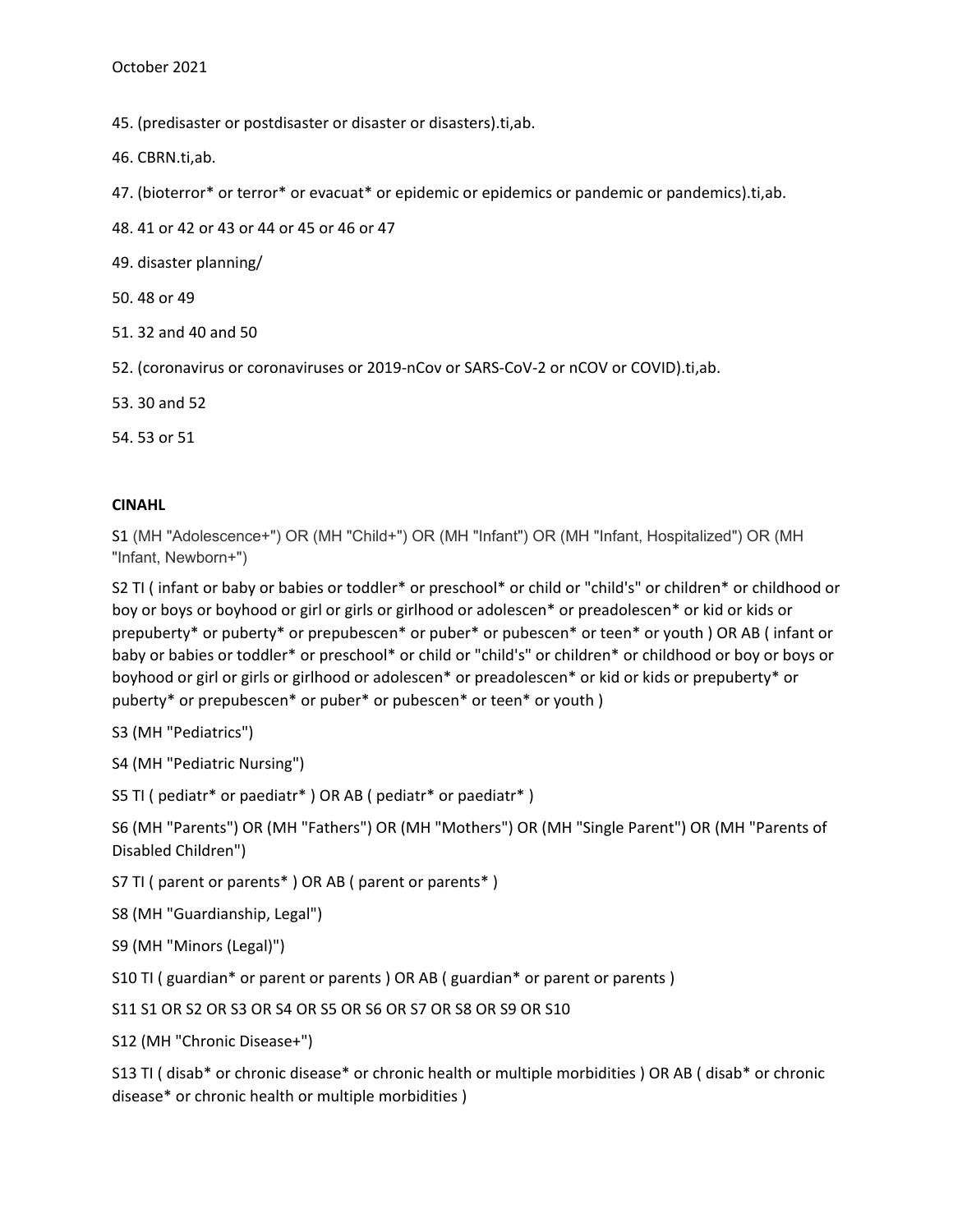S14 TI ( complex needs or complex health needs or complex health care needs or complex healthcare needs or complex medical needs or complex health conditions or complex medical conditions ) OR AB ( complex needs or complex health needs or complex health care needs or complex healthcare needs or complex medical needs or complex health conditions or complex medical conditions )

S15 TI ( medical complexity or medical complexities or medically complex or medical fragility or medically fragile ) OR AB ( medical complexity or medical complexities or medically complex or medical fragility or medically fragile )

S16 TI chronic comorbid\* OR AB chronic comorbid\*

S17 (MH "Hearing Disorders+") OR (MH "Blindness+")

S18 TI ( visual impair\* or hearing impair\* or deaf\* or blind\* or hard of hearing ) OR AB ( visual impair\* or hearing impair\* or deaf\* or blind\* or hard of hearing )

S19 (MH "Home Health Care+")

S20 TI ( (home health or Home care) N3 (agenc\* or service\* or provider\* or nurse\* or nursing or patient\*) ) OR AB ( (home health or Home care) N3 (agenc\* or service\* or provider\* or nurse\* or nursing or patient\*) )

S21 (MH "Parenteral Nutrition+") OR (MH "Ventilators, Mechanical") OR (MH "Respiratory Therapy+") OR (MH "Tracheostomy Care")

S22 TI ( Home\* N5 (ventilation or ventilator\* or infusion\* or hemodialysis or dialysis or parenteral or tube feed\*) ) OR AB ( Home\* N5 (ventilation or ventilator\* or infusion\* or hemodialysis or dialysis or parenteral or tube feed\*) )

S23 (MH "Pediatricians")

S24 TI ( pediatrician\* or paediatrician\* ) OR AB ( pediatrician\* or paediatrician\* )

S25 TI ( technolog\* N3 (assist\* or depend\*) ) OR AB ( technolog\* N3 (assist\* or depend\*) )

S26 TI ( home medical device\* or special healthcare or special health care or special needs ) OR AB ( home medical device\* or special healthcare or special health care or special needs )

S27 S12 OR S13 OR S14 OR S15 OR S16 OR S17 OR S18 OR S19 OR S20 OR S21 OR S22 OR S23 OR S24 OR S25 OR S26

S28 (MH "Child, Disabled")

S29 TI ( cshcn or cshcns or cmc or cmcs or yshcn or yshcns ) OR AB ( cshcn or cshcns or cmc or cmcs or yshcn or yshcns )

S30 S28 OR S29

S31 S11 AND S27

S32 S30 OR S31

S33 (MH "Communication")

S34 TI ( communicat\* or correspond\* or information or contact or contacting or contacted or contacts ) OR AB ( communicat\* or correspond\* or information or contact or contacting or contacted or contacts )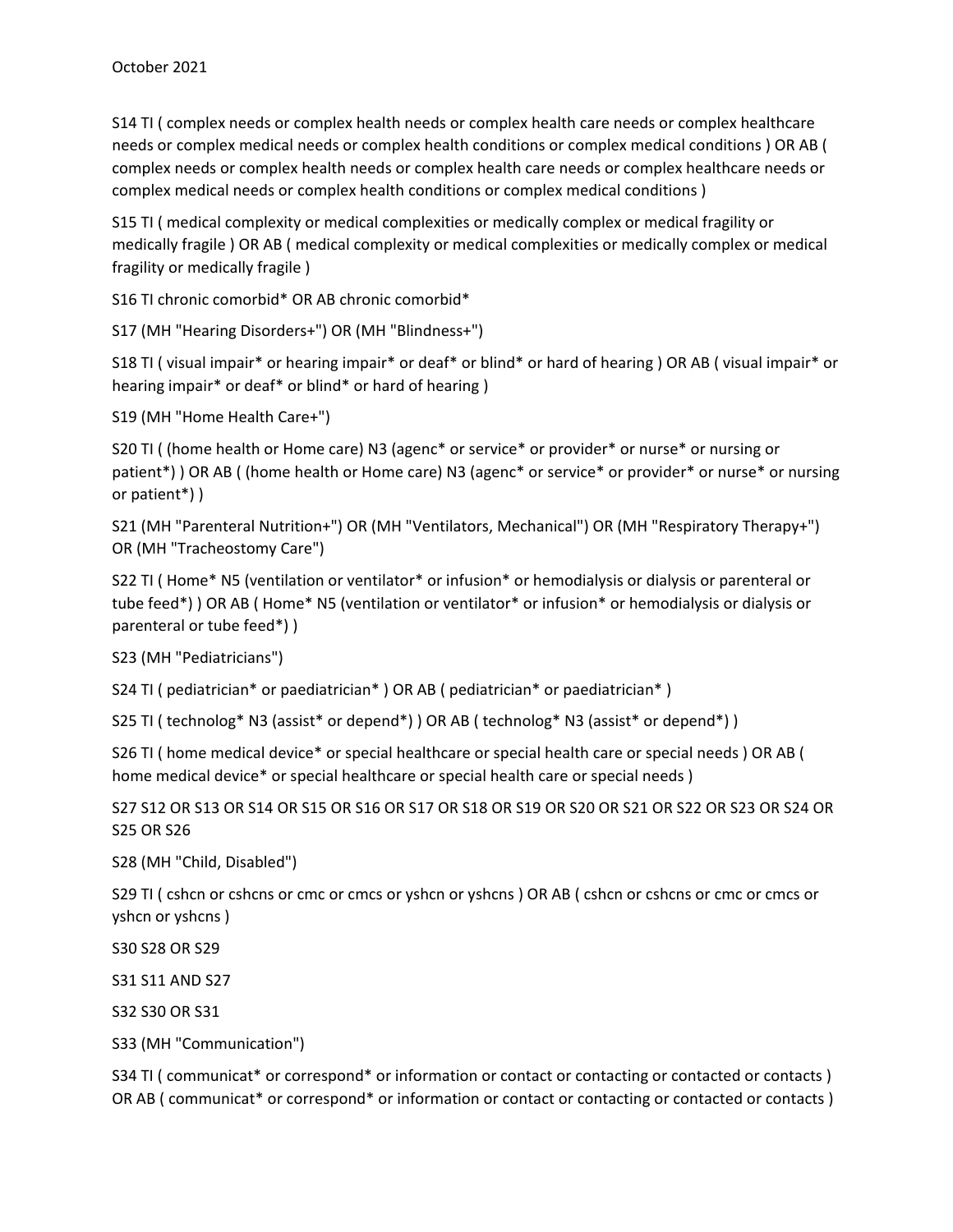S35 (MH "Patient Education") OR (MH "Social Media+")

S36 TI ( texting or text messag\* or SMS or app or apps or mobile application or Internet\* or online ) OR AB ( texting or text messag\* or SMS or app or apps or mobile application or Internet\* or online )

S37 TI ( (disrupt\* or recover\* or reestablish\* or resum\* or restor\* or access\* or receipt) N5 (service\* or care or network\* or system or systems) ) OR AB ( (disrupt\* or recover\* or reestablish\* or resum\* or restor\* or access\* or receipt) N5 (service\* or care or network\* or system or systems) )

S38 (MH "Needs Assessment")

S39 TI assess\* N2 needs OR AB assess\* N2 needs

S40 S33 OR S34 OR S35 OR S36 OR S37 OR S38 OR S39

S41 (MH "Disasters") OR (MH "Emergency Evacuation") OR (MH "Fires") OR (MH "Wildfires") OR (MH "Mass Casualty Incidents") OR (MH "Natural Disasters")

S42 (MH "Terrorism") OR (MH "Bioterrorism")

S43 TI ( september 11 OR fukushima nuclear OR avalanche\* OR hurricane\* OR drought OR droughts OR eathquake OR landslide OR tidal wave\* OR tornado\* OR wildfire\* OR natural disaster\* )

S44 TI ( epidemic OR epidemics OR pandemic\* ) OR AB ( epidemic OR epidemics OR pandemic\* )

S45 TI ( predisaster or postdisaster or disaster or disasters ) OR AB ( predisaster or postdisaster or disaster or disasters )

S46 TI CBRN OR AB CBRN

S 47 TI ( bioterror\* OR terror\* OR evacuat\* ) OR AB ( bioterror\* OR terror\* OR evacuat\* )

S48 S41 OR S42 OR S43 OR S44 OR S45 OR S46 OR S47

S49 MH "Disaster Planning"

S50 S48 OR S49

S51 S32 AND S40 AND S50

S52 TX coronavirus OR coronaviruses OR 2019-nCov OR SARS-CoV-2 OR nCOV OR COVID

S53 S30 AND S52

S54 S51 OR S53

Total results: 284

#### **Grey literature**

- Google Scholar ("Medical complexity" OR "medically complex" OR "medically fragile" OR "medical fragility" OR "special health care needs") AND (disaster OR epidemic OR pandemic)
	- o NOTE: COVID not included as search term, as many article pages advertised COVID results, and this generated many irrelevant results
	- o First 100 results reviewed